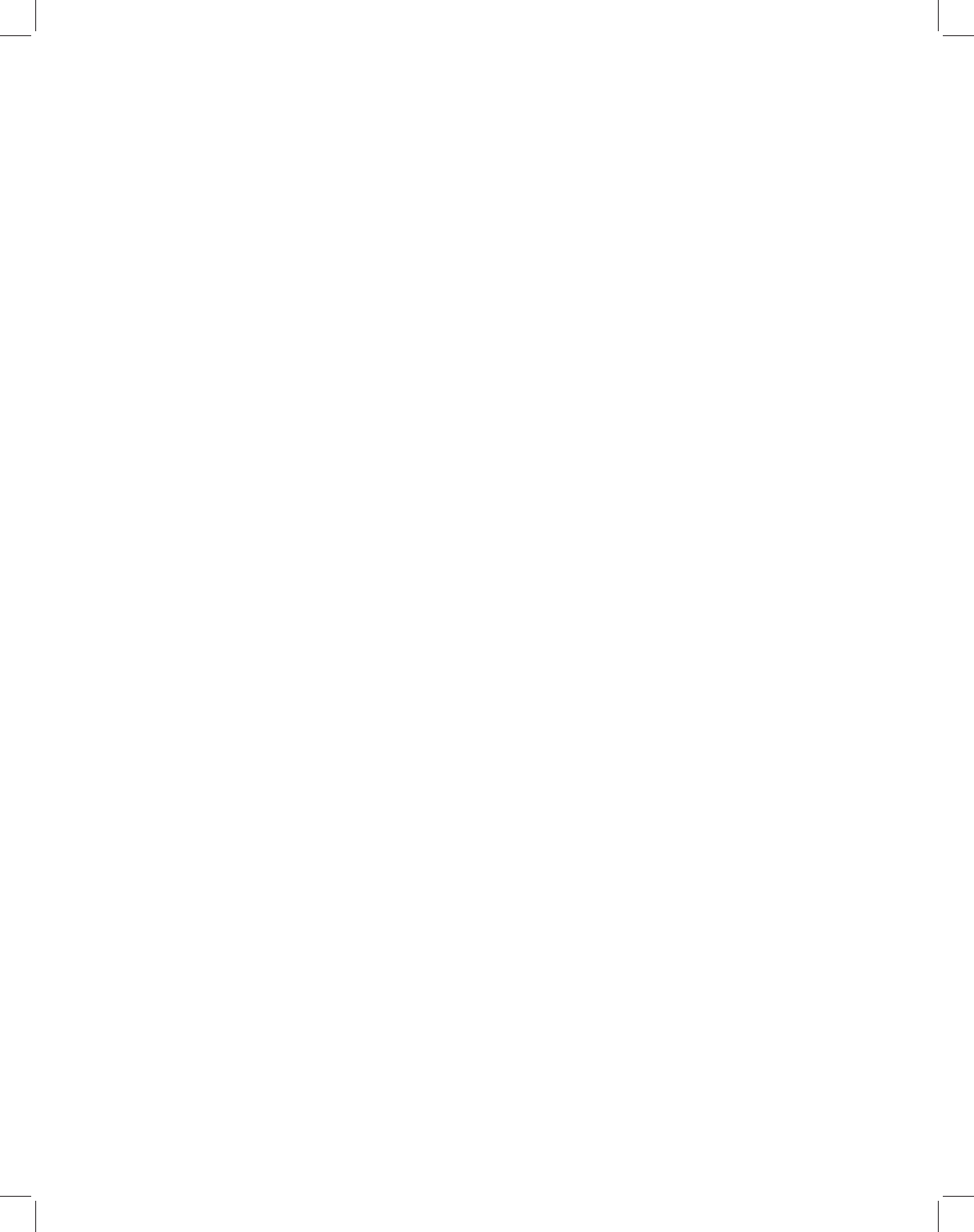### **DIRECTORS' REPORT TO THE SHAREHOLDERS**

The Directors have pleasure in presenting the Twenty Eighth Annual Report, together with the audited Balance Sheet as at 31<sup>st</sup> March 2022.

#### **FINANCIAL RESULTS**

| <b>Particulars</b>                           | 2021-22    | 2020-21    |
|----------------------------------------------|------------|------------|
|                                              | ₹ in Lakhs | ₹ in Lakhs |
| Software services, Sales and other<br>income | 7311.18    | 4932.33    |
| Gross Profit / (Loss) before<br>depreciation | 1874.56    | 1432.55    |
| Depreciation                                 | 173.10     | 145.22     |
| Profit / (Loss) before tax                   | 1701.46    | 1287.34    |
| Add/(Less): Provision for Income<br>Tax      | 421.88     | 395.81     |
| Add/(Less): Provision for Deferred<br>Tax    | 24.04      | (7.20)     |
| Profit / (Loss) after tax                    | 1255.54    | 898.73     |
| Add/(Less): Other Comprehensive<br>income    | 9.41       | 7.24       |
| Balance carried forward                      | 1264.95    | 905.97     |

### **TRANSFER TO RESERVES**

The Company has not transferred any amounts to reserves during the year 2021-22.

## **DIVIDEND**

The Board of Directors in its meeting held on March 25, 2022 had approved payment of interim dividend of ` 0.84/- per Equity Share (@ 8.4%) on 2,96,61,383 Equity Shares of the Company of face value of ` 10/- each fully paid-up aggregating to ` 29,66,13,830/- out of the profits for the financial year 2021-2022. Interim dividend was paid to the shareholders as per their shareholding in the Company as on March 25, 2022 (Record Date) The total dividend appropriation for the financial year is ` 2,49,15,562/-.

#### **OPERATIONS**

The domestic and export sales were ` 1700.21 lakhs and ` 5312.71 Lakhs respectively. The Company achieved a profit of `1264.95 lakhs.

The Company focuses on offshore and outsourcing operations for clients in India and United States of America.

#### **DIRECTORS AND KEY MANAGERIAL PERSONNEL**

Sri R Dinesh, Non-Executive Independent Director (DIN: 00363300) of the Company is liable to retire by rotation at the ensuing Annual General Meeting (AGM), and being eligible, offers himself for re-appointment. Necessary resolution for his re-appointment is being placed for approval of the members at the AGM. The Board, therefore, recommends his re-appointment as a Director of the Company. A brief resume of Sri Dinesh and other relevant information have been furnished in the notice convening the AGM.

Sri R Dinesh, Non-Executive Independent Director (DIN: 00363300) has been re-appointed as a Non-Executive Independent Director for the second term, which commenced from September 30, 2019 to September 29, 2024.

Sri S Srinivasan, Non-Executive Independent Director, (DIN 08753621) has been appointed as a Non-Executive Independent Director effective, June 6, 2020.

The existing composition of the Company's Board is fully in conformity with the applicable provisions of the Companies Act, 2013.

## **STATEMENT OF DECLARATION BY INDEPENDENT DIRECTORS UNDER SUB-SECTION (6) OF SECTION 149**

The Independent Directors have submitted the Declaration of Independence, as required pursuant to Section 149(7) of the Companies Act, 2013 stating that they meet the criteria of independence as stipulated in sub-section (6).

## **AUDIT COMMITTEE**

The Audit Committee comprises of Sri R Dinesh, Sri S. Srinivasan and Sri R Dilip Kumar, all non-executive Directors with Sri R Dinesh as Chairman.

The Audit Committee had met once during the year on 15th April 2022. All the members attended the meeting.

The role and terms of reference of Audit Committee cover the matters specified for Audit Committee under Section 177 of the Companies Act, 2013.

# **EXTRACT OF ANNUAL RETURN**

An extract of the Annual Return in Form MGT-9 is annexed herewith as **Annexure I.**

# **BOARD MEETINGS**

During the financial year 2021-2022, there were six Board meetings, which were held on 28<sup>th</sup> April 2021, 28<sup>th</sup> June 2021, 20<sup>th</sup> September 2021, 15<sup>th</sup> December 2021, 31<sup>st</sup> January 2022 and 25<sup>th</sup> March 2022.

#### **DIRECTORS RESPONSIBILITY STATEMENT**

The Directors confirm that: -

- 1. in the preparation of annual accounts, the applicable accounting standards have been followed.
- 2. appropriate accounting policies have been selected and applied consistently, and judgements and estimates that have been made are reasonable and prudent so as to give a true and fair view of the state of affairs of the Company at the end of the financial year and of the profit of the Company for that period.
- 3. proper and sufficient care has been taken for the maintenance of adequate accounting records in accordance with the provisions of the Companies Act, 2013 for safeguarding the assets of the Company and for preventing and detecting fraud and other irregularities.
- 4. the annual accounts have been prepared on a going concern basis.
- 5. proper system had been devised to ensure compliance with the provisions of all applicable laws and that such systems were adequate and operating effectively.

#### **NOMINATION AND REMUNERATION POLICY**

### **Policy for appointment and removal of Director, KMP and Senior Management**

## **Appointment criteria and qualifications**

- a) The Committee shall identify and ascertain the integrity, qualification, expertise and experience criteria of the person for appointment as Director, KMP or at Senior Management level and recommend to the Board, his / her appointment.
- b) A person should possess adequate qualification, expertise and experience for the position he / she is considered for appointment. The Committee has discretion to decide whether qualification, expertise and experience possessed by a person is sufficient / satisfactory for the concerned position.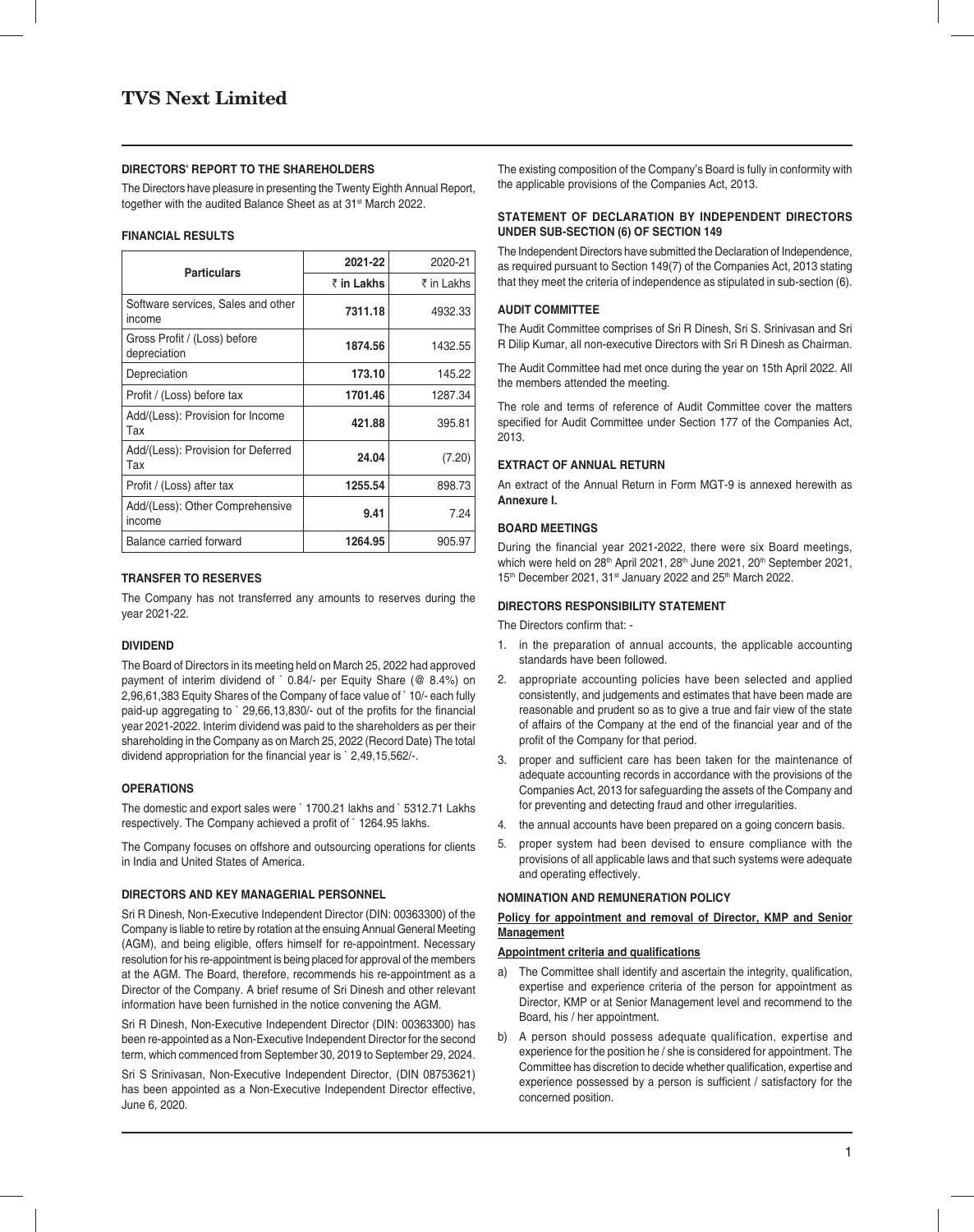c) The Company shall not appoint or continue the employment of any person as Whole-time Director who has attained the age of seventy years. Provided that the term of the person holding this position may be extended beyond the age of seventy years with the approval of shareholders by passing a special resolution based on the explanatory statement annexed to the notice for such motion indicating the justification for extension of appointment beyond seventy years.

#### **Policy relating to the Remuneration for the Whole-time Director, KMP and Senior Management Personnel**

#### **a) General:**

 The remuneration / compensation / commission etc. to the Whole-time Director, KMP and Senior Management Personnel will be determined by the Committee and recommended to the Board for approval. The remuneration / compensation / commission etc. shall be subject to the prior/post approval of the shareholders of the Company and Central Government, wherever required.

 The remuneration and commission to be paid to the Whole-time Director shall be in accordance with the percentage / slabs / conditions laid down in the Articles of Association of the Company and as per the provisions of the Act.

 Increments to the existing remuneration/ compensation structure may be recommended by the Committee to the Board which should be within the slabs approved by the Shareholders in the case of Whole-time **Director** 

 Where any insurance is taken by the Company on behalf of its Wholetime Director, Chief Executive Officer, Chief Financial Officer, the Company Secretary and any other employees for indemnifying them against any liability, the premium paid on such insurance shall not be treated as part of the remuneration payable to any such personnel.

# **Remuneration to Whole-time / Executive / Managing Director, KMP and Senior Management Personnel:**

# **a) Fixed pay:**

 The Whole-time Director/ KMP and Senior Management Personnel shall be eligible for a monthly remuneration as may be approved by the Board on the recommendation of the Committee. The breakup of the pay scale and quantum of perquisites including, employer's contribution to PF, pension scheme, medical expenses, club fees etc. shall be decided and approved by the Board/ the Person authorized by the Board on the recommendation of the Committee and approved by the shareholders and Central Government, wherever required.

#### **b) Minimum Remuneration:**

If, in any financial year, the Company has no profits or its profits are inadequate, the Company shall pay remuneration to its Whole-time Director in accordance with the provisions of Schedule V of the Act and if it is not able to comply with such provisions, with the previous approval of the Central Government.

#### **c) Provisions for excess remuneration:**

 If any Whole-time Director draws or receives, directly or indirectly by way of remuneration any such sums in excess of the limits prescribed under the Act or without the prior sanction of the Central Government, where required, he / she shall refund such sums to the Company and until such sum is refunded, hold it in trust for the Company. The Company shall not waive recovery of such sum refundable to it unless permitted by the Central Government.

# **Remuneration to Non- Executive / Independent Director:**

#### **a) Remuneration / Commission:**

The remuneration / commission shall be fixed as per the slabs and conditions mentioned in the Articles of Association of the Company and the Act.

#### **b) Sitting Fees:**

 The Board shall decide on quantum of sitting fees payable to the Directors including Non- Executive and Independent Directors.

#### **c) Stock Options:**

 An Independent Director shall not be entitled to any stock option of the Company.

#### **PARTICULARS OF LOANS, GUARANTEES OR INVESTMENTS UNDER SECTION 186 OF COMPANIES ACT, 2013**

The Company has not given any loans or guarantees covered under the provisions of section 186 of the Companies Act, 2013.

#### **RELATED PARTY TRANSACTIONS**

The particulars of contracts or arrangements with related parties referred to in sub-section (1) of Section 188 prepared in Form AOC-2 pursuant to clause(h) of sub-section (3) of Section 134 of the Act and rule 8(2) of the Companies (Accounts) Rules, 2014 is enclosed vide **Annexure II** forming part of this report.

#### **MATERIAL CHANGES AND COMMITMENTS**

There were no material changes and commitments, affecting the financial position of the Company, which have occurred during the financial year 2021-22.

## **THE CONSERVATION OF ENERGY, TECHNOLOGY ABSORPTION, FOREIGN EXCHANGE EARNINGS AND OUTGO, IN SUCH A MANNER AS MAY BE PRESCRIBED.**

The Company has no activity relating to conservation of energy or technology absorption.

The total foreign exchange earned and used are as under:

|    | a) Foreign exchange earned | 5312.71 lakhs |
|----|----------------------------|---------------|
| b) | Foreign exchange used      | 321.85 Lakhs  |

#### **RISK MANAGEMENT**

The Company had formulated a Risk Management Policy for dealing with different kinds of risks which it faces in day to day operations of the Company. Risk Management Policy of the Company outlines different kinds of risks and risk mitigating measures to be adopted by the Board. The Company has adequate internal control systems and procedures to combat the risk. The Board shall review on a quarterly basis, the risk trend, exposure, potential impact analysis carried out by the management, verify whether the mitigation plans are finalised and up to date, and the progress of mitigation actions are monitored.

#### **CORPORATE SOCIAL RESPONSIBILITY (CSR)**

In compliance with the guidelines prescribed under Section 135 of the Companies Act, 2013, your Company has constituted a Corporate Social Responsibility (CSR) Committee of the Board. The CSR policy, covering the Objectives, Focus Areas, Governance Structure Monitoring and Reporting Framework among others is approved by the Board of Directors.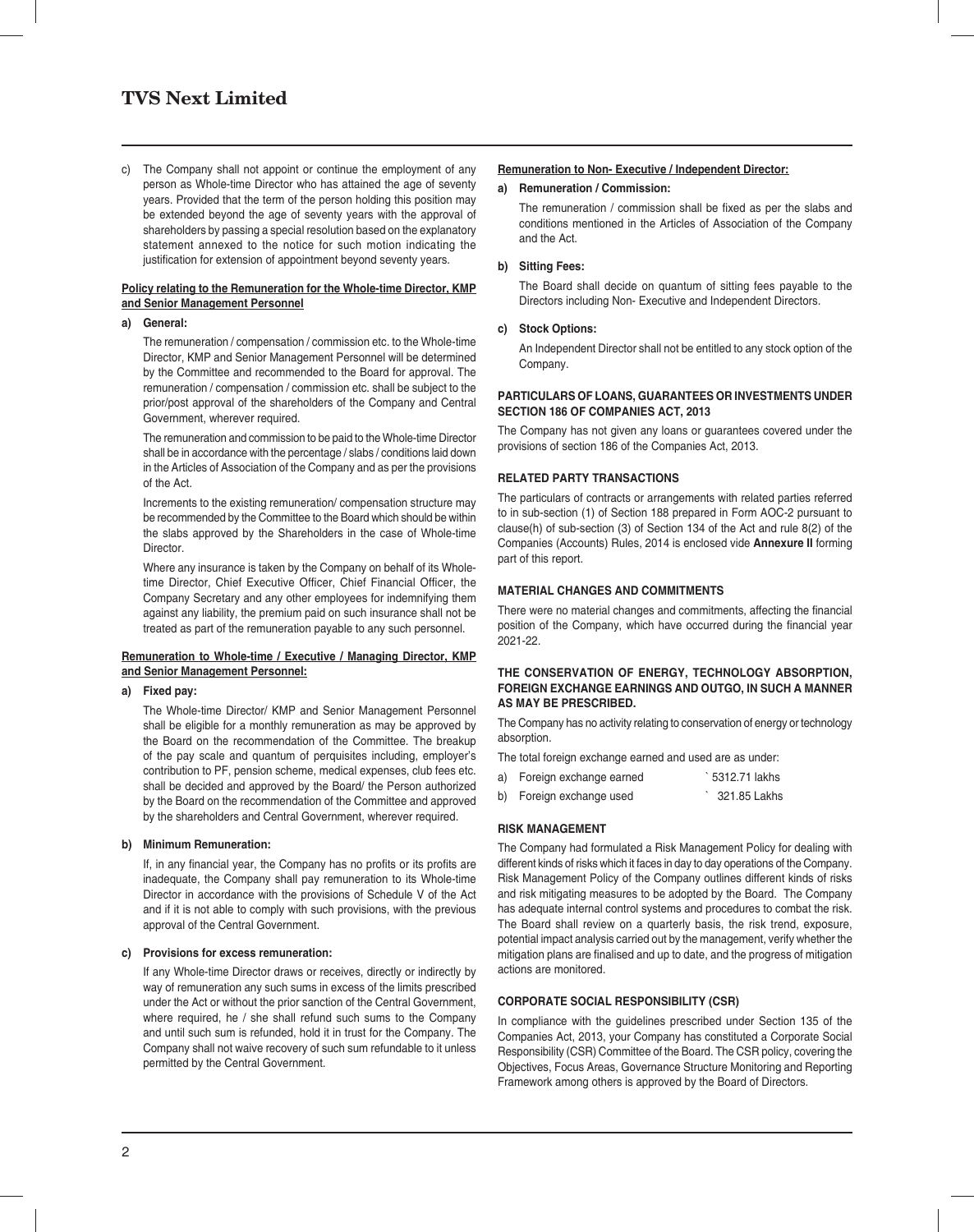The Board of Directors of the Company at its meeting held on April 28, 2021 had approved the Corporate Social Responsibility Policy of the Company pursuant to Section 135 of the Companies Act 2013 and relevant rules prescribed therein.

The Policy lays down the criteria for identifying programmes eligible for financial assistance and for determining the quantum of assistance in relation with such programmes. Programmes that are eligible in accordance with the Act and are consistent with the CSR themes of the Company shall be eligible for grants.

CSR themes of the Company include:

1. Children's Education, and

2. Healthcare

CSR programs and estimated expenditures with other details are recommended by the CSR Committee to the Board for approval. All CSR programs are monitored through field visits, comprehensive documentation, and regular interaction with beneficiary Communities. The Company has spent an amount higher than the 2% of the average net profits of the Company during the three immediately preceding financial years on CSR.

Details of CSR Expenditure incurred during the year 2021-22:

| Date       | Name of the Institution / Trust                                        | <b>Amount Spent</b><br>(₹) |
|------------|------------------------------------------------------------------------|----------------------------|
| 14.06.2021 | <b>J2S Enterprises</b>                                                 | 3,40,130                   |
| 27.10.2021 | Ambattur Rotary Charitable Trust                                       | 50,000                     |
| 02.02.2022 | Cancer Research and Relief Trust                                       | 4,00,000                   |
| 18.02.2022 | <b>Arvind Foundation</b>                                               | 4,32,000                   |
| 09.03.2022 | Mahesh Memorial trust                                                  | 1,40,000                   |
|            | Total                                                                  | 13,62,130                  |
|            | CSR Expenditure required to be<br>Spent for the Financial Year 2021-22 | 13,60,000                  |

## **BOARD EVALUATION**

The Nomination and Remuneration Committee (NRC) has laid down the criteria for performance evaluation of independent directors and other directors, Board of Directors and Committees of the Board of Directors. The criteria for performance evaluation cover the areas relevant to their functioning as independent directors or other directors, member of Board or Committees of Board.

Evaluation of all Board members is done by the Board, NRC and Independent Directors on an annual basis with specific focus on the performance and effective functioning of the Board and individual directors. During the year, the Board adopted a formal mechanism for evaluating its performance and as well as that of its Committees and individual directors. The exercise was carried out through an evaluation process covering various aspects of the Boards' functioning such as composition of the Board and committees, frequency of meetings, administration of meeting, flow of information to the Board, experience and competencies, performance of specific duties and obligations, disclosure of information to stakeholders etc. Separate exercise was carried out to evaluate the performance of individual directors on parameters such as attendance, contribution at the meetings and independent judgment. The directors were satisfied by the evaluation results which reflected the overall engagement of the Board and its Committees.

# **PERFORMANCE AND FINANCIAL POSITION OF EACH OF THE SUBSIDIARIES, ASSOCIATES AND JOINT VENTURE**

Report on the performance and financial position of each of the subsidiaries, associates and joint venture companies of the Company is prepared and same is enclosed vide **Annexure III** to this Report.

### COMPANIES WHICH HAVE BECOME OR CEASED TO BE COMPANY'S SUBSIDIARIES, JOINT VENTURES OR ASSOCIATE COMPANIES DURING THE YEAR

No Company has become or ceased to be Company's subsidiary, joint venture or associate company during the financial year 2021-2022.

The Hon'ble National Company Law Tribunal, Chennai bench, vide its order dated December 6, 2021, had approved the composite scheme of amalgamation and arrangement (demerger) inter alia amongst T V Sundram Iyengar & Sons Private Limited ("TVSS"), Sundaram Industries Private Limited ("SIPL"), Southern Roadways Private Limited ("SRPL") and TVS Sundram Fasteners Private Limited ("TPL") ("Composite Scheme") in accordance with Sections 230 to 232 and other applicable provisions under the Companies Act, 2013 read with the rules made thereunder and other applicable laws. The Composite Scheme was made effective on January 6, 2022 ("Effective Date").

As per the Composite Scheme, on the Effective Date, SIPL and SRPL have amalgamated with TVSS and have been dissolved without the process of winding up. As a result of this, the shareholding of SRPL in Sundram Fasteners Limited (SFL) consisting of 5,07,73,280 equity shares was vested in / transferred to TVSS. This had resulted in the increase of the direct shareholding of TVSS in SFL from 5,33,12,000 equity shares to 10,40,85,280 equity shares (representing 49.53% of its paid-up equity share capital).

As a subsequent step to the above, in terms of the Composite Scheme, on February 4, 2022, TVSS demerged a business undertaking which included shareholding of 49.53% (10,40,85,280 equity shares) held in the Company to TPL. Consequent to the above, TPL has become the Promoter of SFL and the Ultimate Holding Company of TVS Next Limited.

#### **PUBLIC DEPOSITS**

During the year under review, the Company has not accepted any deposits from the public within the meaning of Section 73 of the Companies Act, 2013.

#### **REGULATORY / COURT ORDERS**

During the year 2021 -22, no significant and material orders were passed by the regulators or courts or tribunals impacting the going concern status and company's operations in future.

# **PROCEEDINGS PENDING, IF ANY, UNDER THE INSOLVENCY AND BANKRUPTCY CODE, 2016**

The Company has neither filed an application during the year under review nor are any proceedings pending under the Insolvency and Bankruptcy Code, 2016 as at March 31, 2022.

**THE DETAILS OF DIFFERENCE BETWEEN AMOUNT OF THE VALUATION DONE AT THE TIME OF ONE TIME SETTLEMENT AND THE VALUATION DONE WHILE TAKING LOAN FROM THE BANKS OR FINANCIAL INSTITUTIONS ALONG WITH THE REASONS THEREOF**

No such event has occurred during the year under review.

#### **INTERNAL FINANCIAL CONTROLS**

The company has internal control procedures and sufficient internal control checks considering the size and nature of its business and the Board of Directors is of the view that those controls are adequate with reference to the financial statements.

## **DETAILS OF FRAUD REPORTED BY AUDITORS:**

M/s. BSR & Co. LLP, Chartered Accountants, Chennai, the Statutory Auditors of the Company have stated that during the course of their audit,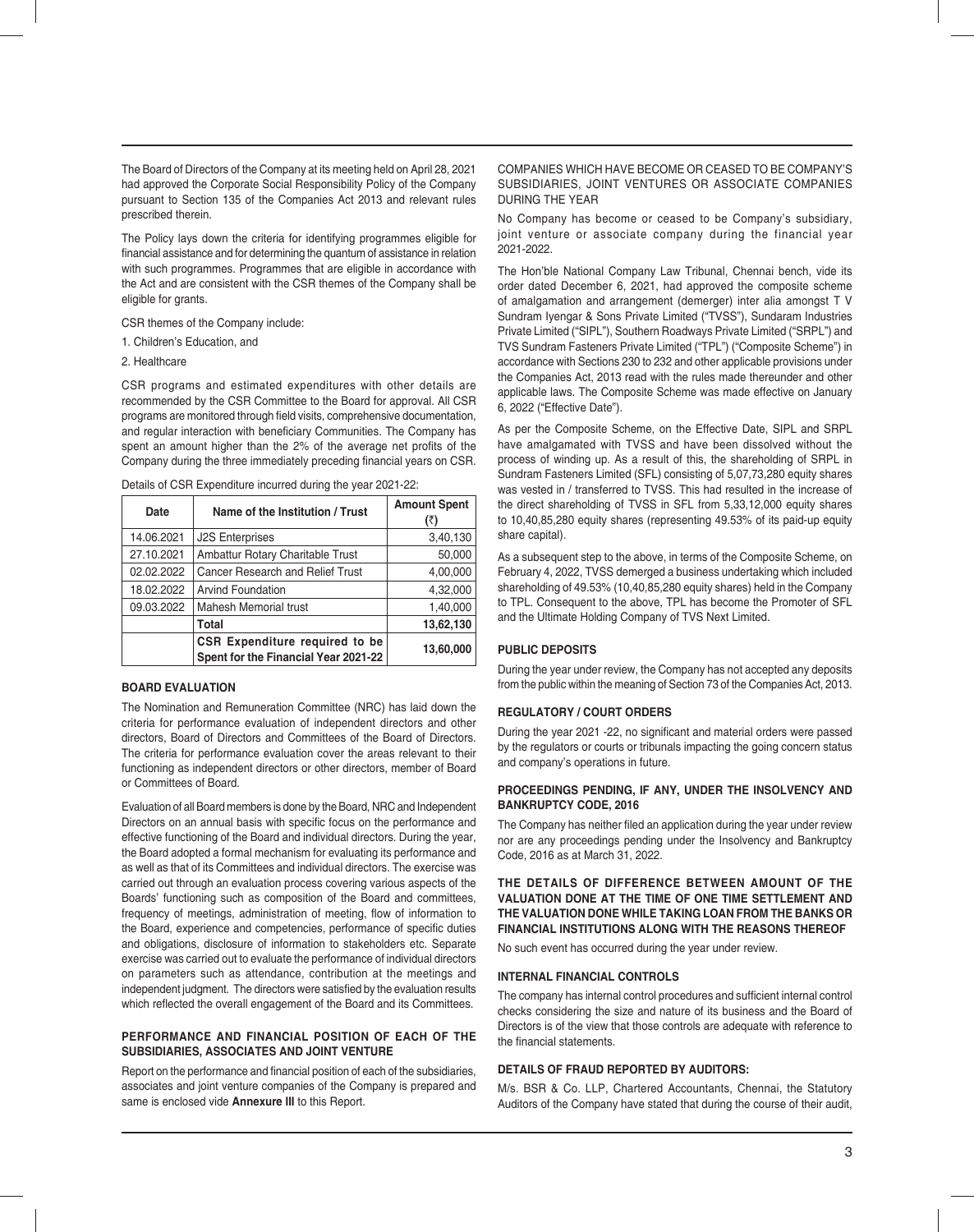there were no fraud by the Company or on the Company by its officers noticed or reported in Independent Auditors' Report which forms part of this Report.

# **PARTICULARS OF EMPLOYEES PURSUANT TO THE PROVISION OF RULE 5(2) OF THE COMPANIES (APPOINTMENT AND REMUNERATION OF MANAGERIAL PERSONNEL) RULES, 2014**

Remuneration received more than 84 lakhs per annum covered under rule 5(2) of the Companies (Appointment and Remuneration of Managerial Personnel) rules, 2014.

Total remuneration received ` 106.00 lakhs per annum.

#### **STATUTORY AUDITORS**

Pursuant to Section 139 of the Companies Act, 2013, M/s. B S R & Co. LLP, Chartered Accountants, Chennai (Firm Registration No.101248W/W-100022 with the Institute of Chartered Accountants of India) were appointed as Statutory Auditors of the Company at the Annual General Meeting held on August 17,2017 for a consecutive period of five years till the conclusion of Annual General Meeting for the financial year 2021-22.

The Board of Directors have recommended the re-appointment of M/s. B S R & Co. LLP, Chartered Accountants, Chennai as the statutory auditors of the Company, for the second term of five consecutive years, till the conclusion of the Annual General Meeting of the Company for the financial year 2026-2027. The Company has received consent from M/s. B S R & Co. LLP, Chartered Accountants, Chennai to serve as statutory auditors of the Company, if they are so appointed. They have also furnished necessary certificate required under the Companies Act, 2013 conveying their eligibility for appointment. M/s. B S R & Co. LLP, Chartered Accountants, Chennai holds Peer Review Certificate No. 011748 dated July 2, 2019, issued by the Institute of Chartered Accountants of India, which is valid for a period of three years from the date of issue.

#### **MAINTENANCE OF COST RECORDS**

Section 148(1) of the Companies Act, 2013 is not applicable to the Company as the Company has not met the specified criteria and hence, the Company is not required to maintain the cost records.

## **DISCLOSURE UNDER THE SEXUAL HARASSMENT OF WOMEN AT WORKPLACE (PREVENTION, PROHIBITION AND REDRESSAL) ACT, 2013**

The Company has instituted the Anti-Sexual Harassment Policy in line with the requirements of the Sexual Harassment of Women at the Workplace (Prevention, Prohibition & Redressal) Act, 2013. Internal Complaints Committee (ICC) has been constituted and is entrusted to redress complaints regarding sexual harassment. No complaint was received during the year 2021-22.

April 15, 2022 Managing Director Director<br>DIN: 00503518 DIN: 00240372 DIN: 00503518

Chennai Vinod Krishnan R Dilip Kumar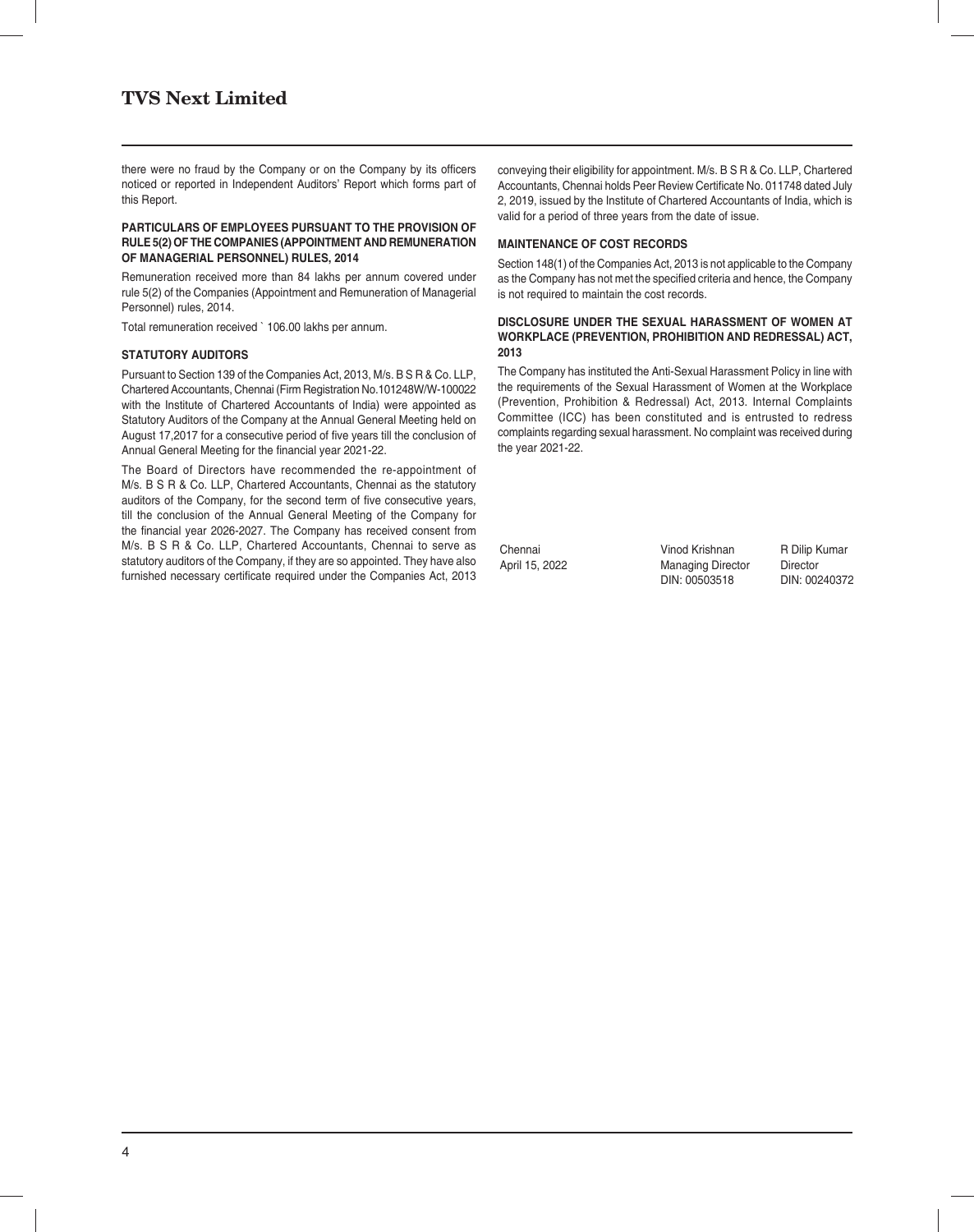**Annexure - I**

# **FORM NO.MGT-9**

# **EXTRACT OF ANNUAL RETURN**

# as on the financial year ended 31<sup>st</sup> March, 2022

*[Pursuant to Section 92(3) of the Companies Act, 2013 and Rule 12(1) of the Companies (Management and Administration) Rules, 2014]*

# **I. REGISTRATION AND OTHER DETAILS**

| <b>CIN</b>                                                                        | U72300TN1994PLC029467                                      |
|-----------------------------------------------------------------------------------|------------------------------------------------------------|
| <b>Registration Date</b>                                                          | 07th December, 1994                                        |
| Name of the Company                                                               | <b>TVS Next Limited</b>                                    |
| Category / Sub-Category of the Company                                            | Closely held Public Limited Company                        |
| Address of the Registered Office and contact details                              | 98-A, Dr. Radhakrishnan Salai, Mylapore, Chennai - 600 004 |
| Whether listed company                                                            | No                                                         |
| Name, Address and Contact details of the Registrar and<br>Transfer Agent, if any. | Not Applicable                                             |

# **II. PRINCIPAL BUSINESS ACTIVITIES OF THE COMPANY**

| <b>S. No.</b> | Name and description of main<br>products / services | NIC Code of the Product /<br>service | % of total turnover of the company |  |
|---------------|-----------------------------------------------------|--------------------------------------|------------------------------------|--|
|               | <b>Software Services</b>                            | 6209                                 | 100                                |  |

# **III. PARTICULARS OF HOLDING, SUBSIDIARY AND ASSOCIATE COMPANIES**

| S.<br>No.     | Name and address of the company                                                                                  | CIN/GLN                     | Holding /<br>Subsidiary | % of votes<br>held | Applicable<br><b>Section</b> |
|---------------|------------------------------------------------------------------------------------------------------------------|-----------------------------|-------------------------|--------------------|------------------------------|
|               | Sundram Fasteners Investments Limited<br>98-A, VII Floor, Dr Radhakrishnan Salai, Mylapore,<br>Chennai - 600 004 | U65991TN1992PLC022618       | Investor<br>Company     | $11.22\%$          | 2(46)                        |
| $\mathcal{P}$ | Sundram Fasteners Limited<br>98-A, VII Floor, Dr Radhakrishnan Salai, Mylapore,<br>Chennai - 600 004             | L35999TN1962PLC004943       | Investor<br>Company     | 56.43%             | 2(46)                        |
| 3             | TVS Next Inc<br>1604 US Highway 130 North Brunswick,<br>New Jersey 08902, United States                          | Company incorporated in USA | Subsidiary              | 100%               | 2(87)                        |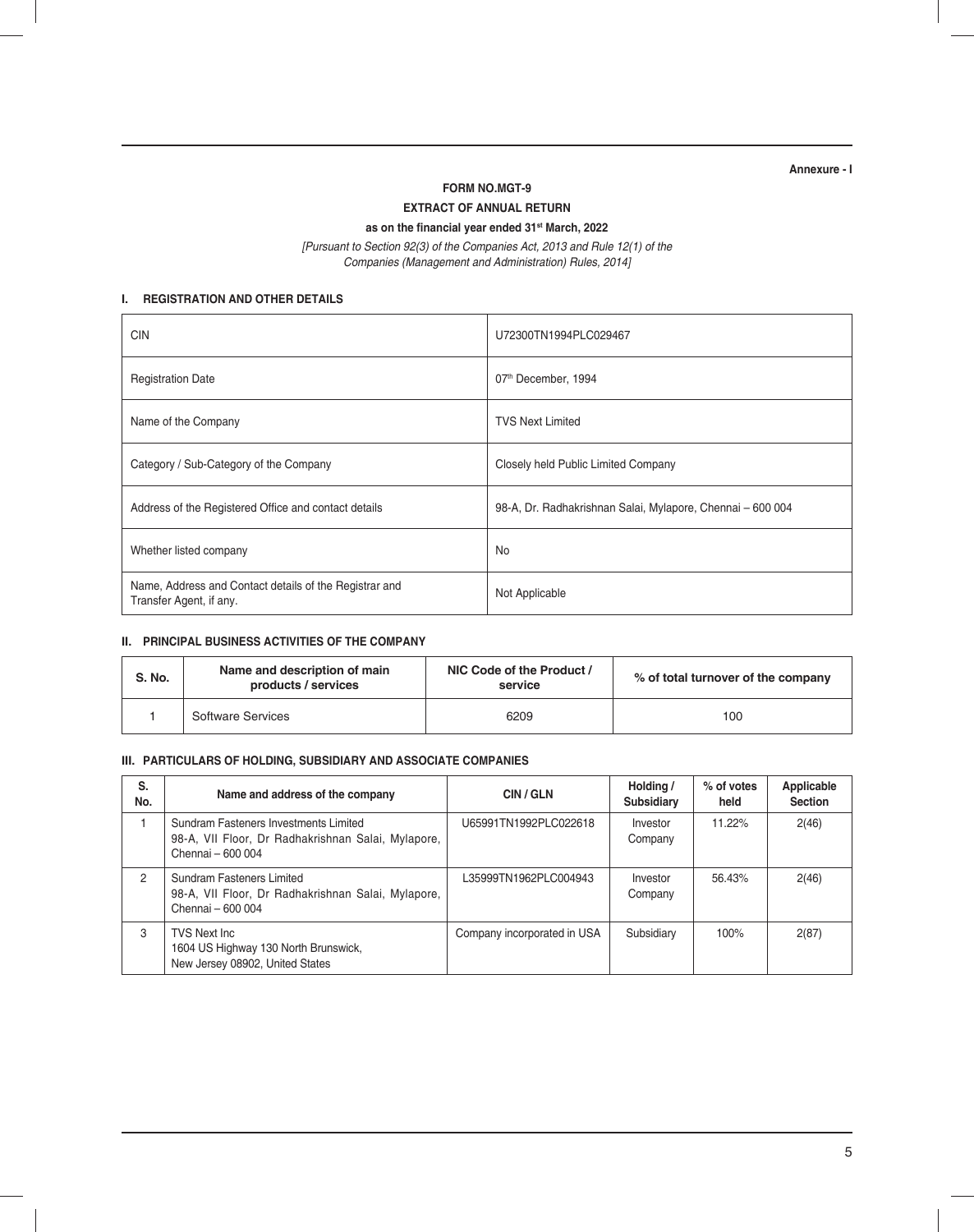# **IV. SHAREHOLDING PATTERN (Equity Share Capital Breakup as percentage of Total Equity)**

**(i) Category wise shareholding**

|                                                      |                          |                          | No. of shares held at the<br>beginning of the year |                      | No. of shares held at the<br>end of the year |                          |                |                      | % change                 |
|------------------------------------------------------|--------------------------|--------------------------|----------------------------------------------------|----------------------|----------------------------------------------|--------------------------|----------------|----------------------|--------------------------|
| <b>Category of shareholders</b>                      | Demat                    | Physical                 | Total                                              | % of total<br>shares | Demat                                        | Physical                 | Total          | % of total<br>shares | during the<br>year       |
| A. Promoters                                         |                          |                          |                                                    |                      |                                              |                          |                |                      |                          |
| 1. Indian                                            |                          |                          |                                                    |                      |                                              |                          |                |                      |                          |
| a) Individuals / HUF                                 |                          |                          |                                                    |                      |                                              |                          |                |                      |                          |
| (Nominees of Bodies                                  |                          | 95,93,994                | 95,93,994                                          | 32.35%               |                                              | 95,93,994                | 95,93,994      | 32.35%               |                          |
| Corporate)                                           |                          |                          |                                                    |                      |                                              |                          |                |                      |                          |
| b) Central Govt.                                     |                          |                          |                                                    |                      |                                              |                          |                |                      |                          |
| c) Bodies Corporate                                  |                          | 2,00,67,389              | 2,00,67,389                                        | 67.65%               |                                              | 2,00,67,389              | 2,00,67,389    | 67.65%               |                          |
| d) Banks / Fl                                        | $\overline{\phantom{a}}$ |                          |                                                    |                      |                                              |                          |                |                      | $\overline{\phantom{a}}$ |
| e) Any other                                         | $\overline{\phantom{a}}$ |                          |                                                    |                      |                                              |                          |                |                      |                          |
| Sub-Total (A)(1)                                     |                          | 2,96,61,383              | 2,96,61,383                                        | 100%                 | Nil I                                        | 2,96,61,383              | 2,96,61,383    | 100%                 | Nil                      |
| Foreign                                              |                          |                          |                                                    |                      |                                              |                          |                |                      |                          |
| a) NRIs - Individuals                                |                          |                          |                                                    |                      |                                              |                          |                |                      |                          |
| b) Other individuals                                 | $\overline{\phantom{a}}$ |                          |                                                    |                      |                                              |                          |                |                      | $\overline{\phantom{a}}$ |
| c)Bodies Corporate                                   | $\overline{\phantom{a}}$ |                          |                                                    |                      |                                              |                          |                |                      |                          |
| d) Banks / Fl                                        | $\overline{a}$           |                          | ÷,                                                 |                      |                                              | ä,                       |                |                      | $\blacksquare$           |
| e) Any other                                         | ÷,                       | $\overline{a}$           | $\overline{a}$                                     |                      |                                              | ÷,                       |                |                      |                          |
| Sub-Total (A)(2)                                     | $\overline{\phantom{a}}$ | $\overline{\phantom{a}}$ | $\blacksquare$                                     |                      | $\overline{\phantom{a}}$                     | $\overline{\phantom{a}}$ | ٠              |                      | $\blacksquare$           |
| <b>Total shareholding</b>                            |                          |                          |                                                    |                      |                                              |                          |                |                      |                          |
| $(A)=(A)(1)+(A)(2)$                                  | $\overline{\phantom{a}}$ | 2,96,61,383              | 2,96,61,383                                        | 100%                 | $\overline{a}$                               | 2,96,61,383              | 2,96,61,383    | 100%                 | <b>Nil</b>               |
| <b>B. Public Shareholding</b>                        |                          |                          |                                                    |                      |                                              |                          |                |                      |                          |
| 1.Institutions                                       | $\overline{\phantom{m}}$ |                          | $\overline{a}$                                     |                      |                                              |                          |                |                      |                          |
| a) Mutual Funds                                      | $\overline{a}$           |                          |                                                    |                      |                                              | ÷                        |                |                      |                          |
| b) Banks / Fl                                        | $\ddot{\phantom{0}}$     |                          | ÷,                                                 |                      | ÷,                                           | ÷,                       | $\overline{a}$ |                      |                          |
| c) Central Govt.                                     | $\blacksquare$           |                          | $\overline{a}$                                     |                      | $\blacksquare$                               | $\blacksquare$           | $\blacksquare$ |                      |                          |
| d) State Govt.                                       | $\overline{\phantom{a}}$ |                          | ÷,                                                 |                      |                                              | ÷,                       | ä,             |                      |                          |
| e) Venture Capital Funds                             | $\overline{\phantom{a}}$ |                          | ÷,                                                 |                      |                                              | $\overline{a}$           |                |                      |                          |
| f) Insurance Companies                               | $\overline{a}$           |                          | ÷,                                                 |                      |                                              | $\overline{a}$           | ÷,             |                      |                          |
| g) Flls                                              | $\frac{1}{2}$            |                          | ÷,                                                 |                      |                                              | $\overline{a}$           |                |                      |                          |
| h) Foreign Venture Capital                           |                          |                          |                                                    |                      |                                              |                          |                |                      |                          |
| Funds                                                | $\overline{\phantom{a}}$ |                          |                                                    |                      |                                              |                          |                |                      |                          |
| i) Others (Specify)                                  | $\overline{a}$           |                          | $\overline{a}$                                     |                      | $\blacksquare$                               | $\overline{a}$           | $\blacksquare$ |                      |                          |
| Sub-total (B)(1)                                     |                          |                          |                                                    |                      |                                              |                          |                |                      |                          |
| 2.Non-Institutions                                   |                          |                          |                                                    |                      |                                              |                          |                |                      |                          |
| a) Bodies Corp.                                      | $\overline{a}$           |                          | ÷                                                  |                      |                                              |                          |                |                      |                          |
| i) Indian                                            | ÷,                       |                          | ä,                                                 |                      | ä,                                           | ÷,                       | ä,             |                      |                          |
| ii) Overseas                                         |                          |                          |                                                    |                      |                                              |                          |                |                      |                          |
| b) Individuals                                       |                          |                          |                                                    |                      |                                              |                          |                |                      |                          |
| i) Individual shareholders                           |                          |                          |                                                    |                      |                                              |                          |                |                      |                          |
| holding nominal share capital                        |                          |                          |                                                    |                      |                                              |                          |                |                      |                          |
| up to ₹ 1lakh                                        |                          |                          |                                                    |                      |                                              |                          |                |                      |                          |
| ii) Individual shareholders                          |                          |                          |                                                    |                      |                                              |                          |                |                      |                          |
| holding nominal share capital in                     |                          |                          |                                                    |                      |                                              |                          |                |                      |                          |
| excess of ₹1 lakh                                    |                          |                          |                                                    |                      |                                              |                          |                |                      |                          |
| c) Others (Specify)                                  | -                        |                          |                                                    |                      |                                              |                          |                |                      |                          |
| Sub-Total (B)(2)                                     | ٠                        |                          |                                                    |                      |                                              | $\overline{a}$           |                |                      |                          |
| <b>Total Public Shareholding</b>                     | $\overline{\phantom{a}}$ |                          |                                                    |                      |                                              |                          |                |                      |                          |
| $(B) = (B)(1)+(B)(2)$<br>C. Shares held by Custodian |                          |                          |                                                    |                      |                                              |                          |                |                      |                          |
| for GDRs and ADRs                                    |                          |                          |                                                    |                      |                                              |                          |                |                      |                          |
| Grand Total = $A + B + C$                            | ÷                        | 2,96,61,383              | 2,96,61,383                                        | 100                  |                                              | 2,96,61,383              | 2,96,61,383    | 100                  | Nil                      |
|                                                      |                          |                          |                                                    |                      |                                              |                          |                |                      |                          |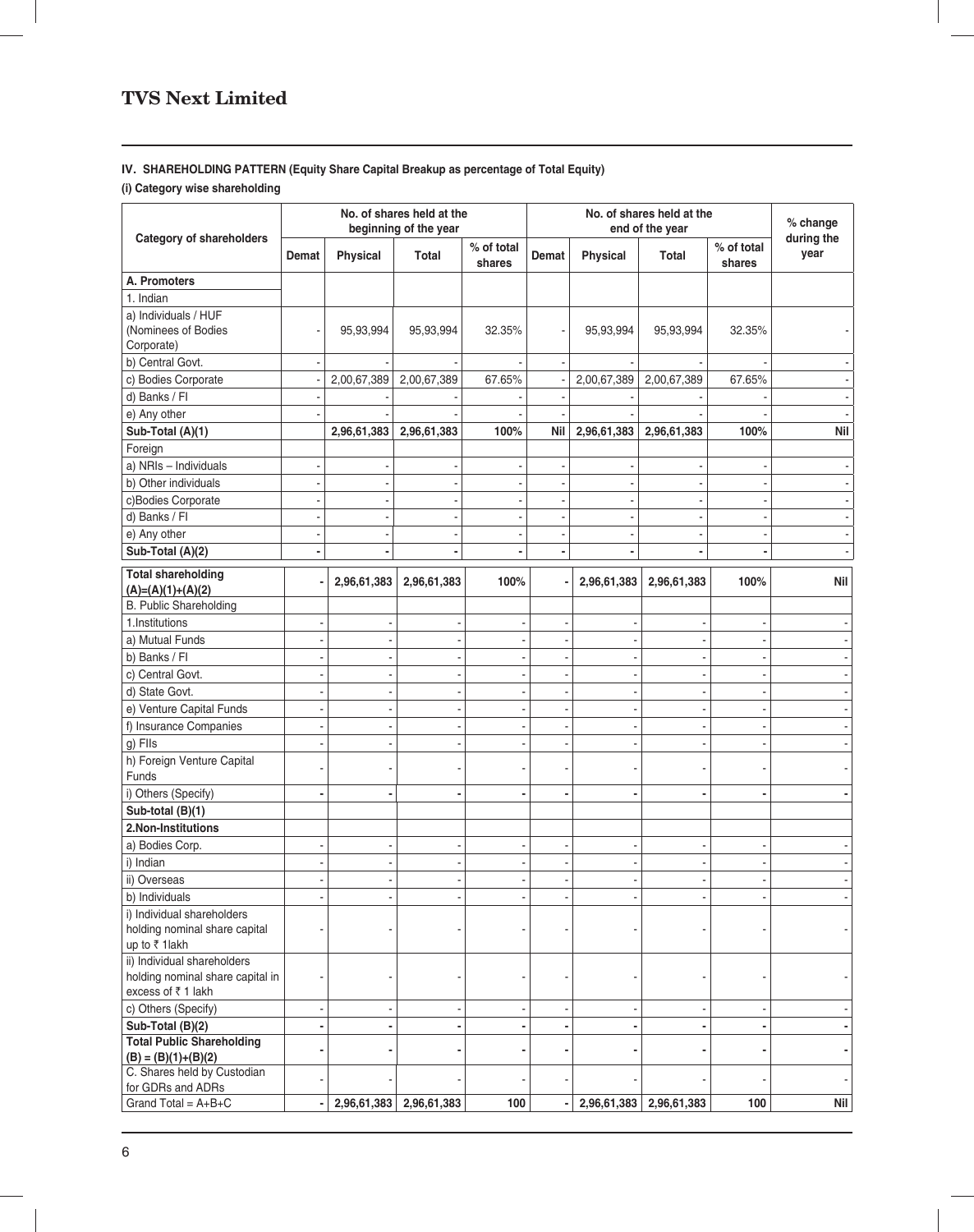# **(ii) Shareholding of Promoters**

|                | Shareholding at the<br>beginning of the year |               |                                           | Shareholding at the<br>end of the year                    |               |                                           |                                                           |                                  |
|----------------|----------------------------------------------|---------------|-------------------------------------------|-----------------------------------------------------------|---------------|-------------------------------------------|-----------------------------------------------------------|----------------------------------|
| S.<br>No.      | Shareholders' Name                           | No. of shares | % of total<br>shares<br>of the<br>company | % of shares<br>pledged /<br>encumbered to<br>total shares | No. of shares | % of total<br>shares<br>of the<br>company | % of shares<br>pledged /<br>encumbered to<br>total shares | $%$ change<br>during<br>the year |
|                | <b>Sundram Fasteners</b><br>Investments Ltd  | 33,30,050     | 11.22%                                    | 0.00                                                      | 33,30,050     | 11.22%                                    | 0.00                                                      | 0.00                             |
| $\overline{2}$ | Sundram Fasteners Ltd                        | 1,67,37,344   | 56.43%                                    | 0.00                                                      | 1,67,37,344   | 56.43%                                    | 0.00                                                      |                                  |
| 3              | Smt. Usha Krishna                            | 95,93,989     | 32.35%                                    | 0.00                                                      | 95,93,989     | 32.35%                                    | 0.00                                                      |                                  |
|                | Total                                        | 2,96,61,383   | 100%                                      | 0.00                                                      | 2,96,61,383   | 100%                                      | 0.00                                                      | Nil                              |

# **(iii) Change in Promoters' Shareholding (please specify, if there is no change)**

| <b>S. No.</b> |                                                                                                                                                                                         |               | Shareholding at the<br>beginning of the year | Cumulative shareholding<br>during the year |                                     |  |
|---------------|-----------------------------------------------------------------------------------------------------------------------------------------------------------------------------------------|---------------|----------------------------------------------|--------------------------------------------|-------------------------------------|--|
|               |                                                                                                                                                                                         | No. of Shares | % of total shares<br>of the company          | No. of shares                              | % of total shares<br>of the company |  |
|               | At the beginning of the year                                                                                                                                                            | 2,96,61,383   | 99.99%                                       | 2,96,61,383                                | 99.99%                              |  |
| 2.            | Date wise Increase / Decrease in Promoters<br>shareholding during the year specifying the reasons<br>for increase / decrease (e.g. allotment / transfer /<br>bonus / sweat equity etc.) |               |                                              |                                            |                                     |  |
| 3.            | At the end of the year                                                                                                                                                                  | 2,96,61,383   | 99.99%                                       | 2,96,61,383                                | 99.99%                              |  |

# **(iv) Shareholding pattern of top ten shareholders (other than Directors, Promoters and Holders of GDRs and ADRs)**

|                |                                                                                                                                                                                      | Name of the       |                         | Shareholding at the<br>beginning of the year | <b>Cumulative Shareholding</b><br>during the year |                                        |
|----------------|--------------------------------------------------------------------------------------------------------------------------------------------------------------------------------------|-------------------|-------------------------|----------------------------------------------|---------------------------------------------------|----------------------------------------|
| S. No.         | For Each of the Top 10 Shareholders                                                                                                                                                  | shareholder       | No. of<br><b>Shares</b> | % of total<br>shares of the<br>company       | No. of<br><b>Shares</b>                           | % of total<br>shares of the<br>company |
| 1              | At the beginning of the year                                                                                                                                                         | Mr. Pasupathy     | 1                       | 0.00                                         | 1                                                 | 0.00                                   |
|                | Date wise Increase / Decrease in Promoters shareholding<br>during the year specifying the reasons for increase / decrease<br>(e.g. allotment / transfer / bonus / sweat equity etc.) |                   |                         |                                              |                                                   |                                        |
|                | At the end of the year (or on the date of separation, if<br>separated during the year)                                                                                               |                   | 1                       | 0.00                                         | 1                                                 | 0.00                                   |
| $\overline{2}$ | At the beginning of the year                                                                                                                                                         | Mrs.Kumari        | 1                       | 0.00                                         | 1                                                 | 0.00                                   |
|                | Date wise Increase / Decrease in Promoters shareholding<br>during the year specifying the reasons for increase / decrease<br>(e.g. allotment / transfer / bonus / sweat equity etc.) |                   |                         |                                              |                                                   |                                        |
|                | At the end of the year (or on the date of separation, if<br>separated during the year)                                                                                               |                   | 1                       | 0.00                                         | $\overline{1}$                                    | 0.00                                   |
| 3              | At the beginning of the year                                                                                                                                                         | Mr. R Dilip Kumar | 1                       | 0.00                                         | 1                                                 | 0.00                                   |
|                | Date wise Increase / Decrease in Promoters shareholding<br>during the year specifying the reasons for increase / decrease<br>(e.g. allotment / transfer / bonus / sweat equity etc.) |                   |                         |                                              |                                                   |                                        |
|                | At the end of the year (or on the date of separation, if<br>separated during the year)                                                                                               |                   | 1                       | 0.00                                         |                                                   | 0.00                                   |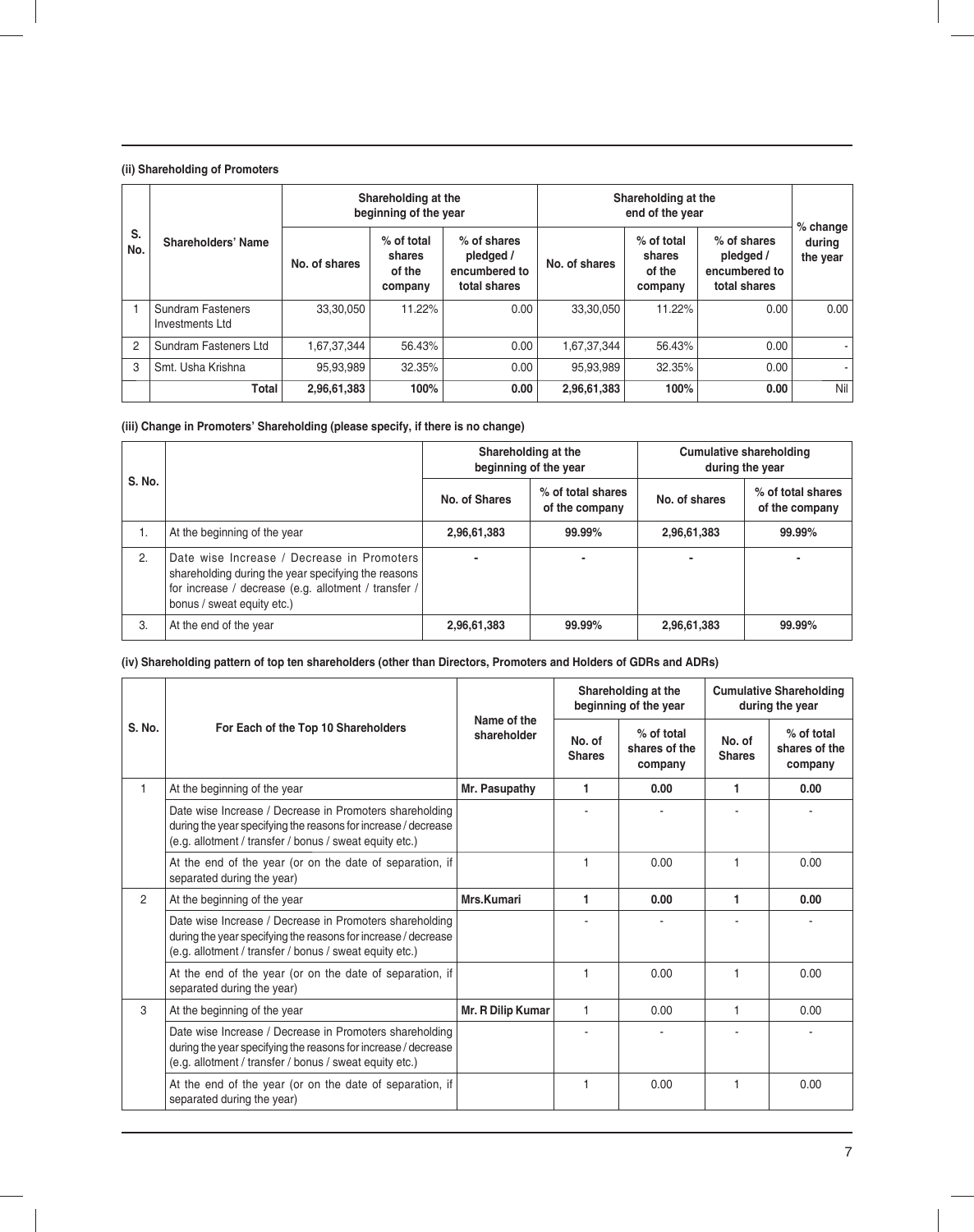| S. No. | For Each of the Top 10 Shareholders                                                                                                                                                  | Name of the<br>shareholder  |                         | Shareholding at the<br>beginning of the year | <b>Cumulative Shareholding</b><br>during the year |                                          |
|--------|--------------------------------------------------------------------------------------------------------------------------------------------------------------------------------------|-----------------------------|-------------------------|----------------------------------------------|---------------------------------------------------|------------------------------------------|
|        |                                                                                                                                                                                      |                             | No. of<br><b>Shares</b> | % of total<br>shares of the<br>company       | No. of<br><b>Shares</b>                           | $%$ of total<br>shares of the<br>company |
| 4      | At the beginning of the year                                                                                                                                                         | Mr. S Meenakshi<br>sundaram |                         | 0.00                                         |                                                   | 0.00                                     |
|        | Date wise Increase / Decrease in Promoters shareholding<br>during the year specifying the reasons for increase / decrease<br>(e.g. allotment / transfer / bonus / sweat equity etc.) |                             |                         |                                              |                                                   |                                          |
|        | At the end of the year (or on the date of separation, if<br>separated during the year)                                                                                               |                             |                         | 0.00                                         |                                                   | 0.00                                     |

# **(v) Shareholding of Directors and Key Managerial Personnel:**

| S.No. | For Each of the Directors and KMP                                                                                                                                          | Name of the                           |                         | Shareholding at the<br>beginning of the year | <b>Cumulative Shareholding</b><br>during the year |                                     |
|-------|----------------------------------------------------------------------------------------------------------------------------------------------------------------------------|---------------------------------------|-------------------------|----------------------------------------------|---------------------------------------------------|-------------------------------------|
|       |                                                                                                                                                                            | Director / KMP                        | No. of<br><b>Shares</b> | % of total shares<br>of the company          | No. of<br><b>Shares</b>                           | % of total shares<br>of the company |
|       | At the beginning of the year                                                                                                                                               | Mr. R Dilip Kumar,<br><b>Director</b> |                         | 0.00                                         |                                                   | 0.00                                |
|       | Date wise Increase / Decrease in shareholding during<br>the year specifying the reasons for increase / decrease<br>(e.g. allotment / transfer / bonus / sweat equity etc.) |                                       |                         |                                              |                                                   |                                     |
|       | At the End of the year                                                                                                                                                     |                                       |                         | 0.00                                         |                                                   | 0.00                                |

# **VI. INDEBTEDNESS**

(Indebtedness of the Company including interest outstanding/accrued but not due for payment)

(in  $\bar{z}$ )

| <b>Particulars</b>                                  | <b>Secured Loans excluding</b><br>deposits       | <b>Unsecured Loans</b> | <b>Deposits</b> | <b>Total Indebtedness</b> |  |  |  |
|-----------------------------------------------------|--------------------------------------------------|------------------------|-----------------|---------------------------|--|--|--|
| Indebtedness at the beginning of the financial year |                                                  |                        |                 |                           |  |  |  |
| i) Principal Amount                                 | 1,30,14,126                                      | ٠                      | ٠               | 1,30,14,126               |  |  |  |
| ii) Interest due but not paid                       |                                                  | $\overline{a}$         |                 |                           |  |  |  |
| iii) Interest accrued but not due                   | ٠                                                |                        | ٠               | ٠                         |  |  |  |
| Total (i+ii+iii)                                    | 1,30,14,126                                      | $\blacksquare$         | $\blacksquare$  | 1,30,14,126               |  |  |  |
|                                                     | Change in Indebtedness during the financial year |                        |                 |                           |  |  |  |
| * Addition                                          | 13,82,152                                        |                        |                 |                           |  |  |  |
| * Reduction                                         |                                                  |                        |                 |                           |  |  |  |
| Net Change                                          | 13,82,152                                        | ٠                      | ٠               | $\blacksquare$            |  |  |  |
| Indebtedness at the end of the financial year       |                                                  |                        |                 |                           |  |  |  |
| i) Principal Amount                                 | 1,43,96,278                                      |                        |                 | 1,43,96,278               |  |  |  |
| ii) Interest due but not paid                       |                                                  | ٠                      | ٠               |                           |  |  |  |
| iii) Interest accrued but not due                   |                                                  |                        |                 |                           |  |  |  |
| Total (i+ii+iii)                                    | 1,43,96,278                                      |                        |                 | 1,43,96,278               |  |  |  |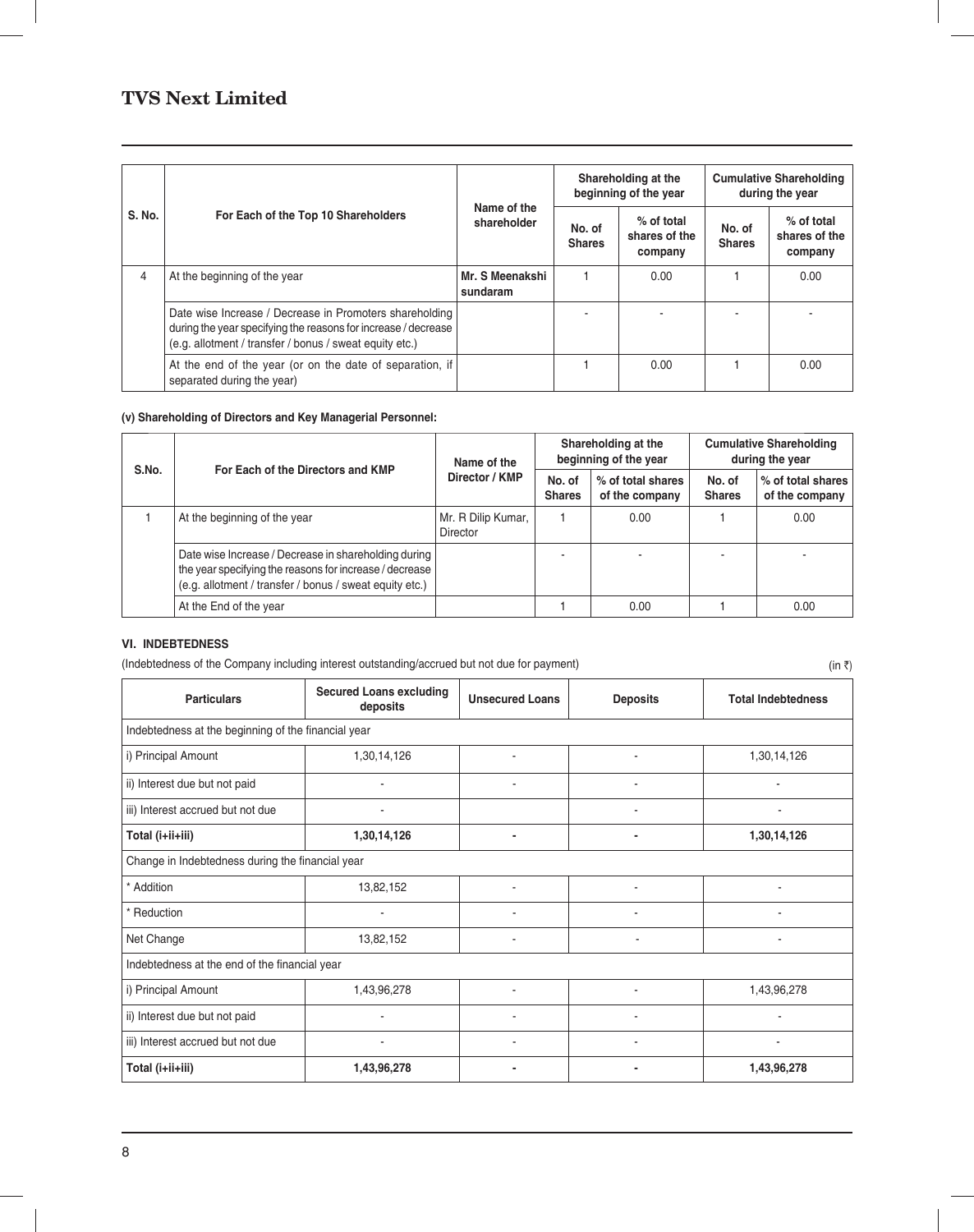# **REMUNERATION OF DIRECTORS AND KEY MANAGERIAL PERSONNEL**

**A. Remuneration to Managing Director, Whole-time Directors and/or Manager:**

| S. No. | <b>Particulars of Remuneration</b>                                                  | Name of MD / WTD /       | <b>Total Amount</b> |
|--------|-------------------------------------------------------------------------------------|--------------------------|---------------------|
|        |                                                                                     | <b>Manager</b>           | (₹)                 |
|        | Name                                                                                | Vinod Krishnan           |                     |
|        | Designation                                                                         | <b>Managing Director</b> |                     |
| 1      | Gross salary                                                                        | 106,00,000               | 106,00,000          |
|        | (a) Salary as per provisions contained in section 17(1) of the Income-tax Act, 1961 | 106,00,000               | 106,00,000          |
|        | (b) Value of perquisites u/s 17(2) Income-tax Act, 1961                             |                          |                     |
|        | (c) Profits in lieu of salary under section 17(3) Income- tax Act, 1961             |                          |                     |
| 2      | <b>Stock Option</b>                                                                 |                          |                     |
| 3      | <b>Sweat Equity</b>                                                                 |                          |                     |
| 4      | Commission                                                                          |                          |                     |
|        | - as % of profit                                                                    |                          |                     |
|        | - others, specify                                                                   |                          |                     |
| 5      | Others                                                                              |                          |                     |
|        | a) Leave travel concession, once in a year, as per the rules of the Company.        |                          |                     |
|        | b) Payment of premium on personal accident insurance                                |                          |                     |
|        | c) Company's contribution to provident fund as per the rules of the Company.        |                          |                     |
|        | d) Madras Club Subscription & Entertainment Expense                                 |                          |                     |
|        | Total (A)                                                                           | 106,00,000               | 106,00,000          |
|        | Ceiling as per the Act                                                              | 106,00,000               | 106,00,000          |

# **B. Remuneration to other Directors**

| S. No. | <b>Particulars of Remuneration</b>         |               | <b>Name of Directors</b> |            |
|--------|--------------------------------------------|---------------|--------------------------|------------|
|        |                                            |               |                          | (7/Lac)    |
| 1      | <b>Independent Directors</b>               | R Dinesh      | S. Srinivasan            |            |
|        | Fee for attending board committee meetings | <b>NIL</b>    | <b>NIL</b>               | <b>NIL</b> |
|        | Others, please specify                     | <b>NIL</b>    | <b>NIL</b>               | <b>NIL</b> |
|        | Total (1)                                  |               |                          |            |
| 2      | <b>Other Non-Executive Directors</b>       | R Dilip Kumar |                          |            |
|        | Fee for attending board committee meetings | <b>NIL</b>    |                          |            |
|        | Commission                                 | <b>NIL</b>    |                          |            |
|        | Others, please specify                     | <b>NIL</b>    |                          |            |
|        | Total (2)                                  | <b>NIL</b>    |                          |            |
|        | Total = $(1+2)$                            | <b>NIL</b>    |                          |            |
|        | <b>Total Managerial Remuneration</b>       | <b>NIL</b>    |                          |            |
|        | Overall Ceiling as per the Act             | <b>NIL</b>    |                          |            |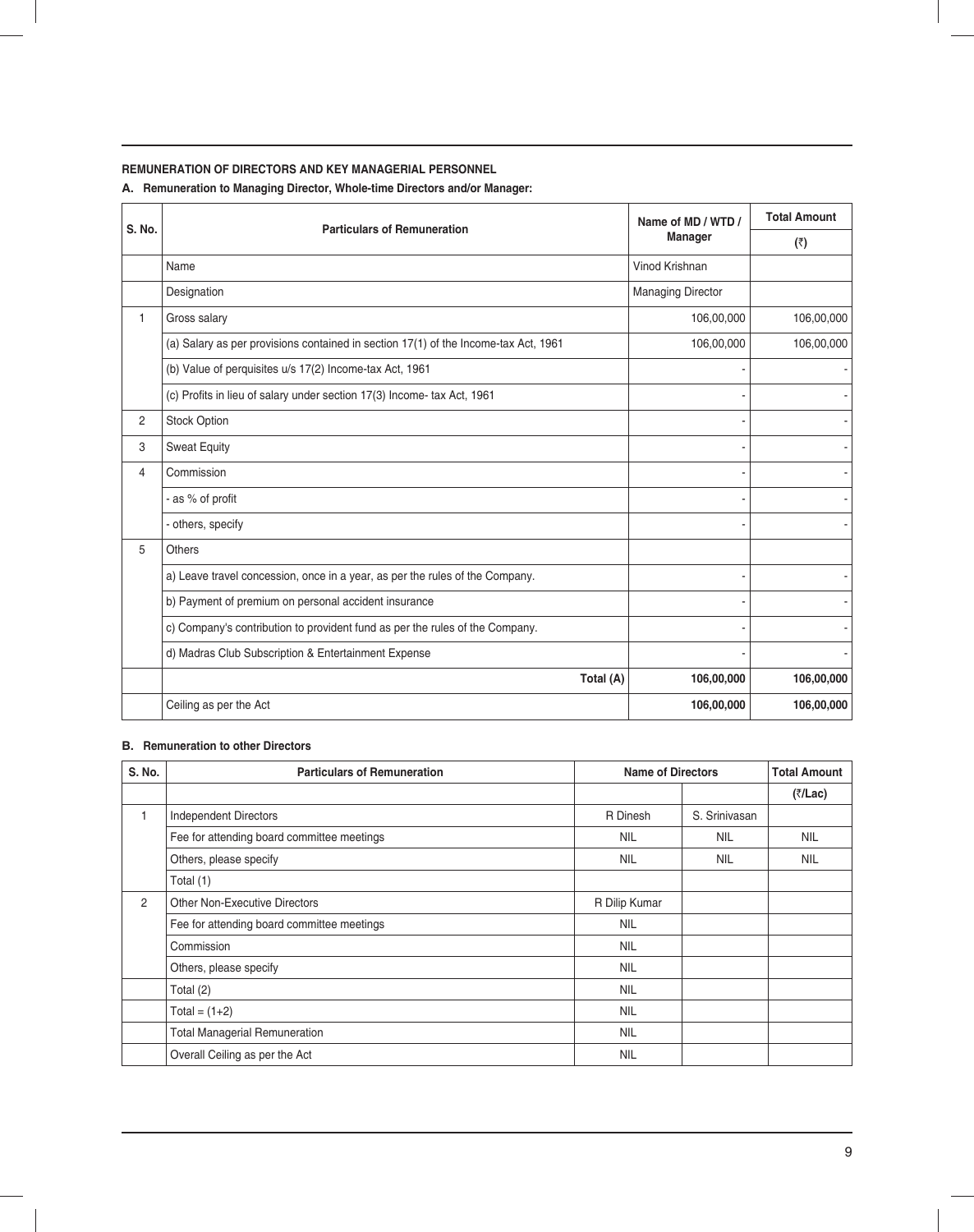|        | <b>Particulars of Remuneration</b>                                                  | Name of Key Managerial<br>Personnel                             | Total<br>Amount |  |
|--------|-------------------------------------------------------------------------------------|-----------------------------------------------------------------|-----------------|--|
| S. No. | Name                                                                                | G. Anand Babu<br>Chief Financial Officer &<br>Company Secretary | (7/Lac)         |  |
|        | Designation                                                                         |                                                                 |                 |  |
|        | Gross salary                                                                        |                                                                 |                 |  |
|        |                                                                                     |                                                                 |                 |  |
|        | (a) Salary as per provisions contained in section 17(1) of the Income-tax Act, 1961 |                                                                 |                 |  |
|        | (b) Value of perquisites u/s 17(2) Income-tax Act, 1961                             |                                                                 |                 |  |
|        | (c) Profits in lieu of salary under section 17(3) Income- tax Act, 1961             |                                                                 |                 |  |
| 2      | <b>Stock Option</b>                                                                 |                                                                 |                 |  |
| 3      | <b>Sweat Equity</b>                                                                 |                                                                 |                 |  |
| 4      | Commission                                                                          |                                                                 |                 |  |
|        | - as % of profit                                                                    |                                                                 |                 |  |
|        | - others, specify                                                                   |                                                                 |                 |  |
| 5      | Others, please specify                                                              |                                                                 |                 |  |
|        | Total                                                                               |                                                                 |                 |  |

# **C. Remuneration to Key Managerial Personnel other than MD/Manager/WTD**

# **VII. PENALTIES / PUNISHMENT / COMPOUNDING OF OFFENCES:**

| <b>Type</b>                         | Section of the<br><b>Companies Act</b> | <b>Brief Description</b> | Details of Penalty /<br>Punishment /<br>Compounding<br>fees imposed | Authority [RD /<br><b>NCLT/COURT]</b> | Appeal made, if<br>any (give Details) |  |
|-------------------------------------|----------------------------------------|--------------------------|---------------------------------------------------------------------|---------------------------------------|---------------------------------------|--|
| <b>A. COMPANY</b>                   |                                        |                          |                                                                     |                                       |                                       |  |
| Penalty                             | <b>NIL</b>                             |                          |                                                                     |                                       |                                       |  |
| Punishment                          |                                        | <b>NIL</b>               |                                                                     |                                       |                                       |  |
| Compounding                         |                                        |                          | <b>NIL</b>                                                          |                                       |                                       |  |
| <b>B. DIRECTORS</b>                 |                                        |                          |                                                                     |                                       |                                       |  |
| Penalty                             |                                        |                          | <b>NIL</b>                                                          |                                       |                                       |  |
| Punishment                          |                                        |                          | <b>NIL</b>                                                          |                                       |                                       |  |
| Compounding                         |                                        |                          | <b>NIL</b>                                                          |                                       |                                       |  |
| <b>C. OTHER OFFICERS IN DEFAULT</b> |                                        |                          |                                                                     |                                       |                                       |  |
| Penalty                             | <b>NIL</b>                             |                          |                                                                     |                                       |                                       |  |
| Punishment                          | <b>NIL</b>                             |                          |                                                                     |                                       |                                       |  |
| Compounding                         |                                        |                          | <b>NIL</b>                                                          |                                       |                                       |  |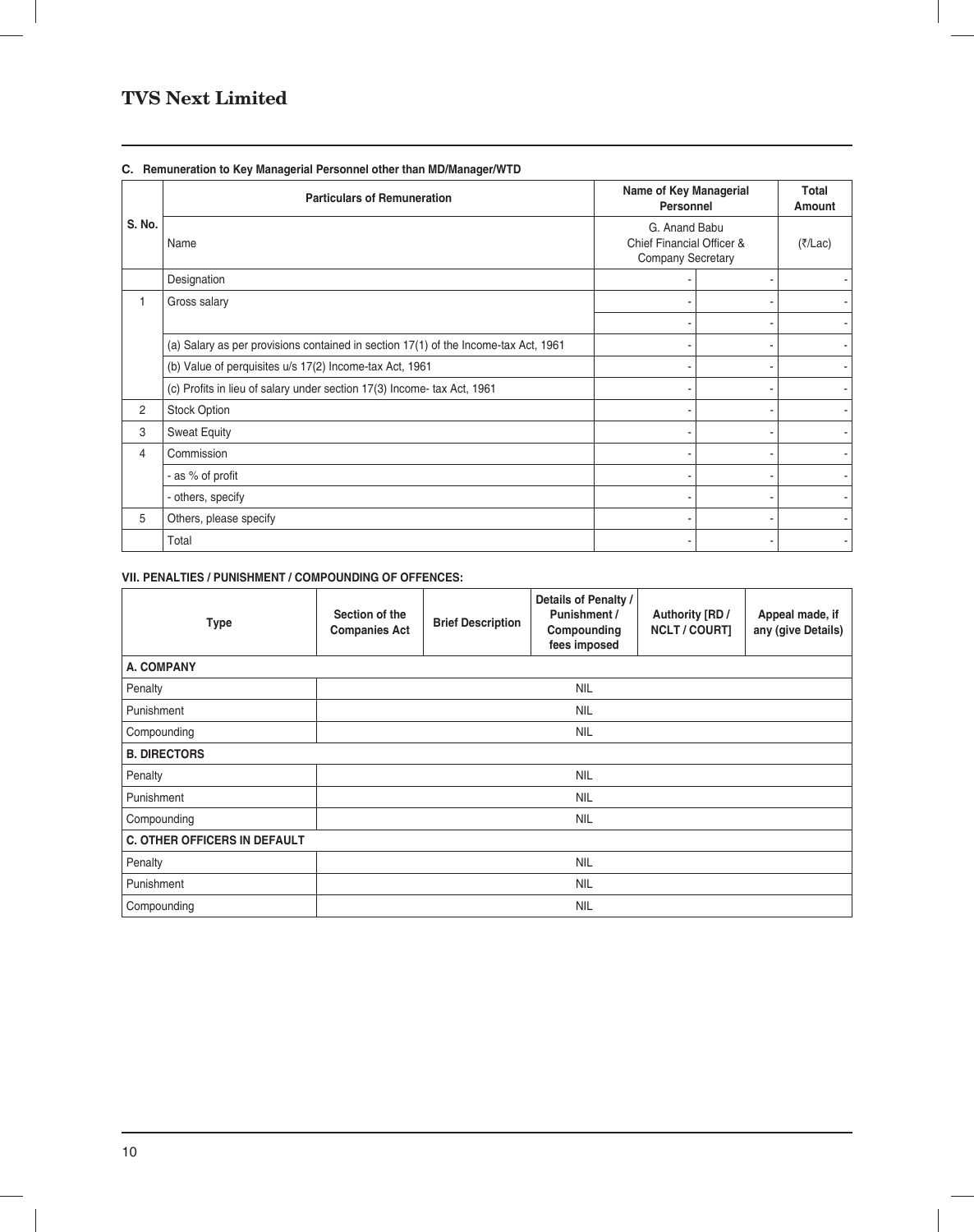**Annexure - II**

# **Disclosure of Particulars of Contracts/Arrangements entered into by the Company Form No. AOC-2**

(Pursuant to clause (h) of sub-section (3) of section 134 of the Act and Rule 8(2) of the Companies (Accounts) Rules, 2014)

**Disclosure of particulars of contracts/arrangements entered into by the company with related parties referred to in sub-section (1) of section 188 of the Companies Act, 2013 including certain arms length transactions under third proviso thereto**

- 1. There are no contracts/arrangements entered into by the company with related parties referred to in sub-section (1) of section 188 of the Companies Act, 2013 which are not at arm's length basis.
- 2. Contracts/arrangements entered into by the company with related parties referred to in sub-section (1) of section 188 of the Companies Act, 2013 which are at arms length basis:

| S. No.        | Name(s) of the<br>related party<br>and nature of<br>relationship | Nature of contracts<br>/ arrangements /<br>transactions | Duration of<br>the contracts /<br>arrangements /<br>transactions | Salient features of the contracts or arrangements or<br>transactions including the value                                                                                                                                                                                                                                        | Amount paid<br>as advances,<br>if any |
|---------------|------------------------------------------------------------------|---------------------------------------------------------|------------------------------------------------------------------|---------------------------------------------------------------------------------------------------------------------------------------------------------------------------------------------------------------------------------------------------------------------------------------------------------------------------------|---------------------------------------|
|               | Sundram<br>Fasteners<br>Limited                                  | Software Services                                       | 1 year                                                           | Manage Information Technology (IT) requirements to meets its<br>business expectations in terms of increasing speed to market,<br>increasing performance efficiency with customers, real time<br>inventory management, improving IT connectivity to business,<br>scaling up of IT to align with business growth in phased manner |                                       |
| $\mathcal{P}$ | TVS Next Inc                                                     | Software Services<br>and Reimbursement<br>of Expenses   | 1 year                                                           | IT Services and Reimbursement of Expenses                                                                                                                                                                                                                                                                                       |                                       |
| 3             | <b>TVS Upasana</b><br>Limited                                    | Software Services<br>and Reimbursement<br>of Expenses   | 1 Year                                                           | Provision of End to End IT Services including Managing<br>Infrastructure Services, ERP and Application Development<br>services with Life care support                                                                                                                                                                           |                                       |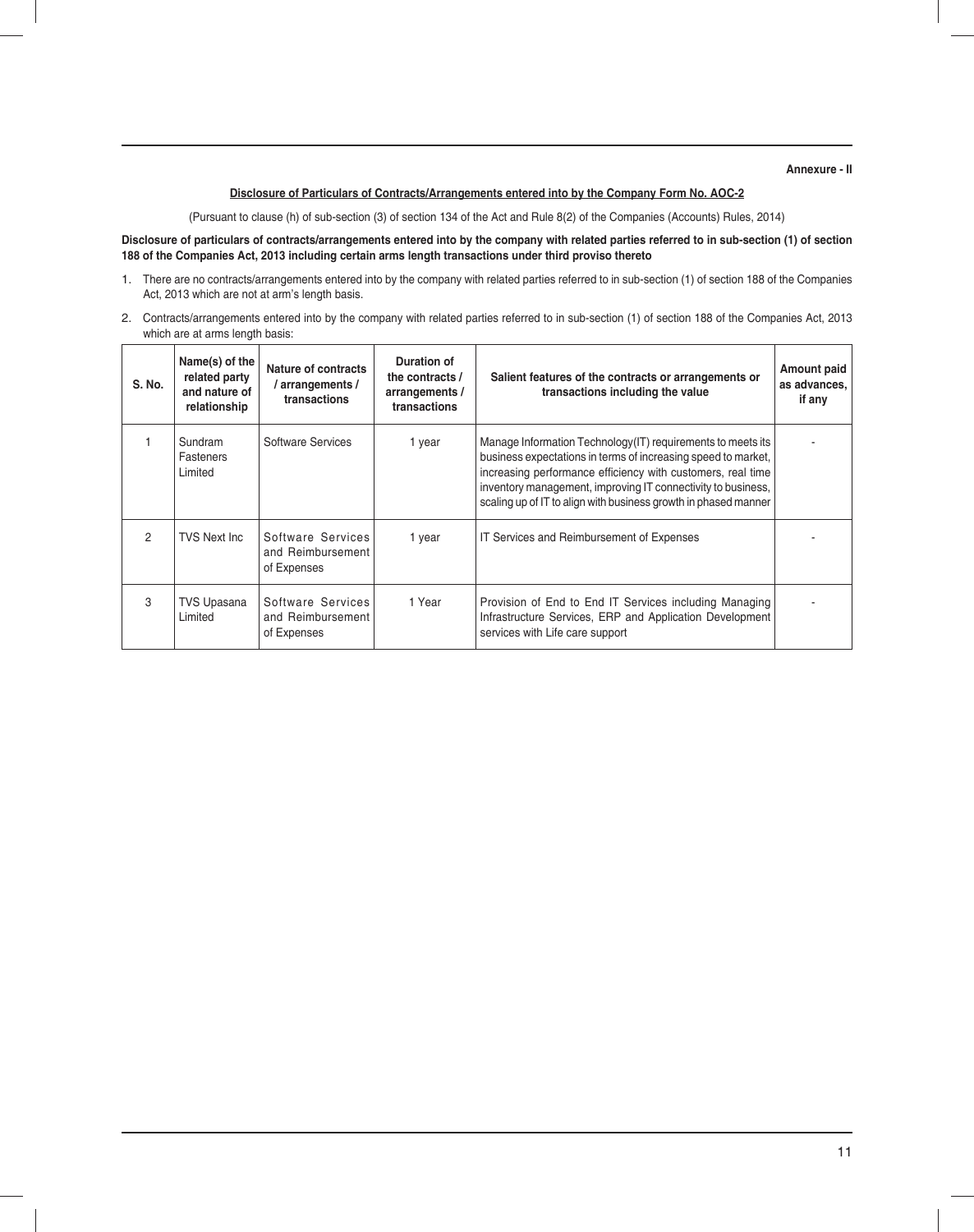# **Annexure III**

# **Form AOC-1**

(Pursuant to first proviso to sub-section (3) of section 129 read with rule 5 of Companies (Accounts) Rules, 2014)

# Statement containing salient features of the financial statement of subsidiaries/associate companies/joint ventures

# **Part "A": Subsidiaries**

(Information in respect of each subsidiary to be presented with amounts in  $\bar{\tau}$  lakhs)

| SI. No. | <b>Particulars</b>                                                                                                             | <b>Details</b>                |
|---------|--------------------------------------------------------------------------------------------------------------------------------|-------------------------------|
| 1.      | Name of the subsidiary                                                                                                         | TVS Next Inc                  |
| 2.      | Reporting period for the subsidiary concerned, if different from the holding company's reporting period                        | No Change in Reporting period |
| 3.      | Reporting currency and Exchange rate as on the last date of the relevant Financial year in the case of<br>foreign subsidiaries | <b>USD</b>                    |
| 4.      | Share capital                                                                                                                  | 279.07                        |
| 5.      | Reserves & surplus                                                                                                             | 44.34                         |
| 6.      | Total assets                                                                                                                   | 956.39                        |
| 7.      | <b>Total Liabilities</b>                                                                                                       | 956.39                        |
| 8.      | Investments                                                                                                                    | <b>NIL</b>                    |
| 9.      | Turnover                                                                                                                       | 1592.77                       |
| 10.     | Profit before taxation                                                                                                         | 32.58                         |
| 11.     | Provision for taxation                                                                                                         | 0.00                          |
| 12.     | Profit after taxation                                                                                                          | 32.58                         |
| 13.     | Proposed Dividend                                                                                                              | <b>NIL</b>                    |
| 14.     | % of shareholding                                                                                                              | 100%                          |

**Notes:** The following information shall be furnished at the end of the statement:

1. Names of subsidiaries which are yet to commence operations

2. Names of subsidiaries which have been liquidated or sold during the year.

April 15, 2022 CHAIRMAN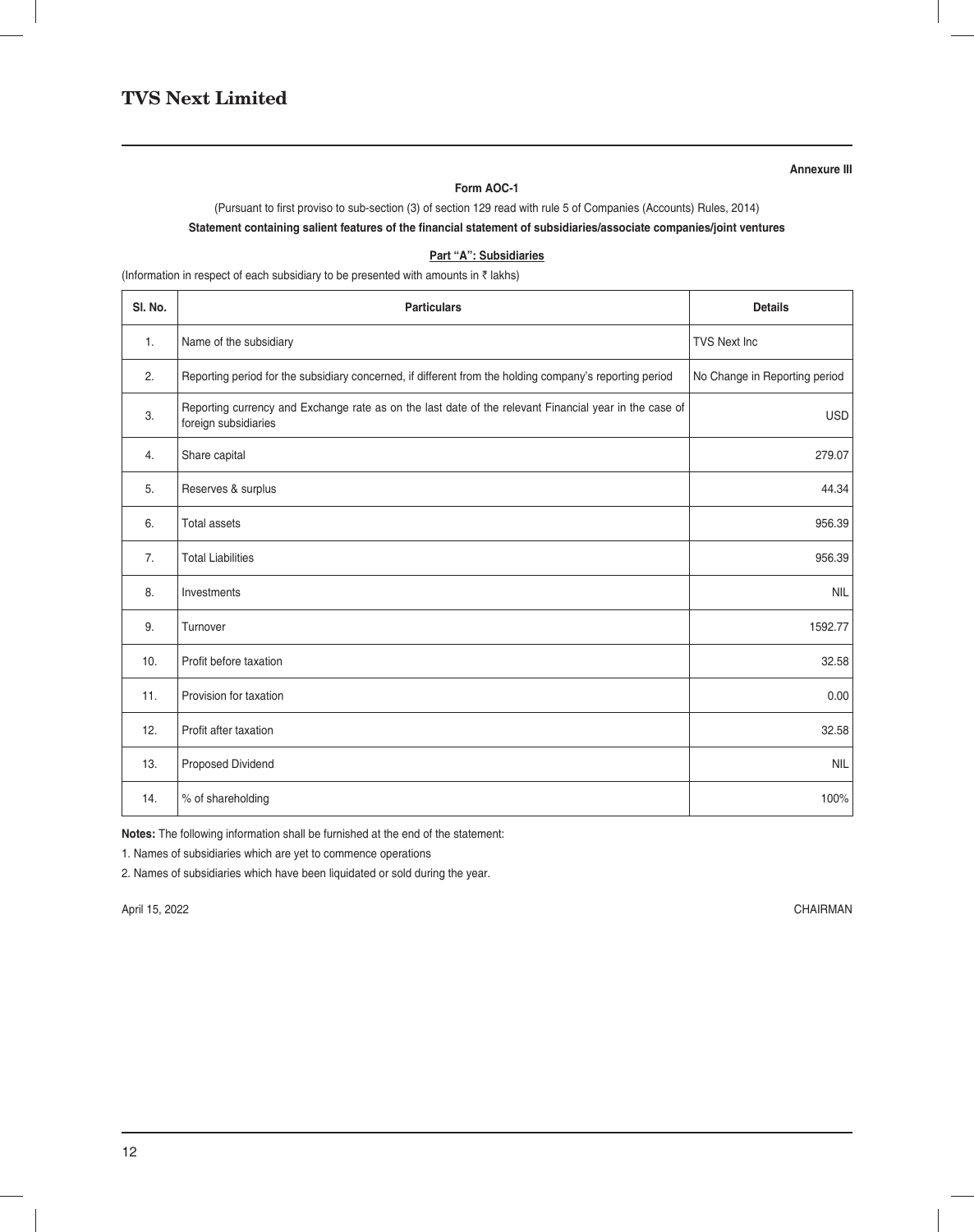#### **INDEPENDENT AUDITORS' REPORT To the Members of TVS Next Limited**

#### **Report on the Audit of Ind AS Financial Statements**

#### **Opinion**

We have audited the Ind AS financial statements of TVS Next Limited ("the Company"), which comprise the balance sheet as at March 31, 2022, and the statement of profit and loss (including other comprehensive income), statement of changes in equity and statement of cash flows for the year then ended, and notes to the Ind AS financial statements, including a summary of the significant accounting policies and other explanatory information (hereinafter referred to as "the Ind AS financial statements").

In our opinion and to the best of our information and according to the explanations given to us, the aforesaid Ind AS financial statements give the information required by the Companies Act, 2013 ("Act") in the manner so required and give a true and fair view in conformity with the accounting principles generally accepted in India, of the state of affairs of the Company as at March 31, 2022, and its profit and other comprehensive income, changes in equity and its cash flows for the year ended on that date.

#### **Basis for Opinion**

We conducted our audit in accordance with the Standards on Auditing (SAs) specified under section 143(10) of the Act. Our responsibilities under those SAs are further described in the *Auditor's Responsibilities for the Audit of the Ind AS Financial Statements* section of our report. We are independent of the Company in accordance with the Code of Ethics issued by the Institute of Chartered Accountants of India together with the ethical requirements that are relevant to our audit of the Ind AS financial statements under the provisions of the Act and the Rules thereunder, and we have fulfilled our other ethical responsibilities in accordance with these requirements and the Code of Ethics. We believe that the audit evidence we have obtained is sufficient and appropriate to provide a basis for our opinion on the Ind AS financial statements.

## **Information Other than the Ind AS financial statements and Auditors' Report Thereon**

The Company's Management and Board of Directors are responsible for the other information. The other information comprises the information included in the Board's report, but does not include the financial statements and our auditors' report thereon. The Board's report is expected to be made available to us after the date of this auditor's report.

Our opinion on the Ind AS financial statements does not cover the other information and we do not express any form of assurance conclusion thereon.

In connection with our audit of the Ind AS financial statements, our responsibility is to read the other information when it becomes available and, in doing so, consider whether the other information is materially inconsistent with the Ind AS financial statements or our knowledge obtained in the audit or otherwise appears to be materially misstated. When we read the Board's report, if we conclude that there is a material misstatement therein, we are required to communicate the matter with those charged with governance and take necessary actions as required under applicable laws and regulations.

#### **Management's and Board of Directors' Responsibility for the Ind AS fi nancial statements**

The Company's Management and Board of Directors are responsible for the matters stated in section 134(5) of the Act with respect to the preparation of these Ind AS financial statements that give a true and fair view of the state of affairs, profit/loss and other comprehensive income, changes in equity and cash flows of the Company in accordance with the accounting principles generally accepted in India, including the Indian Accounting Standards (Ind AS) specified under section 133 of the Act. This responsibility also includes maintenance of adequate accounting records in accordance with the provisions of the Act for safeguarding of the assets of the Company and for preventing and detecting frauds and other irregularities; selection and application of appropriate accounting policies; making judgments and estimates that are reasonable and prudent; and design, implementation and maintenance of adequate internal financial controls that were operating effectively for ensuring the accuracy and completeness of the accounting records, relevant to the preparation and presentation of the Ind AS financial statements that give a true and fair view and are free from material misstatement, whether due to fraud or error.

In preparing the Ind AS financial statements, the Management and Board of Directors are responsible for assessing the Company's ability to continue as a going concern, disclosing, as applicable, matters related to going concern and using the going concern basis of accounting unless the management either intends to liquidate the Company or to cease operations, or has no realistic alternative but to do so.

The Board of Directors is also responsible for overseeing the Company's financial reporting process.

#### **Auditor's Responsibilities for the Audit of the Ind AS financial statements**

Our objectives are to obtain reasonable assurance about whether the Ind AS financial statements as a whole are free from material misstatement, whether due to fraud or error, and to issue an auditor's report that includes our opinion. Reasonable assurance is a high level of assurance, but is not a guarantee that an audit conducted in accordance with SAs will always detect a material misstatement when it exists. Misstatements can arise from fraud or error and are considered material if, individually or in the aggregate, they could reasonably be expected to influence the economic decisions of users taken on the basis of these Ind AS financial statements.

As part of an audit in accordance with SAs, we exercise professional judgment and maintain professional skepticism throughout the audit. We also:

- Identify and assess the risks of material misstatement of the Ind AS financial statements, whether due to fraud or error, design and perform audit procedures responsive to those risks, and obtain audit evidence that is sufficient and appropriate to provide a basis for our opinion. The risk of not detecting a material misstatement resulting from fraud is higher than for one resulting from error, as fraud may involve collusion, forgery, intentional omissions, misrepresentations, or the override of internal control.
- Obtain an understanding of internal control relevant to the audit in order to design audit procedures that are appropriate in the circumstances. Under section 143(3)(i) of the Act, we are also responsible for expressing our opinion on whether the Company has adequate internal financial controls with reference to financial statements in place and the operating effectiveness of such controls.
- Evaluate the appropriateness of accounting policies used and the reasonableness of accounting estimates and related disclosures in the Ind AS financial statements made by the Management and Board of Directors.
- Conclude on the appropriateness of the Management and Board of Directors use of the going concern basis of accounting and, based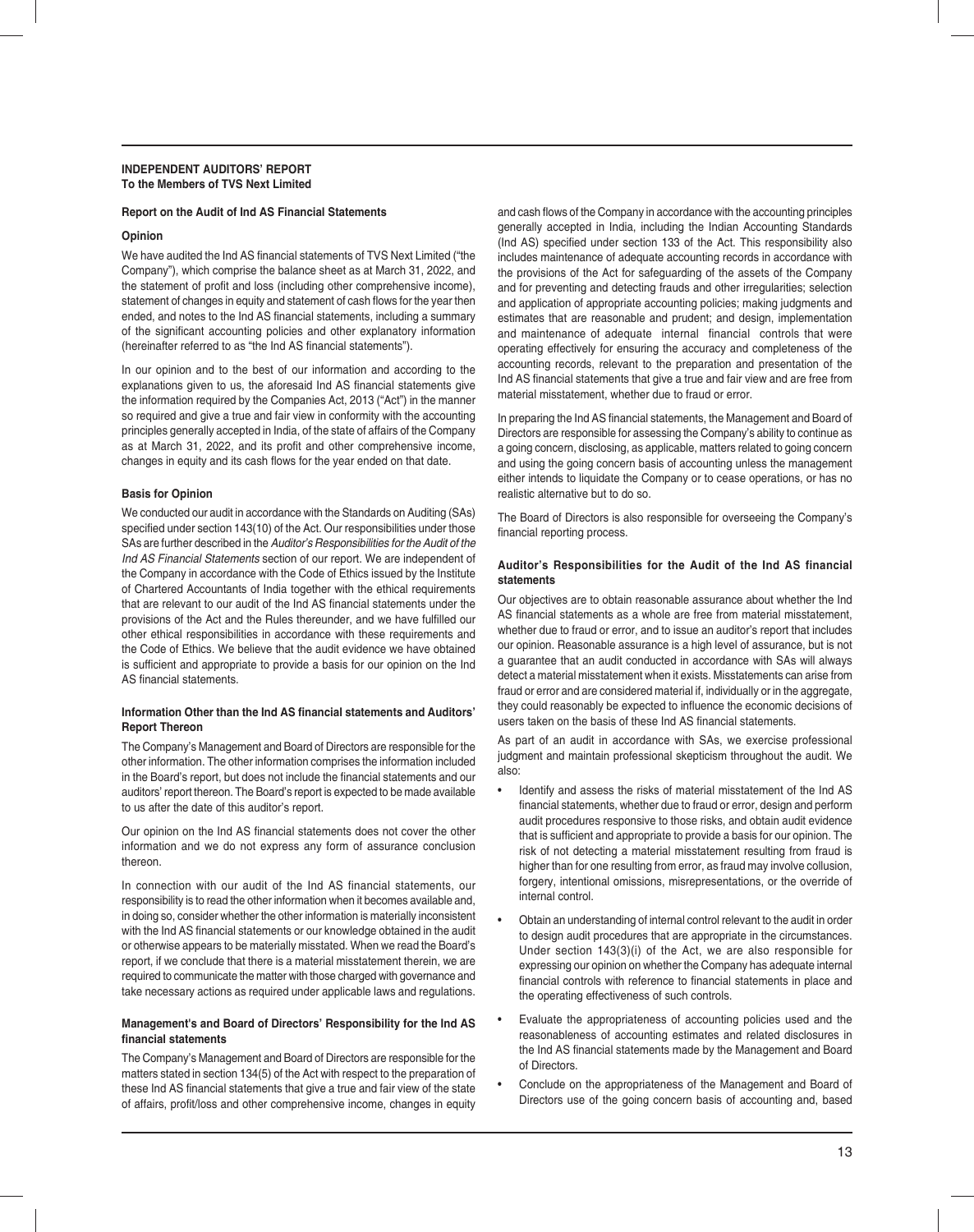on the audit evidence obtained, whether a material uncertainty exists related to events or conditions that may cast significant doubt on the Company's ability to continue as a going concern. If we conclude that a material uncertainty exists, we are required to draw attention in our auditor's report to the related disclosures in the Ind AS financial statements or, if such disclosures are inadequate, to modify our opinion. Our conclusions are based on the audit evidence obtained up to the date of our auditor's report. However, future events or conditions may cause the Company to cease to continue as a going concern.

• Evaluate the overall presentation, structure and content of the Ind AS financial statements, including the disclosures, and whether the Ind AS financial statements represent the underlying transactions and events in a manner that achieves fair presentation.

We communicate with those charged with governance regarding, among other matters, the planned scope and timing of the audit and significant audit findings, including any significant deficiencies in internal control that we identify during our audit.

We also provide those charged with governance with a statement that we have complied with relevant ethical requirements regarding independence, and to communicate with them all relationships and other matters that may reasonably be thought to bear on our independence, and where applicable, related safeguards.

#### **Report on Other Legal and Regulatory Requirements**

- 1. As required by the Companies (Auditors' Report) Order, 2020 ("the Order") issued by the Central Government in terms of section 143 (11) of the Act, we give in the "Annexure A" a statement on the matters specified in paragraphs 3 and 4 of the Order, to the extent applicable.
- 2. (A) As required by Section 143(3) of the Act, we report that:
	- a) We have sought and obtained all the information and explanations which to the best of our knowledge and belief were necessary for the purposes of our audit;

 In our opinion, proper books of account as required by law have been kept by the Company so far as it appears from our examination of those books;

- b) The balance sheet, the statement of profit and loss (including other comprehensive income), the statement of changes in equity and the statement of cash flows dealt with by this Report are in agreement with the books of account.
- c) In our opinion, the aforesaid Ind AS financial statements comply with the Ind AS specified under section 133 of the Act.
- d) On the basis of the written representations received from the directors as on March 31, 2022 taken on record by the Board of Directors, none of the directors is disqualified as on March 31, 2022 from being appointed as a director in terms of Section 164(2) of the Act.
- e) With respect to the adequacy of the internal financial controls with reference to financial statements of the Company and the operating effectiveness of such controls, refer to our separate Report in "Annexure B".
- (B) With respect to the other matters to be included in the Auditors' Report in accordance with Rule 11 of the Companies (Audit and Auditors) Rules, 2014, in our opinion and to the best of our information and according to the explanations given to us:
	- a) The Company has disclosed the impact of pending litigations as at March 31, 2022 on its financial position in its Ind AS

financial statements - Refer Note 32 to the Ind AS financial statements;

- b) The Company did not have any long-term contracts including derivative contracts for which there were any material foreseeable losses.
- c) There were no amounts which were required to be transferred to the Investor Education and Protection Fund by the Company
- d) (i) The management has represented that, to the best of its knowledge and belief, no funds have been advanced or loaned or invested (either from borrowed funds or share premium or any other sources or kind of funds) by the Company to or in any other persons or entities, including foreign entities ("Intermediaries"), with the understanding, whether recorded in writing or otherwise, that the Intermediary shall directly or indirectly lend or invest in other persons or entities identified in any manner whatsoever by or on behalf of the Company ("Ultimate Beneficiaries") or provide any quarantee, security or the like on behalf of the Ultimate Beneficiaries;
	- (ii) The management has represented, that, to the best of its knowledge and belief, no funds have been received by the Company from any persons or entities, including foreign entities ("Funding Parties"), with the understanding, whether recorded in writing or otherwise, that the Company shall directly or indirectly, lend or invest in other persons or entities identified in any manner whatsoever by or on behalf of the Funding Party ("Ultimate Beneficiaries") or provide any guarantee, security or the like on behalf of the Ultimate Beneficiaries;
	- (iii) Based on such audit procedures as considered reasonable and appropriate in the circumstances, nothing has come to our notice that has caused us to believe that the representations under sub-clause (d)(i) and (d)(ii) contain any material mis-statement.
- e) The dividend declared or paid during the year by the Company is in compliance with section 123 of the Companies Act, 2013.
- (C) With respect to the matter to be included in the Auditors' Report under section 197(16):

 In our opinion and according to the information and explanations given to us, the remuneration paid by the Company to its directors during the current year is in accordance with the provisions of Section 197 of the Act. The remuneration paid to any director is not in excess of the limit laid down under Section 197 of the Act. The Ministry of Corporate Affairs has not prescribed other details under Section 197(16) which are required to be commented upon by us.

# *for* **B S R & Co. LLP**

*Chartered Accountants* Firm's Registration Number: 101248W/W-100022

# **Nachiappan S**

*Partner* Membership No.: 218727 ICAI UDIN: 22218727AHEHIS5502

Place : Chennai Date: April 15<sup>th</sup>, 2022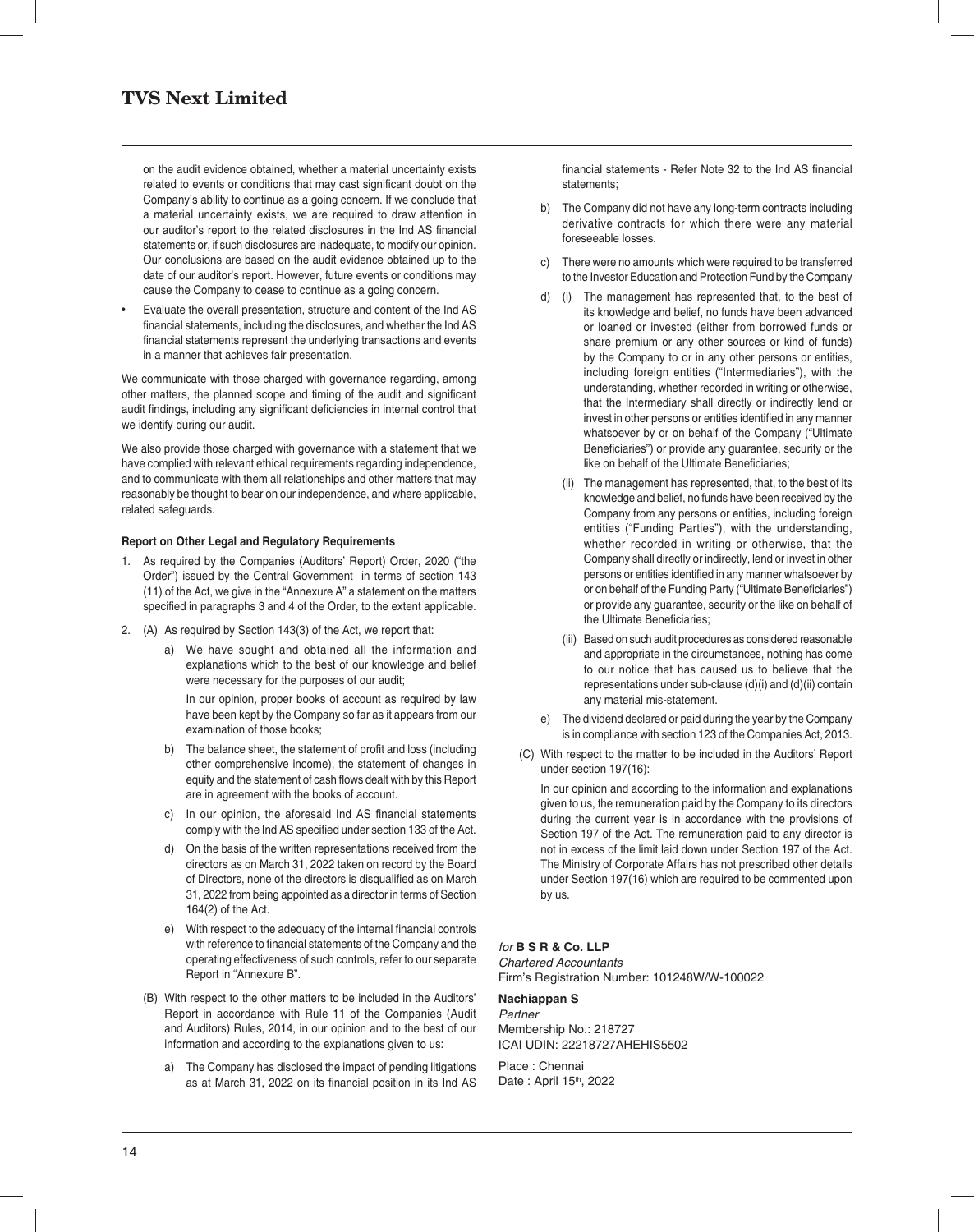#### **Annexure A to the Independent Auditor's Report**

# To the Members of TVS Next Limited on the Ind AS financial statements for the year ended March 31, 2022

# **(Referred to in paragraph 1 under 'Report on Other Legal and Regulatory Requirements' section of our report of even date)**

- (a) (A) The Company has maintained proper records showing full particulars, including quantitative details and situation of Property, plant and equipment.
	- (B) The Company has maintained proper records showing full particulars of intangible assets.
	- (b) According to the information and explanations given to us and on the basis of our examination of the records of the Company, the Company has a regular programme of physical verification of its Property, plant and equipment by which all Property, plant and equipment are verified in a phased manner over a period of 3 years. In accordance with this programme, certain Property, plant and equipment were verified during the year. In our opinion, this periodicity of physical verification is reasonable having regard to the size of the Company and the nature of its assets. No material discrepancies were noticed on such verification.
	- (c) The Company does not have any immovable property (other than properties where the company is the lessee and the lease agreements are duly executed in favour of the lessee). Accordingly, clause3(i)(c) of the Order is not applicable.
	- (d) According to the information and explanations given to us and on the basis of our examination of the records of the Company, the Company has not revalued its Property, plant and equipment (including Right of use assets) or intangible assets or both during the year.
	- (e) According to information and explanations given to us and on the basis of our examination of the records of the Company, there are no proceedings initiated or are pending against the Company for holding any benami property under the Benami Transactions (Prohibition) Act, 1988 (45 of 1988) and rules made thereunder.
- (ii) (a) The Company is a service company, primarily rendering IT services. Accordingly, it does not hold any physical inventories. Accordingly, clause 3(ii)(a) of the Order is not applicable.
	- (b) According to the information and explanations given to us and on the basis of our examination of the records of the Company, the Company has been sanctioned working capital limits during the year in excess of five crore rupees, in aggregate, from banks or financial institutions on the basis of security of current assets. In our opinion, there are no material discrepancies between the quarterly returns or statements filed by the Company with such banks or financial institutions and the books of account of the Company.
- (iii) According to the information and explanations given to us and on the basis of our examination of the records of the Company, the Company has not made any investments, provided guarantee or security, granted loans or advances in the nature of loans, secured or unsecured to companies, to firms, to limited liability partnership or any other parties during the year. Accordingly, provisions of clauses 3(iii)(a) to 3(iii)(f) of the Order are not applicable to the Company.
- (iv) According to the information and explanations given to us and basis of our examination of records of the Company, in respect of investments made by the Company, in our opinion the provisions of Section 185 and 186 of the Companies Act, 2013 ("the Act") have been complied with. As explained, the Company has not given any loans, guarantees or securities that are outstanding as at March 31, 2022.
- (v) According to the information and explanations given to us, and on basis of our examination of records of the Company, the Company has not accepted any deposits or amounts which are deemed to be deposits from the public. Accordingly, clause 3(v) of the Order is not applicable.
- (vi) According to the information and explanations given to us, the Central Government has not prescribed the maintenance of cost records under Section 148(1) of the Companies Act, 2013 for any of the activities of the Company. Accordingly, clause 3(vi) of the Order is not applicable.
- (vii) (a) According to the information and explanations given to us and on the basis of our examination of the records of the Company, amounts deducted / accrued in the books of account in respect of undisputed statutory dues including goods and services tax, provident fund, employees state insurance, income tax and other material statutory dues have generally been regularly deposited by the Company with the appropriate authorities. As explained to us, the Company did not have any dues on account of cess.

 According to the information and explanations given to us, no undisputed amounts payable in respect of goods and services tax, provident fund, employees state insurance, income tax and other material statutory dues were in arrears as at March 31, 2022 for a period of more than six months from the date they became payable.

 (b) According to the information and explanations given to us, there are no dues of income tax, sales tax, service tax, duty of customs, duty of excise, value added tax and Goods and Service tax which have not been deposited with the appropriate authorities on account of disputes, other than those mentioned below:

| Name of the<br>statute | Nature of<br>dues | Amount in<br><b>INR lakhs</b> | Period<br>to which<br>amount<br>relates to | Forum where<br>pending                           |
|------------------------|-------------------|-------------------------------|--------------------------------------------|--------------------------------------------------|
| Finance Act,<br>1994   | Service tax       | 12.03                         | FY 2004-07                                 | <b>CESTAT</b>                                    |
| Finance Act,<br>1994   | Service tax       | 1.23                          | FY 2008-09                                 | Commissioner<br>of Central<br>Excise,<br>Appeals |

- (viii) According to the information and explanations given to us and on the basis of our examination of the records of the Company, the Company has not surrendered or disclosed any transactions, previously unrecorded as income in the books of account, in the tax assessments under the Income Tax Act, 1961 as income during the year.
- (ix) (a) According to the information and explanations given to us and on the basis of our examination of the records of the Company, the Company has not defaulted in repayment of loans and borrowings or in the payment of interest thereon to any lender.
	- (b) According to the information and explanations given to us and on the basis of our examination of the records of the Company, the Company has not been declared a wilful defaulter by any bank or financial institution or government or government authority.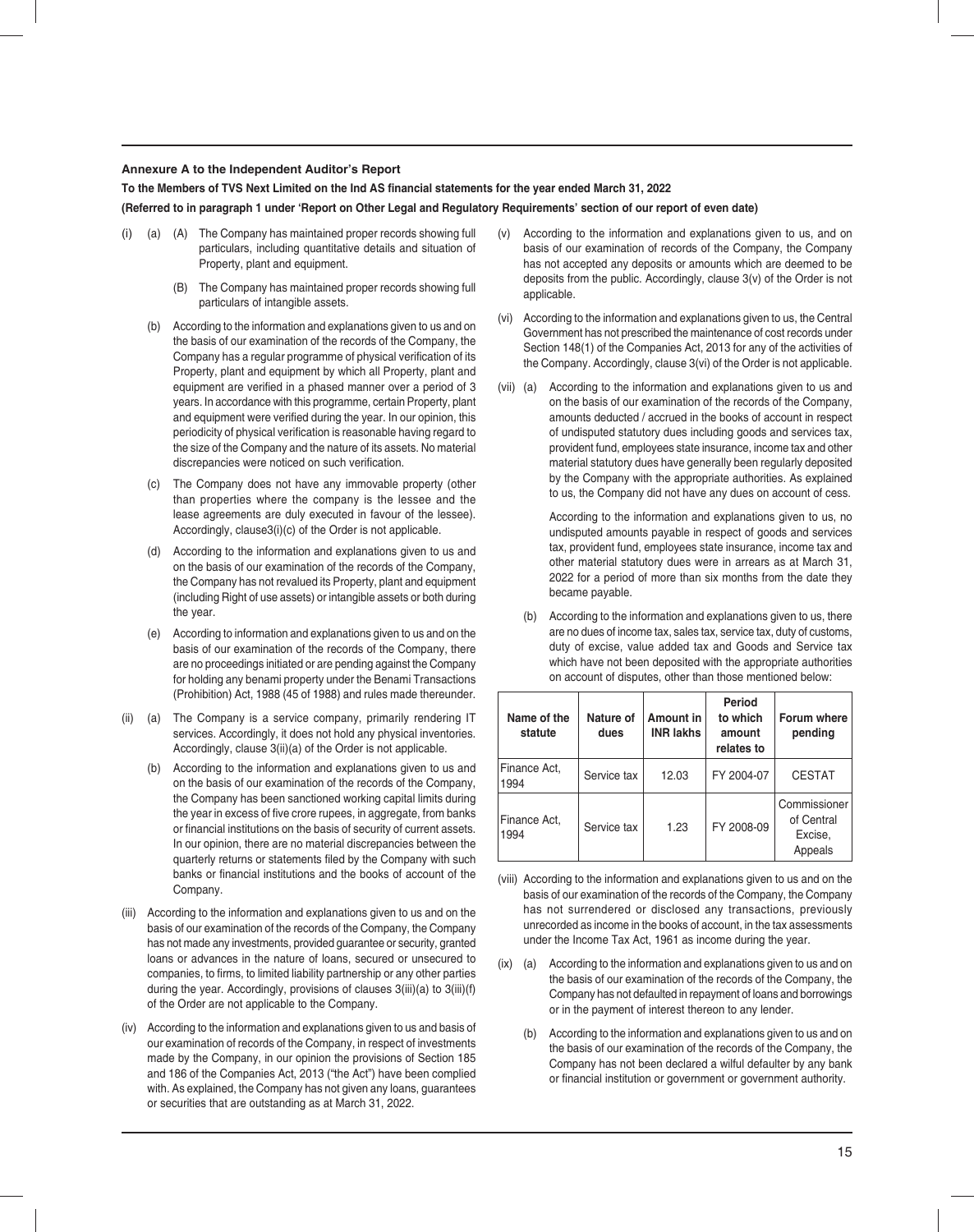- (c) In our opinion and according to the information and explanations given to us by the management, no term loans were availed by the Company.
- (d) According to the information and explanations given to us and on an overall examination of the balance sheet of the Company, we report that no funds raised on short-term basis have been used for long-term purposes by the Company.
- (e) According to the information and explanations given to us and on an overall examination of the financial statements of the Company, we report that the Company has not taken any funds from any entity or person on account of or to meet the obligations of its subsidiaries as defined under Companies Act, 2013. The Company does not hold any investment in any associate or joint venture as defined under Companies Act, 2013.
- (f) According to the information and explanations given to us and procedures performed by us, we report that the Company has not raised loans during the year on the pledge of securities held in its subsidiaries as defined under Companies Act, 2013. The Company does not hold any investment in any associate or joint venture as defined under Companies Act, 2013.
- (x) (a) The Company has not raised any moneys by way of initial public offer or further public offer (including debt instruments) during the year. Accordingly, clause 3(x)(a) of the Order is not applicable.
	- (b) According to the information and explanations given to us and on the basis of our examination of the records of the Company, the Company has not made any preferential allotment or private placement of shares or convertible debentures (fully, partially or optionally convertible) during the year. Accordingly, clause 3(x) (b) of the Order is not applicable.
- (xi) (a) Based on examination of the books and records of the Company and according to the information and explanations given to us, considering the principles of materiality outlined in Standards on Auditing, we report that no fraud by the Company or on the Company has been noticed or reported during the course of the audit.
	- (b) According to the information and explanations given to us, no report under sub-section (12) of Section 143 of the Companies Act has been filed by the auditors in Form ADT-4 as prescribed under rule 13 of Companies (Audit and Auditors) Rules, 2014 with the Central Government.
	- (c) As represented to us by the management, there are no whistle blower complaints received by the Company during the year.
- (xii) According to the information and explanations given to us, the Company is not a Nidhi Company. Accordingly, clause 3(xii) of the Order is not applicable.
- (xiii) According to the information and explanations given to us and based on our examination of the records of the Company, transactions with the related parties are in compliance with section 188 of the Act, where applicable. The details of such related party transactions have been disclosed in the Ind AS financial statements as required under applicable accounting standards. According to the information and explanation given to us, provisions of section 177 of the Act is not applicable to the Company.
- (xiv) (a) Based on the information and explanations provided to us, the Company does not have an Internal Audit system and is not required to have an internal audit system as per section 138 of the Companies Act, 2013.
- (b) The Company is not required to have an internal audit system for the period under audit.
- (xv) In our opinion and according to the information and explanations given to us, the Company has not entered into any non-cash transactions with its directors or persons connected to its directors and hence. provisions of Section 192 of the Companies Act are not applicable to the Company.
- (xvi) (a) The Company is not required to be registered under Section 45- IA of the Reserve Bank of India Act, 1934. Accordingly, clause 3(xvi)(a) of the Order is not applicable.
	- (b) The Company is not required to be registered under Section 45- IA of the Reserve Bank of India Act, 1934. Accordingly, clause 3(xvi)(b) of the Order is not applicable.
	- (c) The Company is not a Core Investment Company (CIC) as defined in the regulations made by the Reserve Bank of India. Accordingly, clause 3(xvi)(c) of the Order is not applicable.
	- (d) According to the information and explanations provided to us during the course of audit, the Group (as per the provisions of the Core Investment Companies (Reserve Bank) Directions, 2016) does not have more than one CIC.
- (xvii) The Company has not incurred cash losses in the current and in the immediately preceding financial year.
- (xviii) There has been no resignation of the statutory auditors during the year. Accordingly, clause 3(xviii) of the Order is not applicable.
- (xix) According to the information and explanations given to us and on the basis of the financial ratios, ageing and expected dates of realisation of financial assets and payment of financial liabilities, other information accompanying the financial statements, our knowledge of the Board of Directors and management plans and based on our examination of the evidence supporting the assumptions, nothing has come to our attention, which causes us to believe that any material uncertainty exists as on the date of the audit report that Company is not capable of meeting its liabilities existing at the date of balance sheet as and when they fall due within a period of one year from the balance sheet date. We, however, state that this is not an assurance as to the future viability of the Company. We further state that our reporting is based on the facts up to the date of the audit report and we neither give any guarantee nor any assurance that all liabilities falling due within a period of one year from the balance sheet date, will get discharged by the Company as and when they fall due.
- (xx) In our opinion and according to the information and explanations given to us, there is no unspent amount under sub-section (5) of section 135 of the Companies Act, 2013 pursuant to any project. Accordingly, clauses 3(xx)(a) and 3(xx)(b) of the Order are not applicable.

# *for* **B S R & Co. LLP**

*Chartered Accountants* Firm's Registration Number: 101248W/W-100022

# **Nachiappan S**

*Partner* Membership No.: 218727 ICAI UDIN: 22218727AHEHIS5502

Place : Chennai Date: April 15<sup>th</sup>, 2022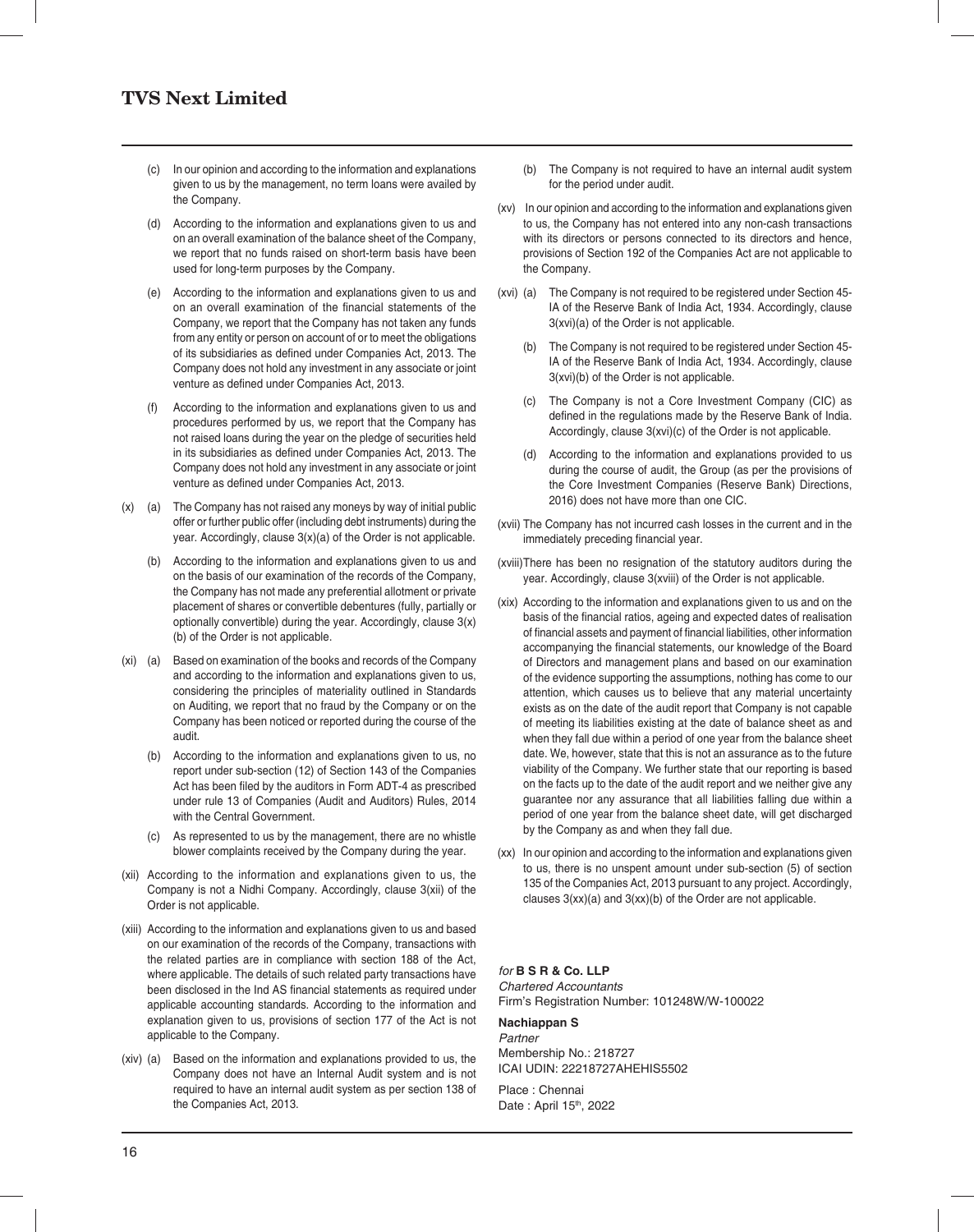#### **Annexure B to the Independent Auditor's Report**

To the Members of TVS Next Limited on the Ind AS financial statements for the year ended March 31, 2022

Report on the internal financial controls with reference to the aforesaid Ind AS financial statements under Clause (i) of Sub-section 3 of Section **143 of the Companies Act, 2013**

**(Referred to in paragraph (A) f under 'Report on Other Legal and Regulatory Requirements' section of our report of even date)**

#### **Opinion**

We have audited the internal financial controls with reference to financial statements of **TVS Next Limited** ("the Company") as of March 31, 2022 in conjunction with our audit of the Ind AS financial statements of the Company for the year ended on that date.

In our opinion, the Company has, in all material respects, adequate internal financial controls with reference to financial statements and such internal financial controls were operating effectively as at March 31, 2022, based on the internal financial controls with reference to financial statements criteria established by the Company considering the essential components of internal control stated in the Guidance Note on Audit of Internal Financial Controls over Financial Reporting (the "Guidance Note") issued by the Institute of Chartered Accountants of India ('ICAI').

#### **Management's Responsibility for Internal Financial Controls**

The Company's management and the Board of Directors are responsible for establishing and maintaining internal financial controls based on the internal financial controls with reference to financial statements criteria established by the Company considering the essential components of internal control stated in the Guidance Note. These responsibilities include the design, implementation and maintenance of adequate internal financial controls that were operating effectively for ensuring the orderly and efficient conduct of its business, including adherence to Company's policies, the safeguarding of its assets, the prevention and detection of frauds and errors, the accuracy and completeness of the accounting records, and the timely preparation of reliable financial information, as required under the Companies Act, 2013 (hereinafter referred to as "the Act").

#### **Auditors' Responsibility**

Our responsibility is to express an opinion on the Company's internal financial controls with reference to financial statements based on our audit. We conducted our audit in accordance with the Guidance Note and the Standards on Auditing, prescribed under section 143(10) of the Act, to the extent applicable to an audit of internal financial controls with reference to financial statements. Those Standards and the Guidance Note require that we comply with ethical requirements and plan and perform the audit to obtain reasonable assurance about whether adequate internal financial controls with reference to financial statements were established and maintained and whether such controls operated effectively in all material respects.

Our audit involves performing procedures to obtain audit evidence about the adequacy of the internal financial controls with reference to financial statements and their operating effectiveness. Our audit of internal financial controls with reference to financial statements included obtaining an understanding of such internal financial controls, assessing the risk that a material weakness exists, and testing and evaluating the design and operating effectiveness of internal control based on the assessed risk. The procedures selected depend on the auditor's judgement, including the assessment of the risks of material misstatement of the Ind AS financial statements, whether due to fraud or error.

We believe that the audit evidence we have obtained is sufficient and appropriate to provide a basis for our audit opinion on the Company's internal financial controls with reference to financial statements.

### **Meaning of Internal financial controls with Reference to Financial Statements**

A Company's internal financial controls with reference to financial statements is a process designed to provide reasonable assurance regarding the reliability of financial reporting and the preparation of financial statements for external purposes in accordance with generally accepted accounting principles. A Company's internal financial controls with reference to financial statements include those policies and procedures that (1) pertain to the maintenance of records that, in reasonable detail, accurately and fairly reflect the transactions and dispositions of the assets of the Company; (2) provide reasonable assurance that transactions are recorded as necessary to permit preparation of financial statements in accordance with generally accepted accounting principles, and that receipts and expenditures of the Company are being made only in accordance with authorisations of management and directors of the Company; and (3) provide reasonable assurance regarding prevention or timely detection of unauthorised acquisition, use, or disposition of the Company's assets that could have a material effect on the Ind AS financial statements.

#### **Inherent limitations of Internal Financial controls with Reference to Financial Statements**

Because of the inherent limitations of internal financial controls with reference to financial statements, including the possibility of collusion or improper management override of controls, material misstatements due to error or fraud may occur and not be detected. Also, projections of any evaluation of the internal financial controls with reference to Ind AS financial statements to future periods are subject to the risk that the internal financial controls with reference to Ind AS financial statements may become inadequate because of changes in conditions, or that the degree of compliance with the policies or procedures may deteriorate.

#### *for* **B S R & Co. LLP** *Chartered Accountants* Firm's Registration Number: 101248W/W-100022

#### **Nachiappan S**

*Partner* Membership No.: 218727 ICAI UDIN: 22218727AHEHIS5502

Place : Chennai Date: April 15th, 2022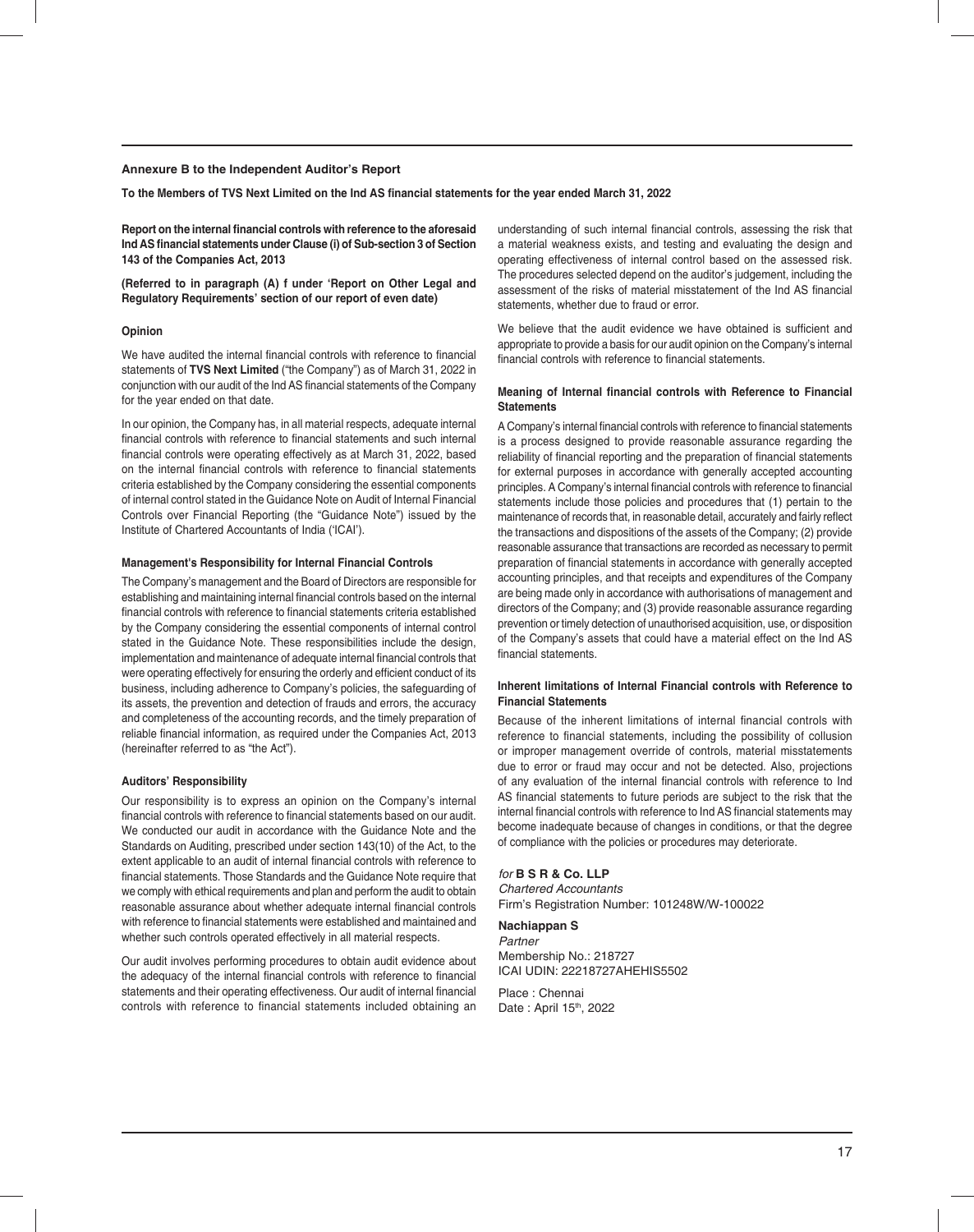# **Balance sheet as at March 31, 2022** In  $\bar{z}$

*(All amounts are in lakhs of Indian Rupees, except share data and as stated)*

|                                                                                        |                      | <b>Note</b>              | As at                                         | As at                            |
|----------------------------------------------------------------------------------------|----------------------|--------------------------|-----------------------------------------------|----------------------------------|
|                                                                                        |                      |                          | March 31, 2022 March 31, 2021                 |                                  |
| <b>ASSETS</b>                                                                          |                      |                          |                                               |                                  |
| <b>Non-current assets</b>                                                              |                      |                          |                                               |                                  |
| Property, plant and equipment                                                          |                      | 5A                       | 180.62                                        | 122.02                           |
| Right of use assets                                                                    |                      | 5B                       | 208.59                                        | 516.62                           |
| Intangible assets                                                                      |                      | 5C                       | 137.34                                        |                                  |
| Intangible assets under development                                                    |                      | 5D                       |                                               | 46.55                            |
| Goodwill                                                                               |                      | 5E                       | 334.00                                        | 334.00                           |
| <b>Financial assets</b>                                                                |                      |                          |                                               |                                  |
| - Investments                                                                          |                      | 6                        | 168.73                                        | 168.73                           |
| - Other financial assets                                                               |                      | $\overline{7}$           | 44.63                                         | 52.62                            |
| Deferred tax assets, net                                                               |                      | 8                        | 44.11                                         | 71.31                            |
| Other tax assets, net                                                                  |                      | 8                        | 157.07                                        | 176.30                           |
| Other non-current assets                                                               |                      | 9                        | 0.79                                          | 11.01                            |
| <b>Current assets</b>                                                                  |                      |                          | 1,275.88                                      | 1,499.16                         |
| <b>Financial assets</b>                                                                |                      |                          |                                               |                                  |
| - Trade receivables                                                                    |                      | 10                       | 1,443.86                                      | 1,231.22                         |
| - Cash and cash equivalents                                                            |                      | 11 $(a)$                 | 4.08                                          | 104.64                           |
| - Bank balances other than cash and cash equivalents                                   |                      | 11(b)                    | 1,575.00                                      | 940.00                           |
| - Other financial assets                                                               |                      | 7                        | 606.18                                        | 426.63                           |
| Other current assets                                                                   |                      | 9                        | 65.37                                         | 78.17                            |
|                                                                                        |                      |                          | 3,694.49                                      | 2.780.66                         |
| <b>Total assets</b>                                                                    |                      |                          | 4,970.37                                      | 4,279.82                         |
|                                                                                        |                      |                          |                                               |                                  |
| <b>EQUITY AND LIABILITIES</b><br><b>Equity</b>                                         |                      |                          |                                               |                                  |
| Equity share capital                                                                   |                      | 12                       | 2,966.14                                      | 2.966.14                         |
| Other equity                                                                           |                      |                          | 721.78                                        | (294.01)                         |
| <b>Total equity</b>                                                                    |                      |                          | 3,687.92                                      | 2,672.13                         |
| <b>Liabilities</b>                                                                     |                      |                          |                                               |                                  |
| <b>Non-current liabilities</b>                                                         |                      |                          |                                               |                                  |
| <b>Financial liabilities</b>                                                           |                      | 13                       | 105.02                                        | 491.77                           |
| - Lease liabilities                                                                    |                      | 14                       | 214.54                                        | 195.84                           |
| Provisions                                                                             |                      |                          | 319.56                                        | 687.61                           |
| <b>Current liabilities</b>                                                             |                      |                          |                                               |                                  |
| <b>Financial liabilities</b>                                                           |                      |                          |                                               |                                  |
| - Borrowings                                                                           |                      | 15                       | 143.96                                        | 130.14                           |
| - Lease liabilities                                                                    |                      | 13                       | 100.06                                        | 74.67                            |
| - Trade payables                                                                       |                      | 16                       |                                               |                                  |
| Total outstanding dues of micro enterprises and small enterprises; and                 |                      |                          |                                               |                                  |
| Total outstanding dues of creditors other than micro enterprises and small enterprises |                      |                          | 506.68                                        | 498.88                           |
| - Other financial liabilities                                                          |                      | 17                       | 50.83                                         | 91.38                            |
| Other current liabilities                                                              |                      | 18                       | 95.77                                         | 57.64                            |
| Provisions                                                                             |                      | 14                       | 65.59                                         | 67.37                            |
|                                                                                        |                      |                          | 962.89                                        | 920.08                           |
| <b>Total liabilities</b>                                                               |                      |                          | 1,282.45                                      | 1,607.69                         |
| <b>Total equity and liabilities</b>                                                    |                      |                          | 4,970.37                                      | 4,279.82                         |
| Significant accounting policies                                                        |                      | 3 and 4                  |                                               |                                  |
| The notes from 1 to 36 are an integral part of the financial statements                |                      |                          |                                               |                                  |
| As per our report of even date attached                                                |                      |                          | For and on behalf of the Board of Directors   |                                  |
| for <b>B S R &amp; Co. LLP</b>                                                         |                      |                          |                                               | of TVS Next Limited              |
| <b>Chartered Accountants</b>                                                           |                      |                          |                                               | CIN: U72300TN1994PLC029467       |
| Firm's registration number: 101248W/W-100022                                           |                      |                          |                                               |                                  |
|                                                                                        |                      | <b>Vinod Krishnan</b>    |                                               | R Dilip Kumar<br><b>Director</b> |
| Nachiappan Subramanian                                                                 |                      | <b>Managing Director</b> |                                               |                                  |
| Partner                                                                                |                      | DIN No.: 00503518        |                                               | DIN No.: 00240372                |
| Membership No.: 218727                                                                 |                      |                          |                                               | <b>G Anand Babu</b>              |
| Date: April 15, 2022                                                                   | Date: April 15, 2022 |                          | Chief Financial Officer and Company Secretary |                                  |

Date: April 15, 2022 Chief Financial Officer and Company Secretary<br>Place: Chennai ACS Membership No. 19848 ACS Membership No. 19848

Date: April 15, 2022 Place: Chennai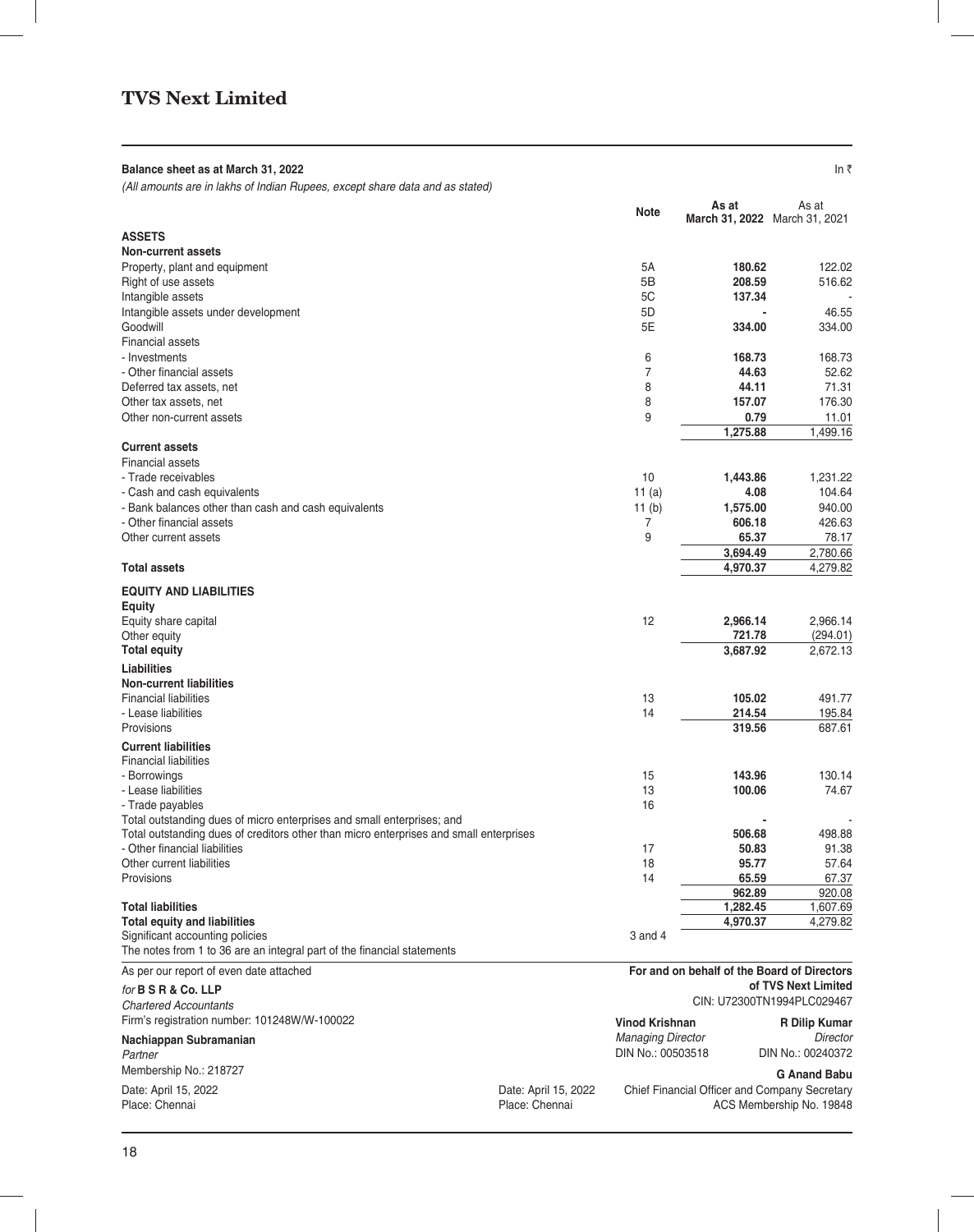# Statement of profit and loss for the year ended March 31, 2022

(All amounts are in lakhs of Indian Rupees, except share data and as stated) In  $\bar{\tau}$ 

|                                                                                                            |                                        | <b>Note</b>                                       | Year ended<br>March 31, 2022 | Year ended<br>March 31, 2021                                                                     |
|------------------------------------------------------------------------------------------------------------|----------------------------------------|---------------------------------------------------|------------------------------|--------------------------------------------------------------------------------------------------|
| Income                                                                                                     |                                        |                                                   |                              |                                                                                                  |
| Revenue from operations                                                                                    |                                        | 19                                                | 7,012.92                     | 4,870.73                                                                                         |
| Other income                                                                                               |                                        | 20                                                | 298.26                       | 61.60                                                                                            |
| <b>Total income</b>                                                                                        |                                        |                                                   | 7,311.18                     | 4,932.33                                                                                         |
| <b>Expenses</b>                                                                                            |                                        |                                                   |                              |                                                                                                  |
| Employee benefits expense                                                                                  |                                        | 21                                                | 4,023.99                     | 2,720.92                                                                                         |
| Finance costs                                                                                              |                                        | 22                                                | 55.55                        | 68.38                                                                                            |
| Depreciation and amortisation expenses                                                                     |                                        | 23                                                | 173.10                       | 145.22                                                                                           |
| Other expenses                                                                                             |                                        | 24                                                | 1,357.08                     | 710.47                                                                                           |
| <b>Total expenses</b>                                                                                      |                                        |                                                   | 5,609.72                     | 3,644.99                                                                                         |
| Profit before tax                                                                                          |                                        |                                                   | 1,701.46                     | 1,287.34                                                                                         |
| Tax expense                                                                                                |                                        | 8                                                 |                              |                                                                                                  |
| - Current tax                                                                                              |                                        |                                                   | 421.88                       | 395.81                                                                                           |
| - Deferred tax                                                                                             |                                        |                                                   | 24.04                        | (7.20)                                                                                           |
| <b>Total tax expense</b>                                                                                   |                                        |                                                   | 445.92                       | 388.61                                                                                           |
| Profit for the year                                                                                        |                                        |                                                   | 1,255.54                     | 898.73                                                                                           |
| Other comprehensive income                                                                                 |                                        |                                                   |                              |                                                                                                  |
| Items that will not be reclassified to statement of profit or loss                                         |                                        |                                                   |                              |                                                                                                  |
| (i) Re-measurement gains/(losses) of defined benefit plan                                                  |                                        |                                                   | 12.57                        | 9.67                                                                                             |
| (ii) Income tax relating to items that will not be reclassified to statement of profit or loss             |                                        |                                                   | (3.16)                       | (2.43)                                                                                           |
|                                                                                                            |                                        |                                                   | 9.41                         | 7.24                                                                                             |
| Total comprehensive income for the period                                                                  |                                        |                                                   | 1,264.95                     | 905.97                                                                                           |
| (Comprising of profit and other comprehensive income for the year)                                         |                                        |                                                   |                              |                                                                                                  |
| Earnings per equity share                                                                                  |                                        | 25                                                |                              |                                                                                                  |
| Basic (in Rs.)                                                                                             |                                        |                                                   | 4.23                         | 3.03                                                                                             |
| Diluted (in Rs.)                                                                                           |                                        |                                                   | 4.23                         | 3.03                                                                                             |
| Significant accounting policies<br>The notes from 1 to 36 are an integral part of the financial statements |                                        | 3 and 4                                           |                              |                                                                                                  |
| As per our report of even date attached                                                                    |                                        |                                                   |                              | For and on behalf of the Board of Directors<br>of TVS Next Limited                               |
| for B S R & Co. LLP<br><b>Chartered Accountants</b>                                                        |                                        |                                                   |                              | CIN: U72300TN1994PLC029467                                                                       |
| Firm's registration number: 101248W/W-100022                                                               |                                        | <b>Vinod Krishnan</b><br><b>Managing Director</b> |                              | <b>R Dilip Kumar</b><br>Director                                                                 |
| Nachiappan Subramanian<br>Partner                                                                          |                                        | DIN No.: 00503518                                 |                              | DIN No.: 00240372                                                                                |
| Membership No.: 218727<br>Date: April 15, 2022<br>Place: Chennai                                           | Date: April 15, 2022<br>Place: Chennai |                                                   |                              | <b>G Anand Babu</b><br>Chief Financial Officer and Company Secretary<br>ACS Membership No. 19848 |
|                                                                                                            |                                        |                                                   |                              |                                                                                                  |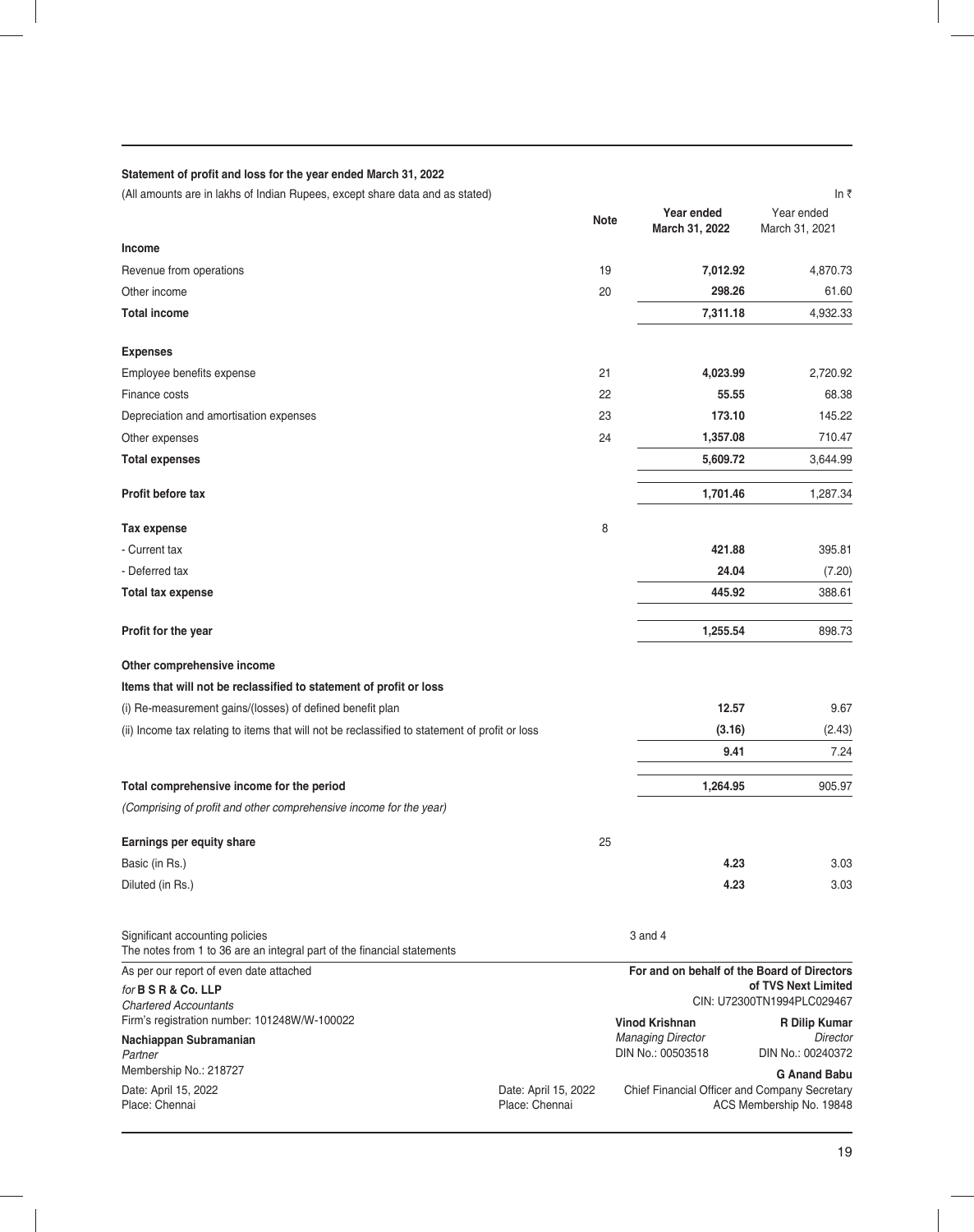# **Statement of changes in equity for the year ended March 31, 2022**

(All amounts are in lakhs of Indian Rupees, except share data and as stated) In  $\bar{\tau}$ 

| (a) Equity share capital        |             |          |  |
|---------------------------------|-------------|----------|--|
| <b>Particulars</b>              | <b>Note</b> | Amount   |  |
| Balance at April 1, 2020        | 12          | 2,966.14 |  |
| Changes in equity share capital |             | -        |  |
| Balance at the March 31, 2021   | 12          | 2,966.14 |  |
| Changes in equity share capital |             | ۰        |  |
| Balance at the March 31, 2022   | 12          | 2.966.14 |  |

# **(b) Other equity**

| <b>Particulars</b>                      |                      | Reserves and surplus         |                                               | Items of other<br>comprehensive<br>income                        | <b>Total equity</b><br>attributable to |  |
|-----------------------------------------|----------------------|------------------------------|-----------------------------------------------|------------------------------------------------------------------|----------------------------------------|--|
|                                         | Retained<br>earnings | <b>Securities</b><br>premium | Amalgamation<br>adjustment<br>deficit account | Re-measurement<br>gain on defined<br>benefit<br>plan, net of tax | equity holders of the<br>company       |  |
| Balances at April 1, 2020               | (1,211.17)           | 71.19                        | (60.00)                                       | 0.00                                                             | (1, 199.98)                            |  |
| Profit for the year                     | 898.73               |                              |                                               |                                                                  | 898.73                                 |  |
| Other comprehensive income for the year |                      |                              |                                               | 7.24                                                             | 7.24                                   |  |
| Transfer to retained earnings           | 7.24                 |                              |                                               | (7.24)                                                           |                                        |  |
| Balances at March 31, 2021              | (305.20)             | 71.19                        | (60.00)                                       | 0.00                                                             | (294.01)                               |  |
| Profit for the year                     | 1,255.54             |                              |                                               |                                                                  | 1,255.54                               |  |
| Other comprehensive income for the year |                      |                              |                                               | 9.41                                                             | 9.41                                   |  |
| Dividend (refer note 12(h)              | (249.16)             |                              |                                               |                                                                  | (249.16)                               |  |
| Transfer to retained earnings           | 9.41                 |                              |                                               | (9.41)                                                           |                                        |  |
| Balance at the March 31, 2022           | 710.59               | 71.19                        | (60.00)                                       | 0.00                                                             | 721.78                                 |  |

Significant accounting policies 3 and 4

The notes from 1 to 36 are an integral part of the financial statements

As per our report of even date attached *for* **B S R & Co. LLP** *Chartered Accountants*

Firm's registration number: 101248W/W-100022

#### **Nachiappan Subramanian**  *Partner*

Membership No.: 218727

Date: April 15, 2022 Place: Chennai

#### **For and on behalf of the Board of Directors of TVS Next Limited** CIN: U72300TN1994PLC029467

**Vinod Krishnan R Dilip Kumar**<br> *Manaqing Director Director Managing Director*<br>DIN No.: 00503518 DIN No.: 00240372

# **G Anand Babu**

Date: April 15, 2022 Chief Financial Officer and Company Secretary<br>Place: Chennai ACS Membership No. 19848 ACS Membership No. 19848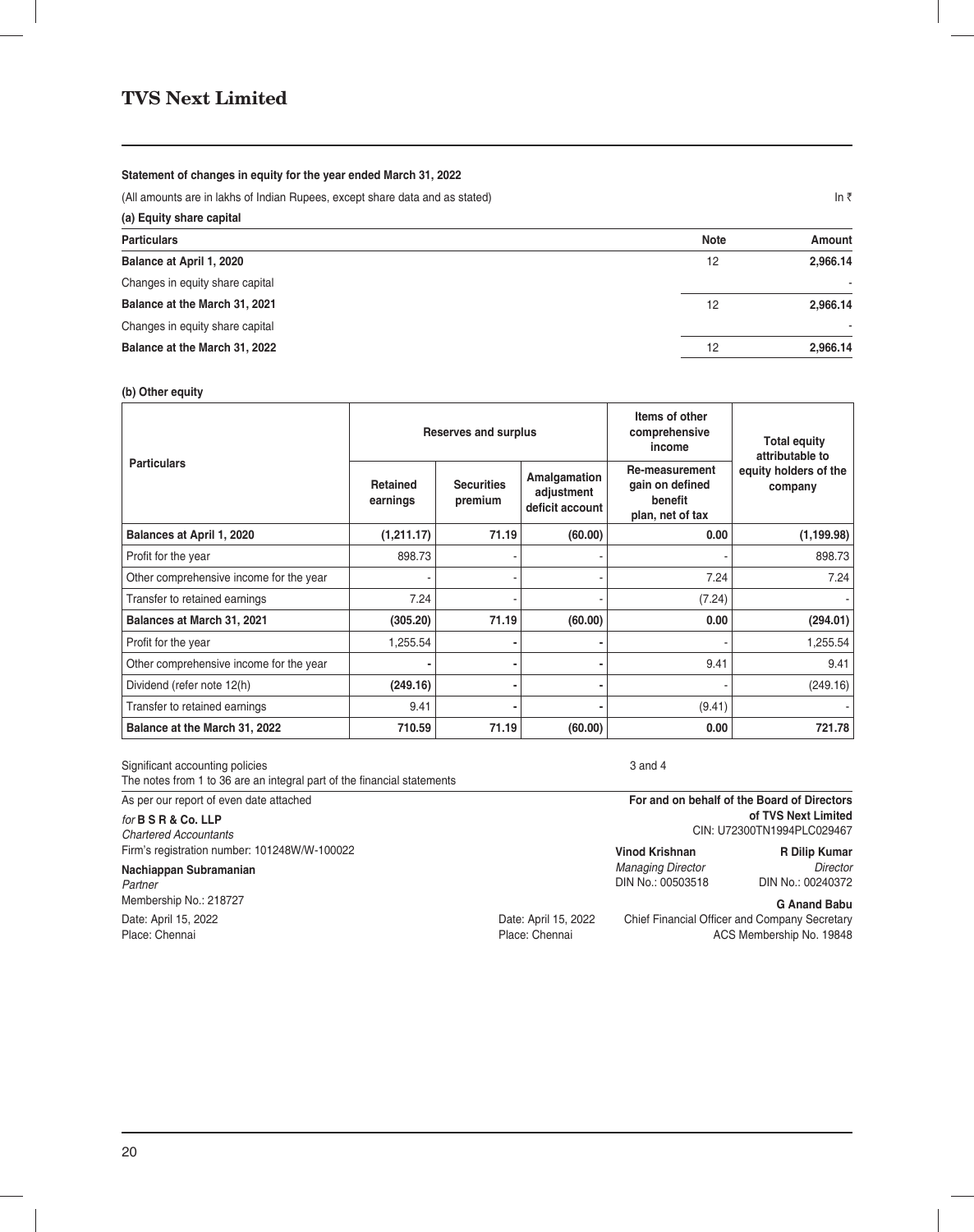# Cash flow statement for the year ended March 31, 2022

(All amounts are in lakhs of Indian Rupees, except share data and as stated) In  $\bar{x}$ 

|    |                                                                                                            | Note                 | Year ended<br>March 31, 2022                  |          | Year ended<br>March 31, 2021                      |
|----|------------------------------------------------------------------------------------------------------------|----------------------|-----------------------------------------------|----------|---------------------------------------------------|
|    | A. Cash flows from operating activities                                                                    |                      |                                               |          |                                                   |
|    | Profit before tax                                                                                          |                      | 1,701.46                                      |          | 1,287.34                                          |
|    | <b>Adjustments for:</b>                                                                                    |                      |                                               |          |                                                   |
|    | Depreciation and amortisation expense                                                                      | 23                   |                                               | 173.10   | 145.22                                            |
|    | Finance costs                                                                                              | 22                   |                                               | 55.55    | 68.38                                             |
|    | Interest income                                                                                            | 20                   |                                               | (65.78)  | (33.93)                                           |
|    | Loss on sale of property, plant and equipment, net                                                         | 24                   |                                               | 0.54     |                                                   |
|    | Miscellaneous income                                                                                       |                      |                                               | (34.45)  | (22.30)                                           |
|    | Liabilities no longer required written back                                                                | 20                   |                                               | (186.57) |                                                   |
|    | Loss allowance on trade receivables                                                                        | 24                   |                                               | 132.89   |                                                   |
|    |                                                                                                            |                      |                                               |          |                                                   |
|    | Unrealised foreign exchange gain                                                                           |                      |                                               |          | (0.05)                                            |
|    |                                                                                                            |                      | 1,776.74                                      |          | 1,444.66                                          |
|    | Working capital adjustments:                                                                               |                      |                                               |          |                                                   |
|    | Increase in trade payables and other financial liabilities                                                 |                      |                                               | 73.22    | 174.72                                            |
|    | Increase in trade receivables and other financial assets                                                   |                      |                                               | (475.00) | (281.97)                                          |
|    | Increase in provisions                                                                                     |                      |                                               | 38.71    | 39.93                                             |
|    | Increase/ (decrease) in other non financial liabilities                                                    |                      |                                               | 38.13    | 15.15                                             |
|    | Increase in other non financial assets                                                                     |                      |                                               | 23.02    | (27.63)                                           |
|    | Cash generated from operating activities                                                                   |                      | 1,474.82                                      |          | 1,364.86                                          |
|    | Income tax paid, net                                                                                       |                      |                                               | (421.54) | (170.91)                                          |
|    | Net cash from operating activities (A)                                                                     |                      | 1,053.28                                      |          | 1,193.95                                          |
| В. | Cash flow from investing activities                                                                        |                      |                                               |          |                                                   |
|    | Proceeds from sale of property, plant and equipment                                                        |                      |                                               | 0.21     |                                                   |
|    | Purchase of property, plant and equipment (including intangible assets under development)                  |                      |                                               | (226.94) | (102.66)                                          |
|    | Bank deposits with maturity more than three months but less than twelve months                             |                      |                                               | (635.00) | (940.00)                                          |
|    | Interest received                                                                                          |                      |                                               | 21.98    | 18.51                                             |
|    | Net cash flow used in investing activities (B)                                                             |                      |                                               | (839.75) | (1,024.15)                                        |
|    | C. Cash flow from financing activities                                                                     |                      |                                               |          |                                                   |
|    | Interest paid                                                                                              |                      |                                               | (2.97)   | (9.95)                                            |
|    | Repayment of lease liabilities                                                                             |                      |                                               | (100.70) | (97.35)                                           |
|    | Dividend paid, net of tax                                                                                  |                      |                                               | (224.24) |                                                   |
|    | (Repayment) / proceeds from borrowings, net                                                                |                      |                                               | 13.82    | (163.04)                                          |
|    | Net cash flow used in financing activities (C)                                                             |                      |                                               | (314.09) | (270.34)                                          |
|    | D. Net increase in cash and cash equivalents (A+B+C)                                                       |                      |                                               | (100.56) | (100.54)                                          |
|    | E. Cash and cash equivalents at the beginning of the year                                                  |                      |                                               | 104.64   | 205.18                                            |
| F. | Cash and cash equivalents at the year end                                                                  |                      |                                               | 4.08     | 104.64                                            |
|    | Reconciliation of the cash and cash equivalents as per the cash flow statement                             |                      |                                               |          |                                                   |
|    | Cash on hand                                                                                               |                      |                                               |          | 0.10                                              |
|    | Balances with banks in current accounts                                                                    |                      |                                               | 4.05     | 2.69                                              |
|    | Deposits with original maturity of less than 3 months                                                      |                      |                                               | 0.03     | 101.85                                            |
|    |                                                                                                            | 11 $(a)$             |                                               | 4.08     | 104.64                                            |
|    |                                                                                                            |                      |                                               |          |                                                   |
|    | Significant accounting policies<br>The notes from 1 to 36 are an integral part of the financial statements |                      | 3 and 4                                       |          |                                                   |
|    | As per our report of even date attached                                                                    |                      |                                               |          | For and on behalf of the Board of Directors       |
|    | for <b>B S R &amp; Co. LLP</b>                                                                             |                      |                                               |          | of TVS Next Limited<br>CIN: U72300TN1994PLC029467 |
|    | <b>Chartered Accountants</b>                                                                               |                      |                                               |          |                                                   |
|    | Firm's registration number: 101248W/W-100022                                                               |                      | <b>Vinod Krishnan</b>                         |          | R Dilip Kumar                                     |
|    | Nachiappan Subramanian                                                                                     |                      | <b>Managing Director</b><br>DIN No.: 00503518 |          | <b>Director</b>                                   |
|    | Partner                                                                                                    |                      |                                               |          | DIN No.: 00240372                                 |
|    | Membership No.: 218727                                                                                     |                      |                                               |          | <b>G Anand Babu</b>                               |
|    | Date: April 15, 2022                                                                                       | Date: April 15, 2022 | Chief Financial Officer and Company Secretary |          |                                                   |
|    | Place: Chennai                                                                                             | Place: Chennai       |                                               |          | ACS Membership No. 19848                          |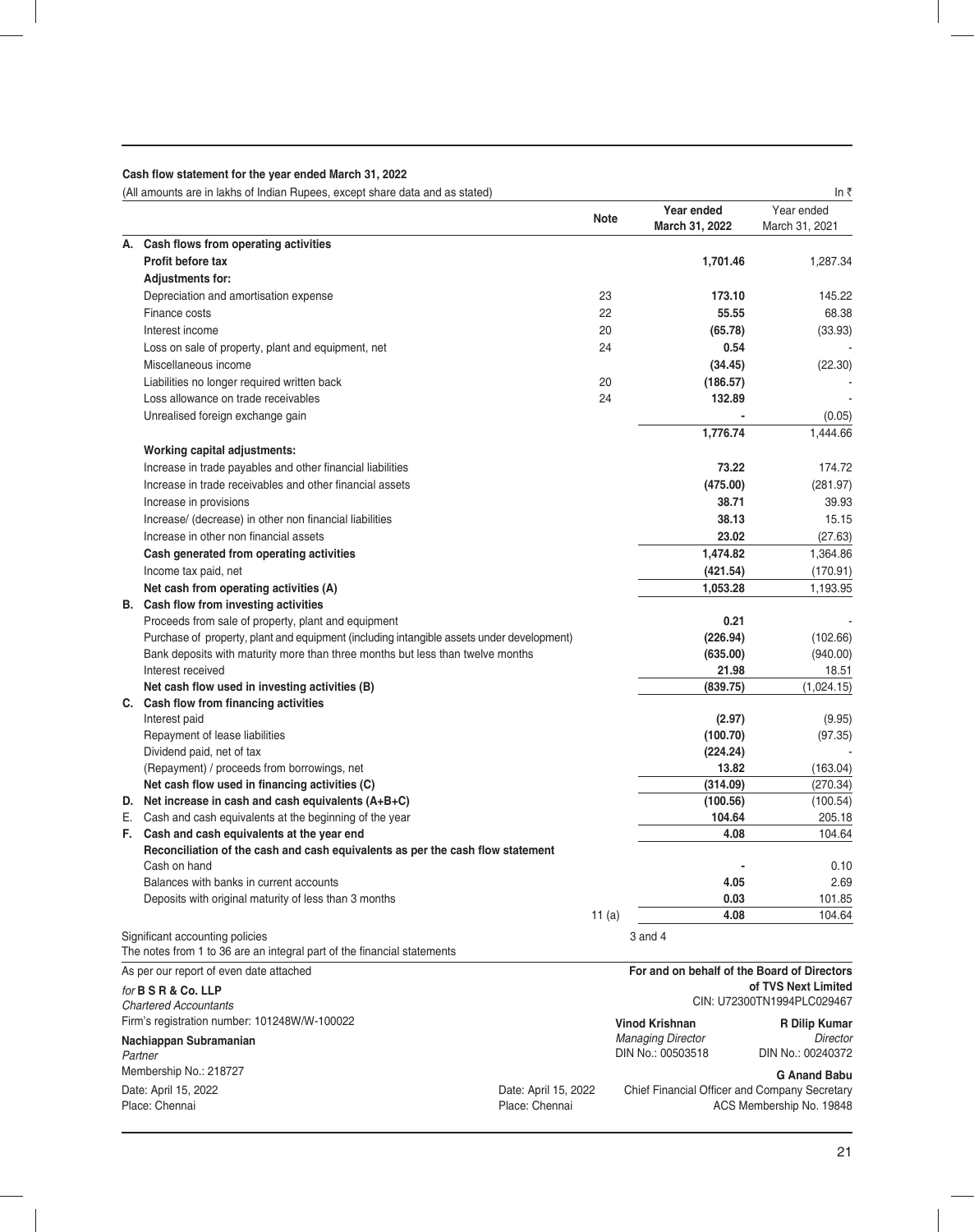#### **1. Corporate information**

 TVS Next Limited (formerly known as TVS Infotech Limited) ("the Company") is incorporated in India and is a subsidiary of Sundram Fasteners Limited, Chennai. The Company was incorporated under the provisions of the Companies Act, 1956 and the registered office of the Company is situated at No. 98-A, VII Floor, Dr. Radhakrishnan Salai, Mylapore, Chennai 600 004. The Company is primarily engaged in the business of providing IT services to various customers.

#### **2. Basis of preparation**

# **2.1 Statement of compliance**

 These financial statements of the Company have been prepared in accordance with Indian Accounting Standards (Ind AS) as per the Companies (Indian Accounting Standards) Rules, 2015 notified under Section 133 of Companies Act, 2013, (the 'Act') and other relevant provisions of the Act.

 Accounting policies have been consistently applied except where a newly issued accounting standard is initially adopted or a revision to an existing accounting standard requires a change in the accounting policy hitherto in use.

The financial statements for the year ended March 31, 2022 (including comparatives) are duly adopted by the Board of Directors on April 15, 2022.

 Details of the Company's accounting policies are included in note 3.

#### **2.2 Functional and presentation currency**

These financial statements are presented in Indian Rupees (Rs.) which is the Company's functional currency. All amounts have been presented in lakhs of Indian Rupees (Rs.), except share data and as otherwise stated.

#### **2.3 Basis of measurement**

The financial statements have been prepared on the historical cost basis except for the following items;

| <b>Items</b>                                    | <b>Measurement basis</b>                                                            |
|-------------------------------------------------|-------------------------------------------------------------------------------------|
| l Certain financial assets and<br>l liabilities | Fair value                                                                          |
| Net defined benefit asset/<br>(liability)       | Fair value of plan assets less  <br>present value of defined benefit<br>obligations |

#### **2.4 Use of estimates and judgments**

 In preparing the financial statements, management has made judgements, estimates and assumptions that affect the application of accounting policies and the reported amounts of assets, liabilities, income and expenses. Actual results may differ from these estimates. Estimates and underlying assumptions are reviewed on an ongoing basis. Revisions to accounting estimates are recognised prospectively.

# **Significant management judgment**

Information about judgements made in applying accounting policies that have the most significant effects on the amounts recognised in the financial statements is included in the following notes:

Note 3.6: Leases - whether an arrangement contains a lease;

#### Notes to financial statements for the year ended 31 March 2022 (Contd.) (All amounts are in lakhs of Indian Rupees, except share data and as stated)

 - Note 3.8, 9 and 32: Provision for income taxes and related tax contingencies

#### **Assumptions and estimation uncertainty**

 Information about estimates and assumptions that have the most significant effect on recognition and measurement of assets, liabilities, income and expenses is mentioned below. Actual results may be different from these estimates.

- Note 3.2.3: Useful lives of property, plant and equipment
- Note 3.7: Impairment test on financial and non-financial assets; key assumptions underlying recoverable amounts;
- Note 14: measurement of defined benefit obligation; key actuarial assumptions;
- Note 3.9, and 32: recognition and measurement of provisions and contingencies: key assumptions about the likelihood and magnitude of an outflow of resources

 The Company has considered the possible effects that may result from the pandemic relating to COVID-19 on the carrying amounts of assets including trade receivables and other current / non-current assets (net of provision established). In developing the assumptions relating to the possible future uncertainties in the global economic conditions because of this pandemic, the Company has used internal and external sources of information on the expected future performance of the Company. The Company has performed sensitivity analysis on the assumptions used and based on current estimates expects the carrying amount of these assets will be recovered. The Company will continue to closely monitor any material changes to future economic conditions.

#### **2.5 Measurement of fair values**

 A number of the Company's accounting policies and disclosures require the measurement of fair values, for both financial and non-financial assets and liabilities.

 Fair values are categorised into different levels in a fair value hierarchy based on the inputs used in the valuation techniques as follows:

 Level 1: quoted prices (unadjusted) in active markets for identical assets or liabilities.

 Level 2: inputs other than quoted prices included in Level 1 that are observable for the asset or liability, either directly (i.e. as prices) or indirectly (i.e. derived from prices).

 Level 3: inputs for the asset or liability that are not based on observable market data (unobservable inputs).

 When measuring the fair value of an asset or a liability, the Company uses observable market data as far as possible. The inputs used to measure the fair value of assets or a liability fall into different levels of the fair value hierarchy. Accordingly, the fair value measurement is categorised in its entirety in the same level of the fair value hierarchy as the low-level input that is significant to the entire measurement.

 Management uses various valuation techniques to determine fair value of financial instruments (where active market quotes are not available). This involves developing estimates and assumptions consistent with how market participants would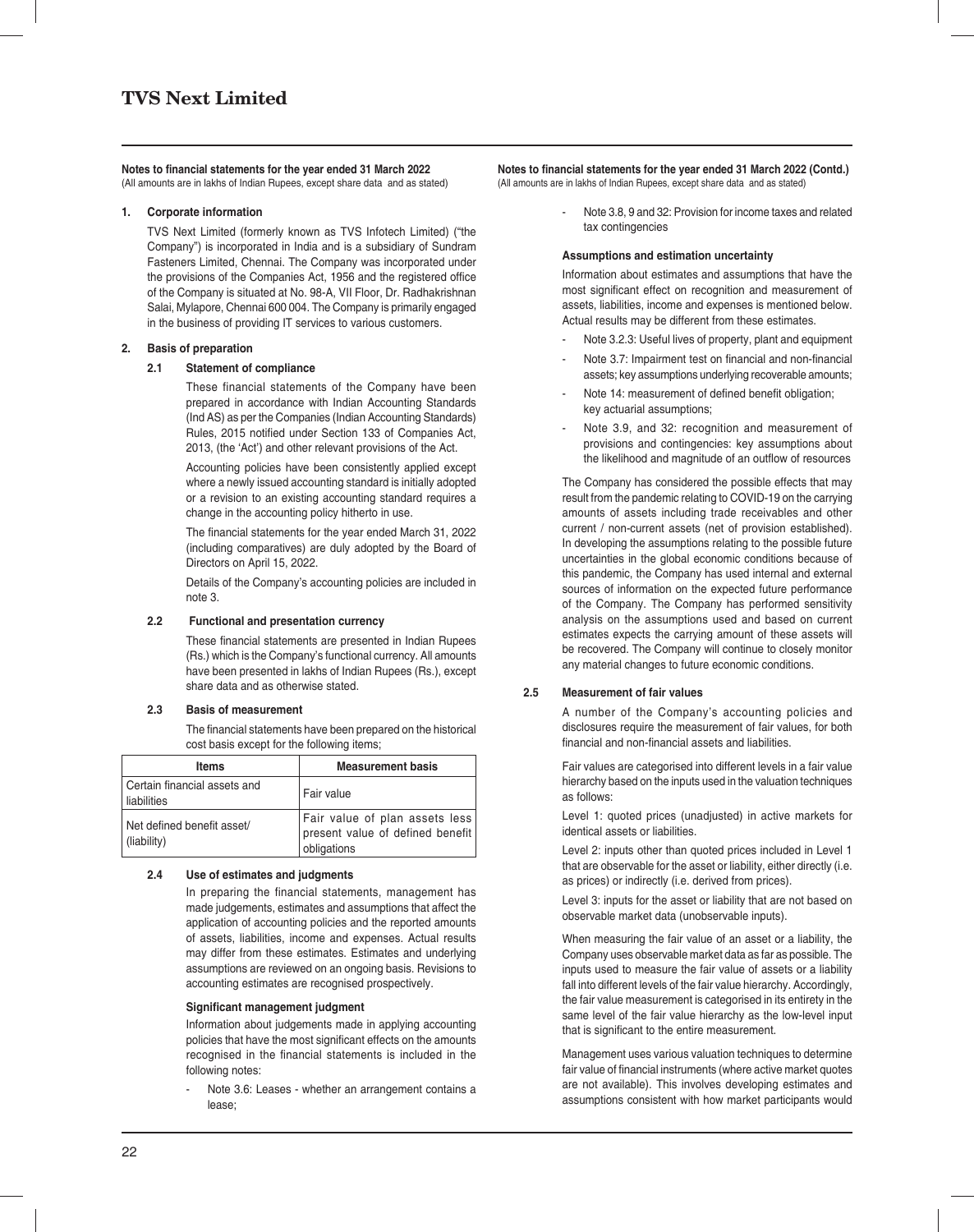price the instrument. Management based on its assumptions on observable data as far as possible but where it is not available, the management uses the best information available. Estimated fair values may vary from the actual prices that would be achieved in an arm's length transaction at the reporting date (also refer note 27). The Company recognises transfers between levels of the fair value hierarchy at the end of the reporting period during which the change has occurred.

### **2.6** Current and non-current classification

All assets and liabilities have been classified as current or non-current as per the Company's normal operating cycle and other criteria set out in the Schedule III to the Companies Act, 2013. Based on the nature of products and services and time between the acquisition of assets for processing and their realization in cash and cash equivalents, the Company has ascertained its operating cycle as twelve months for the purpose of current or non-current classification of assets and liabilities.

#### **3. Summary of accounting policies**

These financial statements have been prepared applying significant accounting policies and measurement bases summarized below:

### **1. Revenue recognition**

 The Company earns revenue primarily from providing IT services. The performance obligations and revenue recognition policies of the Company are as follows:

#### **1.1 Sale of services:**

 Revenue on time and material contracts are recognized as the related services are performed and revenue from the end of the last invoicing to the reporting date is recognized as unbilled revenue. Revenue from fixed-price contracts, where the performance obligations are satisfied over time and when there is no uncertainty as to measurement or collectability of consideration, is recognised as per the percentage of completion method. When there is uncertainty as to measurement or ultimate collectability, revenue recognition is postponed until such uncertainty is resolved. Efforts or costs expended have been used to measure progress towards completion as there is a direct relationship between input and productivity.

# **1.2 Interest and dividend income:**

Dividend income is recognised in statement of profit or loss on the date on which the Company's right to receive payment is established.

 Interest income or expense is recognised using the effective interest method. The 'effective interest rate' is the rate that exactly discounts estimated future cash payments or receipts through the expected life of financial instrument to:

- the gross carrying amount of the financial asset; or
- the amortised cost of the financial liability.

In calculating interest income, the effective interest rate is applied to the gross carrying amount of the asset (when

#### Notes to financial statements for the year ended 31 March 2022 (Contd.) (All amounts are in lakhs of Indian Rupees, except share data and as stated)

the asset is not credit-impaired) or to the amortised cost of the liability. However, for financial assets that have become credit-impaired subsequent to initial recognition, interest income is calculated by applying the effective interest rate to the amortised cost of the financial asset. If the asset is no longer credit-impaired, then the calculation of interest income reverts to the gross basis.

# **2. Property, plant and equipment**

# **2.1 Recognition and measurement**

 Items of property, plant and equipment are measured at cost, which includes capitalised borrowing costs, less accumulated depreciation and accumulated impairment losses, if any. Cost of an item of property, plant and equipment comprises:

 • purchase price, including import duties and non-refundable taxes on purchase (goods and service tax, value added tax), after deducting trade discounts and rebates.

any directly attributable cost of bringing the item to its working condition for its intended use estimated costs of dismantling and removing the item and restoring the site on which it is located.

 Any gain/ loss on disposal of an item of property, plant and equipment is recognised in profit or loss.

#### **2.2 Subsequent expenditure**

 Subsequent costs are included in asset's carrying amount or recognised as a separate asset, as appropriate, only when it is probable that future economic benefits associated with the item will flow to the Company.

# **2.3 Depreciation:**

- a. Depreciation is recognized on a straight-line basis, over useful life of buildings and other equipment as prescribed under Schedule II of Companies Act, 2013, except in respect of certain assets, where useful life is different from those prescribed under Schedule II.
- b. Depreciation on property, plant and equipment is charged over the estimated useful life of the asset on straight line method, in accordance with Part A of Schedule II to the Companies Act, 2013.
- c. The estimated useful life of the property, plant and equipment on technical assessment followed by the Company is furnished below:

| <b>Asset category</b>  | Management estimate of useful<br>life (in years) |
|------------------------|--------------------------------------------------|
| Plant and equipment    | $3 - 15$                                         |
| Furniture and fixtures | 10                                               |
| Office equipment       | 5                                                |
| Vehicles               |                                                  |

- d. The residual value for all the above assets are retained at 5% of the cost.
- e. Depreciation method, useful lives and residual values are reviewed at each financial year-end and adjusted if necessary, for each reporting period.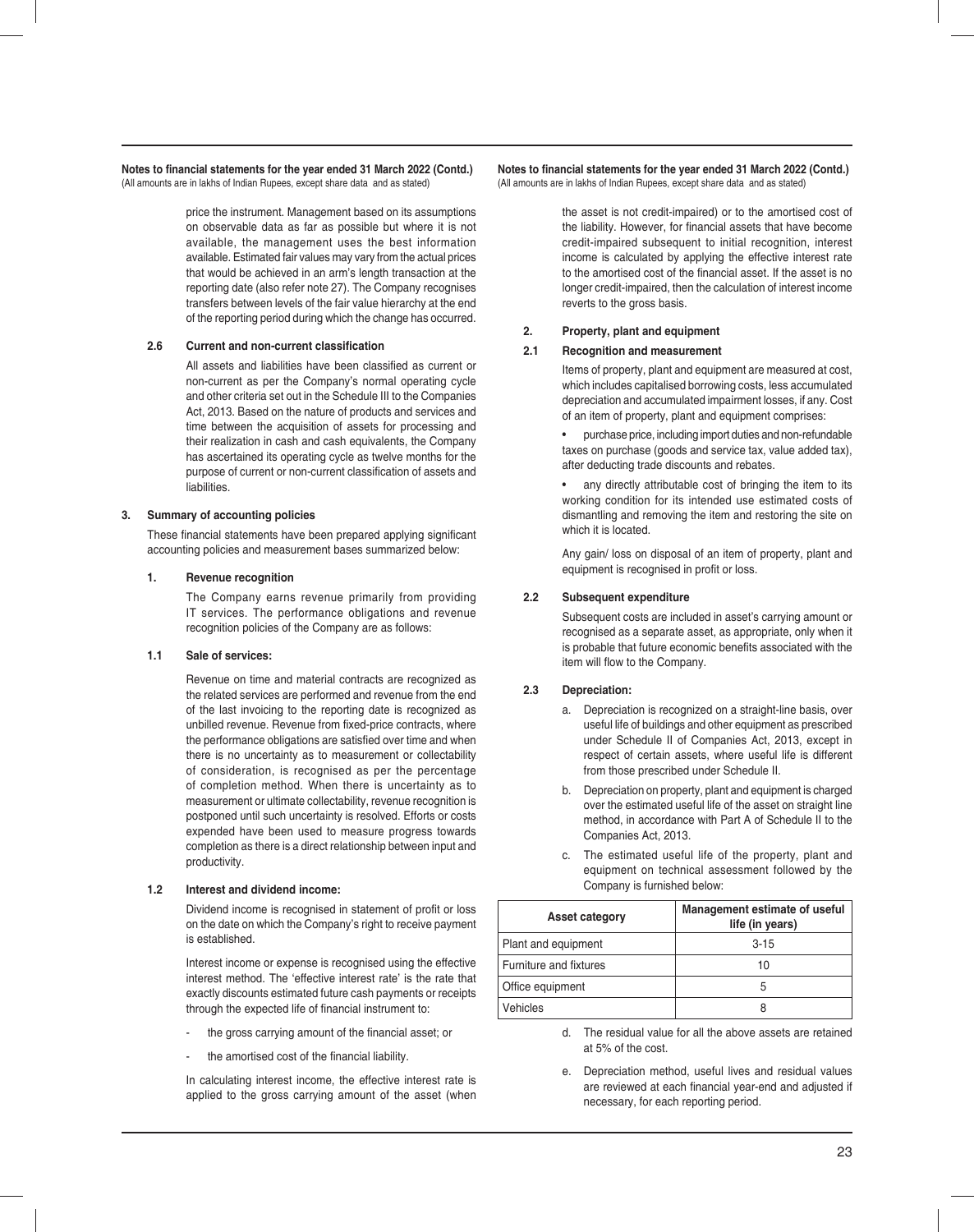f. On property, plant and equipment added/ disposed off during the year, depreciation is charged on pro-rata basis for the period for which the asset was purchased and used/until disposal.

#### **3. Intangible assets and research and development expenditure**

 Intangible assets are initially measured at cost. Subsequently, such intangible assets are measured at cost less accumulated amortisation and any accumulated impairment losses.

### **3.1 Subsequent expenditure**

 Subsequent expenditure is capitalised only when it increases the future economic benefits embodied in the specific asset to which it relates. All other expenditure, including expenditure on internally generated goodwill and brands, is recognised in statement of profit and loss as incurred.

# **3.2 Amortisation**

 Intangible assets comprising of computer softwares are amortised on a straight-line basis over the estimated useful life of 3 to 5 years. Amortisation method, useful lives and residual values are reviewed at the end of each financial year and adjusted if necessary, for each reporting period.

# **3.3 Research and development expenditure**

 Expenditure are mainly on research activities is recognised in statement of profit or loss as incurred.

#### **4. Goodwill**

 Goodwill represents the cost of acquired business as established at the date of acquisition of the business in excess of the acquirer's interest in the net fair value of the identifiable assets, liabilities and contingent liabilities less accumulated impairment losses, if any Goodwill is tested for impairment annually or when events or circumstances indicate that the implied fair value of goodwill is less than its carrying amount.

# **5. Investments in subsidiaries**

 Investments in subsidiaries are carried at cost less accumulated impairment losses, if any. Where an indication of impairment exists, the carrying amount of investment is assessed and written down immediately to its recoverable amount. On disposal of investments in subsidiaries, the difference between net disposal proceeds and carrying amounts are recognized in statement of profit and loss.

# **6. Leases**

 At inception of a contract, the Company assesses whether a contract is, or contains, a lease. A contract is, or contains, a lease if the contract conveys the right to control the use of an identified asset for a period of time in exchange for consideration.

## **Assets held under leases**

 The Company recognises a right-of-use asset and a lease liability at the lease commencement date. The right-of-use asset is initially measured at cost, which comprises the initial amount of the lease liability adjusted for any lease payments

#### Notes to financial statements for the year ended 31 March 2022 (Contd.) (All amounts are in lakhs of Indian Rupees, except share data and as stated)

made at or before the commencement date, plus any initial direct costs incurred and an estimate of costs to dismantle and remove the underlying asset or to restore the underlying asset or the site on which it is located, less any lease incentives received.

 The right-of-use asset is subsequently depreciated using the straight-line method from the commencement date to the end of the lease term, unless the lease transfers ownership of the underlying asset to the Company by the end of the lease term or the cost of the right-of-use asset reflects that the Company will exercise a purchase option. In that case the right-of-use asset will be depreciated over the useful life of the underlying asset, which is determined on the same basis as those of property, plant and equipment. In addition, the right-of-use asset is periodically reduced by impairment losses, if any, and adjusted for certain remeasurements of the lease liability.

 The lease liability is initially measured at the present value of the lease payments that are not paid at the commencement date, discounted using the Company's incremental borrowing rate.

 The Company determines its incremental borrowing rate by obtaining interest rates from external financing sources that reflects the terms of the lease and type of the asset leased.

 Lease payments included in the measurement of the lease liability comprise the following:

- fixed payments, including in-substance fixed payments;
- variable lease payments that depend on an index or a rate, initially measured using the index or rate as at the commencement date;
- amounts expected to be payable under a residual value guarantee; and
- exercise price under a purchase option that the Company is reasonably certain to exercise, lease payments in an optional renewal period if the Company is reasonably certain to exercise an extension option, and penalties for early termination of a lease unless the Company is reasonably certain not to terminate early.

 The lease liability is measured at amortised cost using the effective interest method. It is remeasured when there is a change in future lease payments arising from a change in an index or rate, if there is a change in the Company's estimate of the amount expected to be payable under a residual value guarantee, if the Company changes its assessment of whether it will exercise a purchase, extension or termination option or if there is a revised in –substance fixed lease payment.

 When the lease liability is remeasured in this way, a corresponding adjustment is made to the carrying amount of the right-of-use asset, or is recorded in profit or loss if the carrying amount of the right-of-use asset has been reduced to zero. The Company presents right-of-use assets and lease liabilities separately on the face of the balance sheet.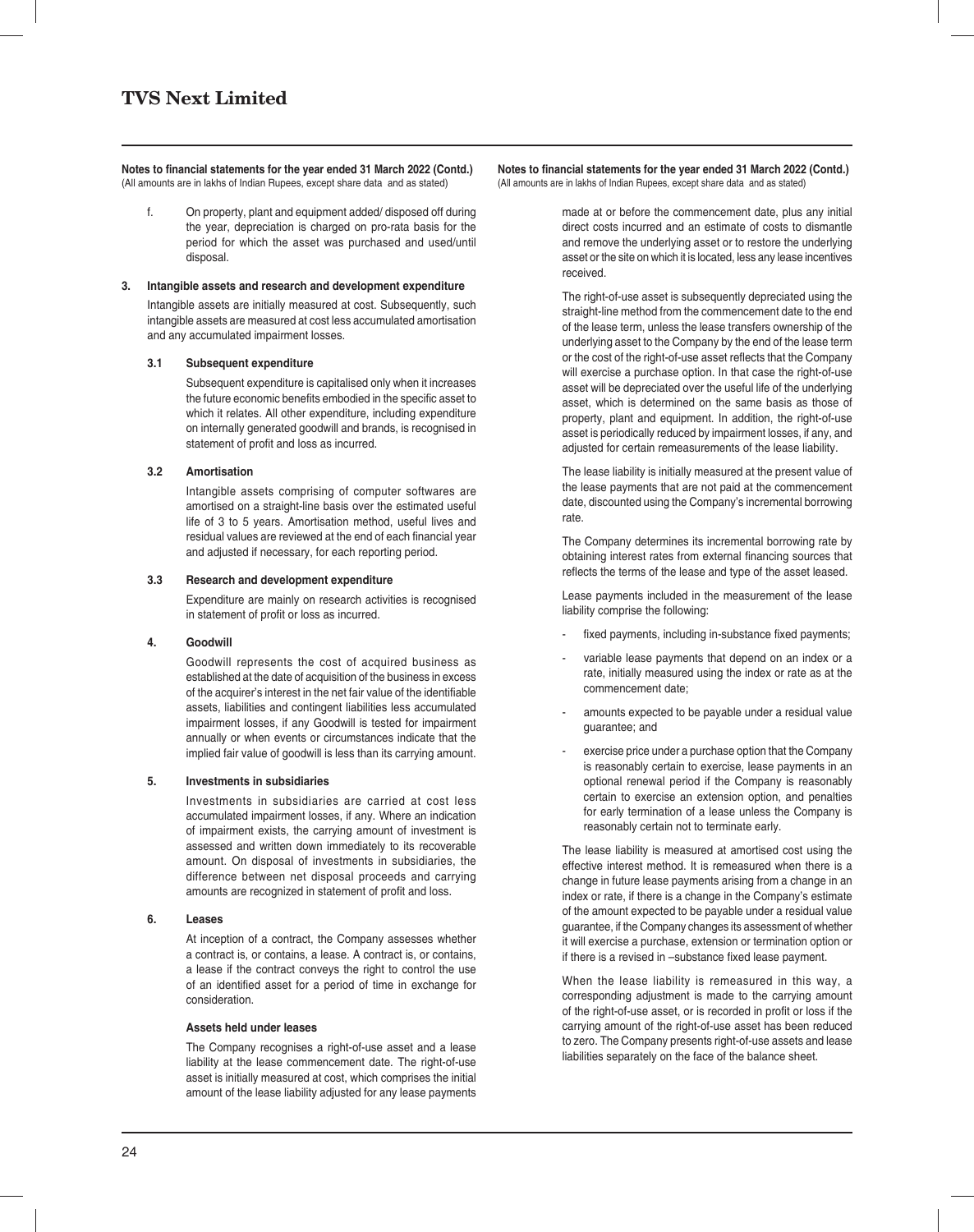#### **Short term leases and leases of low-value assets**

 The Company has elected not to recognise right-of-use assets and lease liabilities for short-term leases. The Company recognises the lease payments associated with these leases as an expense on a straight-line basis over the lease term.

# **7. Financial instruments**

#### **7.1 Recognition and initial measurement:**

 Trade receivables are initially recognised when they are originated.

All other financial assets and financial liabilities are recognized when the Company becomes a party to the contractual provisions of the financial instrument and are measured initially at fair value adjusted for transaction costs, except for those carried at fair value through profit or loss which are measured initially at fair value.

 The 'trade payable' is in respect of the amount due on account of goods purchased in the normal course of business. They are recognised at their transaction and services availed value if the transaction does not contain significant financing component.

# **7.2 Financial assets**

### **7.2.1** Classification and subsequent measurement of financial **assets:**

For the purpose of subsequent measurement, financial assets are classified and measured based on the entity's business model for managing financial asset and contractual cash flow characteristics of financial asset at:

- Those measured at amortized cost
- b. Those to be measured at Fair value through profit and loss (FVTPL) and
- c. Those to be measured at Fair value through other comprehensive income.(FVTOCI)
	- a) Financial assets at amortised cost

 Includes assets that are held within a business model where objective is to hold financial assets to collect contractual cash flows and contractual terms gives rise on specified dates to cash flows that are solely payments of principal and interest on principal amount outstanding.

 These assets are measured subsequently at amortized cost using the effective interest method. Interest income, foreign exchange gains and losses, if any and impairment are recognised in profit or loss. Any gain or loss on derecognition is recognised in statement of profit and loss.

 b) Financial assets at fair value through other comprehensive income (FVTOCI)

 Includes assets that are held within a business model where objective is both collecting contractual cash flows and selling financial assets along with contractual terms giving rise on specified dates to cash flows that are solely payments of principal and interest on principal amount outstanding. The

Notes to financial statements for the year ended 31 March 2022 (Contd.) (All amounts are in lakhs of Indian Rupees, except share data and as stated)

> Company has made an irrevocable election to present in other comprehensive income changes in fair value of an investment in an equity instrument that is not held for trading. This selection is made on instrument-by instrument basis.

> Dividends are recognised as income in profit or loss unless it clearly represents a recovery of part of cost of the investment. Other net gains and losses are recognised in OCI and are not reclassified to profit or loss.

> The fair values of financial assets in this category are determined by reference to active market transactions or using a valuation technique where no active market exists.

c) Financial assets at fair value through profit or loss (FVTPL)

Financial assets at FVTPL include financial assets that are designated at FVTPL upon initial recognition and financial assets that are not measured at amortised cost or FVTOCI. All derivative financial instruments fall into this category, except for those designated and effective as hedging instruments, for which the hedge accounting requirements apply. Assets in this category are measured at fair value with gains or losses recognized in profit or loss. The fair values of financial assets in this category are determined by reference to active market transactions or using a valuation technique where no active market exists.

 The loss allowance in respect of FVTPL at each reporting period is evaluated based on expected credit losses for next 12 months and credit risk exposure. The Company also measures loss allowance for financial instrument at an amount equal to lifetime expected credit losses if the credit risk on that financial instrument has increased significantly since initial recognition. The allowance shall be recognised in profit and loss.

#### **7.2.2** Derivative financial instruments and hedge accounting

Derivative financial instruments are accounted for at FVTPL except for derivatives designated as hedging instruments in cash flow hedge relationships, which require a specific accounting treatment. To qualify for hedge accounting, the hedging relationship must meet several strict conditions with respect to documentation, probability of occurrence of the hedged transaction and hedge effectiveness. These arrangements have been entered to mitigate currency exchange risk arising from certain legally binding sales and purchase orders denominated in foreign currency. For the reporting periods under review, the Company has not designated any forward currency contracts as hedging instruments.

# **7.2.3** De-recognition of financial assets

A financial asset is derecognised only when;

 a. The Company has transferred the rights to receive cash flows from the financial asset or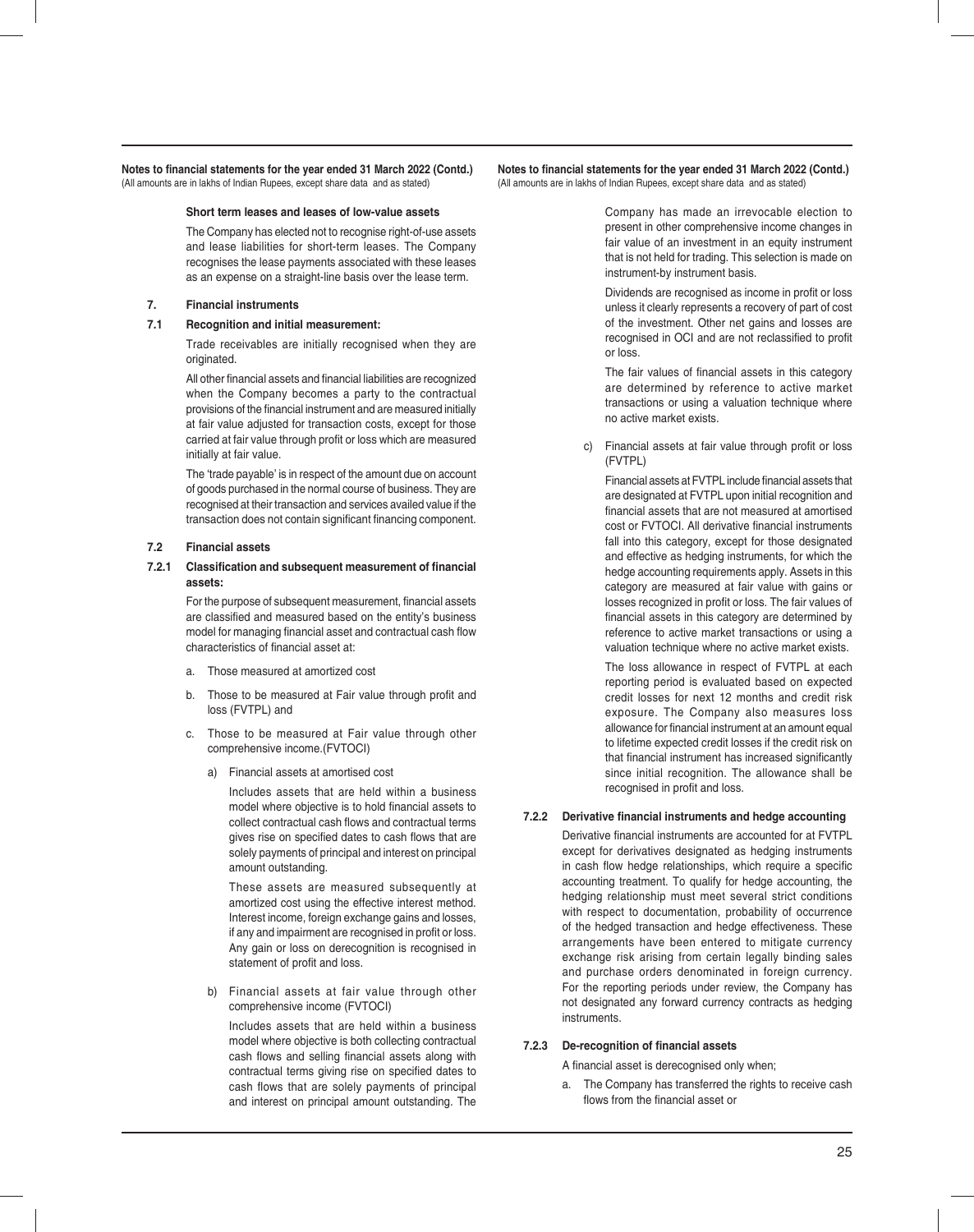> b. The Company retains the contractual rights to receive the cash flows of the financial asset, but expects a contractual obligation to pay the cash flows to one or more recipients.

> Where entity has transferred an asset, the Company examines and assesses whether it has transferred substantially all risk and rewards of ownership of financial asset. In such cases, financial asset is derecognised. Where entity has not transferred substantially all risks and rewards of ownership of financial asset, such financial asset is not derecognised.

> Where the entity has neither transferred a financial asset nor retains substantially all risk and rewards of ownership of the financial asset, the financial asset is derecognised, if the Company has not retained control of the financial asset. Where the company retains control of the financial asset is continued to be recognised to the extent of continuing involvement in the financial asset.

# **7.3 Financial Liabilities**

### **7.3.1 Classification of financial liabilities**

Financial liabilities are classified, at initial recognition, as financial liabilities at fair value through profit or loss or at amortised cost. The Company's financial liabilities include borrowings, trade and other payables.

### **7.3.2 Subsequent measurement**

 Financial liabilities are measured subsequently at amortized cost using the effective interest method except for derivatives and financial liabilities designated at FVTPL, which are carried subsequently at fair value with gains or losses recognized in profit or loss.

 All interest-related charges and, if applicable, changes in an instrument's fair value that are reported in profit or loss are included within finance costs or finance income.

# **7.3.3 De-recognition**

A financial liability is derecognised when the obligation under the liability is discharged or cancelled or has expired. When an existing financial liability is replaced by another from the same lender on substantially different terms, or the terms of an existing liability are substantially modified, such an exchange or modification is treated as the de recognition of the original liability and the recognition of a new liability. The difference in the respective carrying amounts is recognised in the statement of profit or loss.

#### **7.4 Offsetting**

Financial assets and financial liabilities are offset and the net amount presented in the balance sheet when, and only when, the Company currently has a legally enforceable right to set off the amounts and it intends either to settle them on a net basis or to realise the asset and settle the liability simultaneously.

# 8. **Impairment**

#### 8.1 Impairment of financial instruments

 The Company recognise loss allowance for expected credit loss on financial assets measured at amortised cost.

Notes to financial statements for the year ended 31 March 2022 (Contd.) (All amounts are in lakhs of Indian Rupees, except share data and as stated)

> At each reporting date, the Company assesses whether financial assets carried at amortised cost are credit impaired. A financial asset is 'credit impaired' when one or more events that have a detrimental impact on the estimated future cash flows of the financial asset have occurred.

> Evidence that a financial asset is credit - impaired includes the following observable data:

- significant financial difficulty;
- a breach of contract such as a default or being past due;
- the restructuring of a loan or advance by the Company on terms that the Company would not consider otherwise;
- it is probable that the borrower will enter bankruptcy or other financial reorganisation; or
- the disappearance of an active market for a security because of financial difficulties.

 Loss allowances for trade receivables are measured at an amount equal to lifetime expected credit losses. Lifetime expected credit losses are credit losses that result from all possible default events over expected life of financial instrument.

 The maximum period considered when estimating expected credit losses is the maximum contractual period over which the Company is exposed to credit risk.

When determining whether the credit risk of a financial asset has increased significantly since initial recognition and when estimating expected credit losses, the Company considers reasonable and supportable information that is relevant and available without undue cost or effort. This includes both quantitative and qualitative information and analysis, based on the Company's historical experience and informed credit assessment and including forward looking information. The Company assumes that credit risk on a financial asset has increased significantly if it is past due.

The Company considers a financial asset to be in default when:

- the recipient is unlikely to pay its credit obligations to the Company in full, without recourse by the Company to actions such as realising security (if any is held); or
- the financial asset is past due.

#### **8.1.1 Measurement of expected credit losses**

 Expected credit losses are a probability weighted estimate of credit losses. Credit losses are measured as the present value of all cash shortfalls (i.e. the difference between the cash flows due to the Company in accordance with the contract and the cash flows that the Company expects to receive).

### **8.1.2 Presentation of allowance for expected credit losses in the balance sheet**

Loss allowances for financial assets measured at amortised cost are deducted from the gross carrying amount of the assets.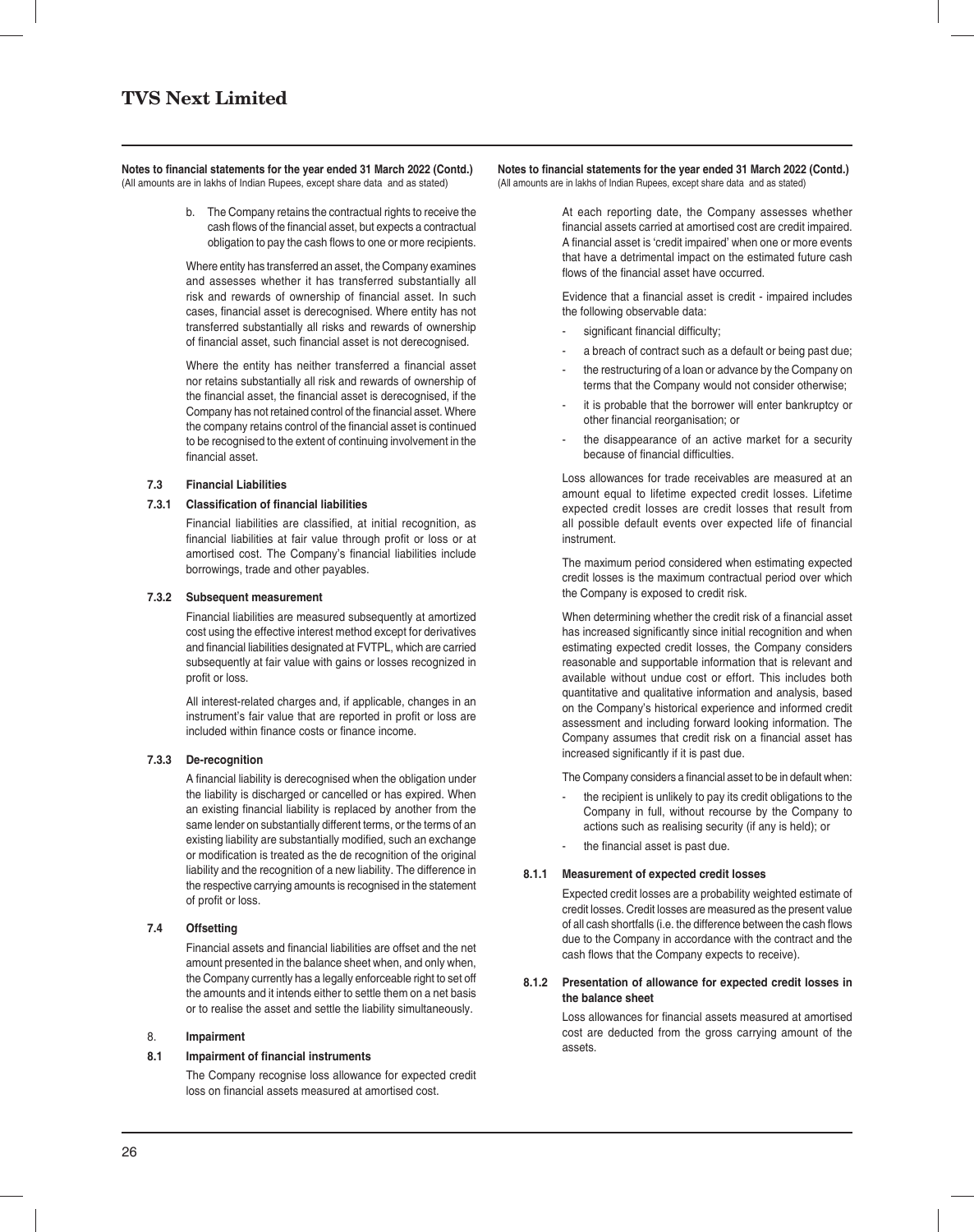#### **8.1.3 Write-off**

The gross carrying amount of a financial asset is written off (either partially or in full) to the extent that there is no realistic prospect of recovery. This is generally the case when the Company determines that the debtor does not have assets or sources of income that could generate sufficient cash flows to repay the amounts subject to the write off. However, financial assets that are written off could still be subject to enforcement activities in order to comply with the Company's procedures for recovery of amounts due.

#### 8.2 **Impairment of non-financial assets**

The Company's non-financial assets, other than deferred tax assets, are reviewed at each reporting date to determine whether there is any indication of impairment. If any such indication exists, then the asset's recoverable amount is estimated. Goodwill is tested annually for impairment.

 For impairment testing, assets that do not generate independent cash inflows are grouped together into cashgenerating units (CGUs). Each CGU represents the smallest group of assets that generates cash inflows that are largely independent of the cash inflows of other assets or CGUs. Goodwill arising from a business combination is allocated to CGUs or groups of CGUs that are expected to benefit from the synergies of the combination.

 The recoverable amount of a CGU (or an individual asset) is the higher of its value in use and its fair value less costs to sell. Value in use is based on the estimated future cash flows, discounted to their present value using a pre-tax discount rate that reflects current market assessments of the time value of money and the risks specific to the CGU (or the asset).

The Company's corporate assets (e.g., central office building for providing support to various CGUs) do not generate independent cash inflows. To determine impairment of a corporate asset, recoverable amount is determined for the CGUs to which the corporate asset belongs.

 An impairment loss is recognised if the carrying amount of an asset or CGU exceeds its estimated recoverable amount. Impairment losses are recognised in the statement of profit and loss. Impairment loss recognised in respect of a CGU is allocated first to reduce the carrying amount of any goodwill allocated to the CGU, and then to reduce the carrying amounts of the other assets of the CGU (or group of CGUs) on a pro rata basis.

 An impairment loss in respect of goodwill is not subsequently reversed. In respect of other assets for which impairment loss has been recognised in prior periods, the Company reviews at each reporting date whether there is any indication that loss has decreased or no longer exists. An impairment loss is reversed if there has been a change in estimates used to determine recoverable amount. Such a reversal is made only to an extent that asset's carrying amount does not exceed carrying amount that would have been determined, net of depreciation/ amortisation, if no impairment loss was recognised.

Notes to financial statements for the year ended 31 March 2022 (Contd.) (All amounts are in lakhs of Indian Rupees, except share data and as stated)

#### 9. **Income Taxes**

 Income tax comprises current and deferred tax. It is recognised in profit or loss except to the extent that it relates to a business combination or to an item recognised directly in equity or in other comprehensive income.

 Current tax comprises the expected tax payable or receivable on the taxable income or loss for the year and any adjustment to the tax payable or receivable in respect of previous years. The amount of current tax reflects the best estimate of the tax amount expected to be paid or received after considering the uncertainty, if any, related to income taxes. Calculation of current tax is based on tax rates in accordance with tax laws that have been enacted or substantively enacted by the end of the reporting period. Current tax assets and current tax liabilities are offset only if there is a legally enforceable right to set off the recognised amounts, and it is intended to realise the asset and settle the liability on a net basis or simultaneously.

 Deferred tax is recognised in respect of temporary difference between carrying amount of assets and liabilities for financial reporting purposes and corresponding amounts used for tax purposes. Deferred tax is also recognised in respect of carried forward tax losses and tax credits. Deferred tax is not recognised for:

- temporary differences arising on the initial recognition of assets or liabilities in a transaction that is not a business combination and that affects neither accounting nor taxable profit or loss at the time of the transaction;
- taxable temporary differences arising on the initial recognition of goodwill.

 Deferred tax assets are recognised to the extent that it is probable that future taxable profits will be available against which they can be used. The existence of unused tax losses is strong evidence that future taxable profit may not be available. Therefore, in case of a history of recent losses, the Company recognises a deferred tax asset only to the extent that it has sufficient taxable temporary differences or there is convincing other evidence that sufficient taxable profit will be available against which such deferred tax asset can be realised. Deferred tax assets – unrecognised/ recognised, are reviewed at each reporting date and are recognised/ reduced to an extent that it is probable/ no longer probable respectively that related tax benefit will be realised.

 Deferred tax assets include Minimum Alternate Tax (MAT) paid in accordance with the tax laws in India, which is likely to give future economic benefits in the form of availability of set off against future income tax liability.

 Deferred tax is measured at the tax rates that are expected to apply to the period when the asset is realised or the liability is settled, based on the laws that have been enacted or substantively enacted by the reporting date. The measurement of deferred tax reflects the tax consequences that would follow from the manner in which the Company expects, at the reporting date, to recover or settle the carrying amount of its assets and liabilities.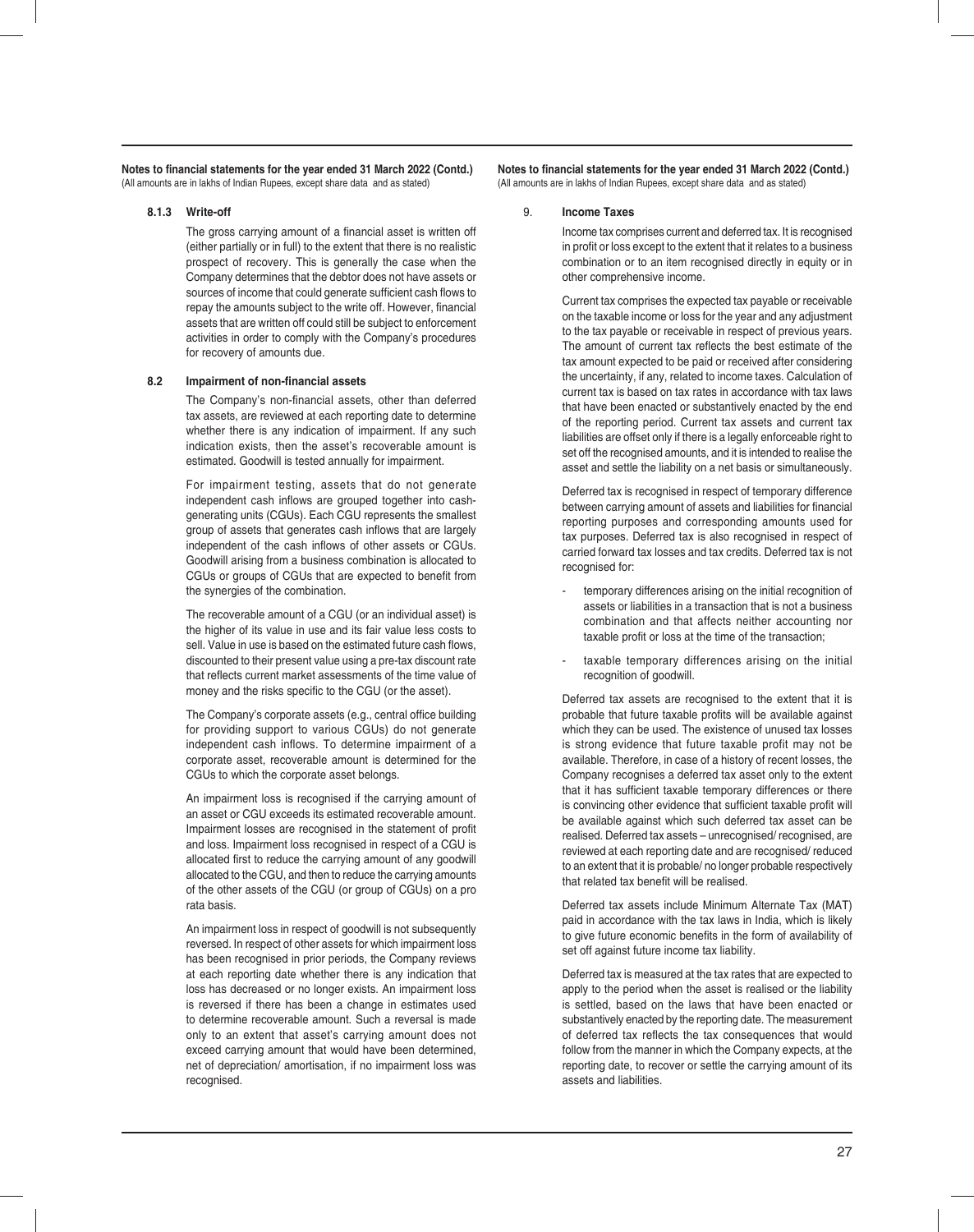> Deferred tax assets and liabilities are offset if there is a legally enforceable right to offset current tax liabilities and assets, and they relate to income taxes levied by same tax authority on same taxable entity, or on different tax entities, but they intend to settle current tax liabilities and assets on a net basis or its tax assets and liabilities will be realised simultaneously.

#### **10. Post-employment benefits and short-term employee benefits**

### a. Short term employee benefit obligations:

Short term employee benefit obligations are those that are expected to be settled within 12 months after end of reporting period. They are recognised up to end of the reporting period at amounts expected to be paid at the time of settlement.

 With respect to bonus, the Company recognises a liability and an expense for bonus. The Company recognises a provision where contractually obliged or where there is a past practice that has created a constructive obligation.

# **b.** Other long-term employee benefit obligations:

 These obligations represent liability towards compensated absences that are not expected to be settled wholly within a period of 12 months after end of the period in which the employees render the related service. They are, therefore, recognised and provided for at the present value of the expected future payments to be made in respect of services provided by employee up to the end of reporting period using the projected unit credit method. The benefits are discounted using the market yields at the end of the reporting period that have terms approximating to the terms of the related obligation.

 The obligations are presented as current liabilities in balance sheet if entity does not have an unconditional right to defer settlement for at least 12 months after reporting period, regardless of when the actual settlement is expected to occur.

#### **c. Post-employment obligation:**

 The Company operates the following post-employment schemes.

# **i. Gratuity obligation:**

 The liability or asset recognised in the balance sheet in respect of these defined benefit obligation is the present value of the defined benefit obligation at the end of the reporting period less the fair value of plan assets. The defined benefit obligation is calculated annually by an Independent actuary using projected unit credit method. The present value of defined benefit obligation is determined by discounting the estimated future cash outflows by reference to market yields at the end of reporting period on the government bonds that have terms approximating to the terms of the related obligation.

#### Notes to financial statements for the year ended 31 March 2022 (Contd.) (All amounts are in lakhs of Indian Rupees, except share data and as stated)

 The net interest cost is calculated by applying the discount rate to the net balance of the defined benefit obligation and the fair value of plan assets. The cost is included in employee benefit expenses in the Statement of Profit and Loss. Re-measurement gains and losses arising from experience adjustments and changes in actuarial assumptions are recognised in the period in which they occur, directly in other comprehensive income. They are included in retained earnings in the statement of changes in equity and in the balance sheet. Changes in present value of the defined benefit obligation resulting from plan amendment or curtailment are recognised immediately in the statement of profit and loss.

### **ii. Provident Fund:**

 The eligible employees of the Company are entitled to receive benefits in respect of provident fund, a defined contribution plan, in which both employees and the Company make monthly contributions at a specified percentage of the covered employee's salary. There are no obligations other than the contribution payable to the fund.

# **11. Provisions and contingent liabilities**

### **a. Provisions**

 A provision is recognised if, as a result of a past event, the Company has a present legal or constructive obligation that can be estimated reliably, and it is probable that an outflow of economic benefits will be required to settle the obligation. Provisions are determined by discounting the expected future cash flows (representing the best estimate of the expenditure required to settle the present obligation at the balance sheet date) at a pre-tax rate that reflects current market assessments of the time value of money and the risks specific to the liability. The unwinding of the discount is recognised as finance cost. Expected future operating losses are not provided for.

# **b. Onerous contract**

 A contract is considered to be onerous when the expected economic benefits to be derived by the Company from the contract are lower than the unavoidable cost of meeting its obligations under the contract. The provision for an onerous contract is measured at the present value of the lower of the expected cost of terminating the contract and the expected net cost of continuing with the contract. Before such a provision is made, the Company recognises any impairment loss on the assets associated with that contract.

# **c. Contingent liabilities:**

 Whenever there is possible obligation that arises from past events and whose existence will be confirmed only by the occurrence or non-occurrence of one or more uncertain future events not wholly within the control of the entity or a present obligation that arises from past events but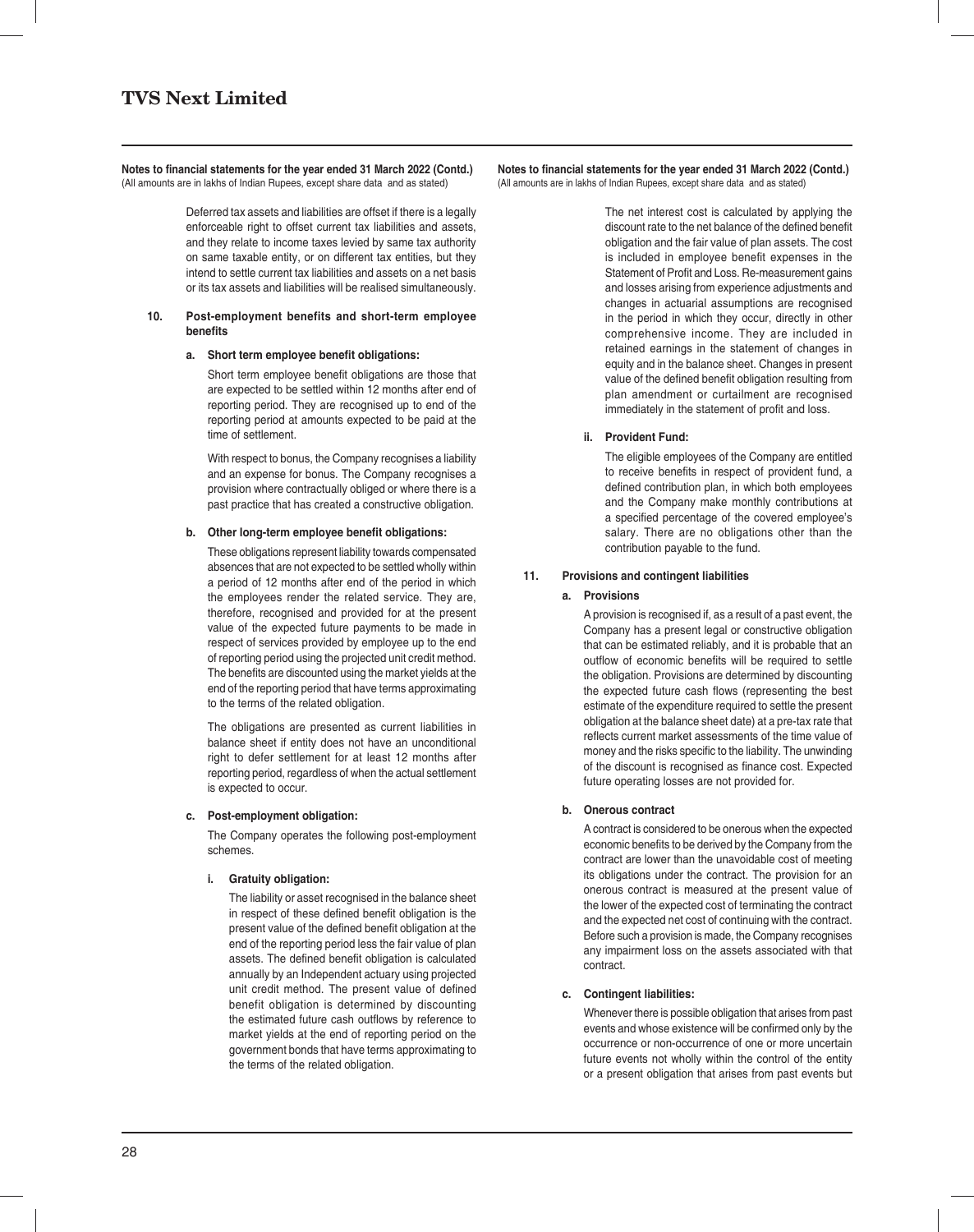is not recognised because (a) it is not probable that an outflow of resources embodying economic benefits will be required to settle the obligation; or (b) the amount of the obligation cannot be measured with sufficient reliability are considered as contingent liability.

# **d. Contingent assets:**

 The Company does not recognise contingent assets. These are assessed continually to ensure that the developments are appropriately disclosed in the financial statements.

### **12. Earnings per share**

 Basic earnings per share are calculated by dividing the net profit or loss for the period attributable to equity shareholders by the weighted average number of equity shares outstanding during the period. The weighted average number of equity shares outstanding during the period is adjusted for events including a bonus issue, bonus element in a rights issue to existing shareholders, share split and reverse share split (consolidation of shares). For the purpose of calculating diluted earnings per share, the net profit or loss for the period attributable to equity shareholders and the weighted average number of shares outstanding during the period are considered for the effects of all dilutive potential equity shares.

### 13. Cash and cash equivalents and cash flow statement

 Cash and cash equivalents comprise cash on hand and balance with banks in current account which are subject to only an insignificant risk of changes in value.

Cash flows are reported using the indirect method, whereby profit/ (loss) before extraordinary items and tax is appropriately classified for the effects of transactions of non-cash nature and any deferrals or accruals of past or future receipts or payments. In cash flow statement, cash and cash equivalents include cash in hand, balances with banks in current accounts and other short- term highly liquid investments with original maturities of three months or less.

#### **14. Segment reporting**

 The Company is engaged in provision of IT services and thus there is only one reportable segment.

### **15. Government grants**

 Government grants and subsidies are recognised when there is reasonable assurance that conditions attached to them will be complied and grant/subsidy will be received. Government grants relating to income are deferred and recognized in statement of profit and loss over the period

#### Notes to financial statements for the year ended 31 March 2022 (Contd.) (All amounts are in lakhs of Indian Rupees, except share data and as stated)

necessary to match them with the costs that they intended to compensate and presented in other operating revenues. Grants that compensate the Company for expenses incurred are recognised in profit or loss as other operating revenue on a systematic basis in the periods in which such expenses are recognised.

# **16. Foreign currency transactions**

In preparing financial statements, transactions in currencies other than Company's functional currency (i.e. foreign currencies) are recognised at rates of exchange prevailing on date of transactions or an average rate if average rate approximates actual rate at the date of the transaction. Monetary assets and liabilities denominated in foreign currencies are translated into the functional currency at exchange rate at the reporting date. Non-monetary assets and liabilities that are measured at fair value in a foreign currency are translated into functional currency at exchange rate when fair value was determined. Non-monetary assets and liabilities that are measured based on historical cost in a foreign currency are translated at exchange rate at the date of the transaction. Exchange differences are recognised in profit or loss.

# **17. Recent pronouncements**

 On March 24, 2021, the Ministry of Corporate Affairs ("MCA") through a notification, amended Schedule III of the Companies Act, 2013. The amendments revise Division I, II and III of Schedule III and are applicable from April 1, 2021. These are primarily disclosure related amendments and the company does not have significant implications in the financial statements on account of this amendments.

#### **New and amended standards adopted by the Company**

 The Company has applied the following amendments to Ind AS for the first time for their annual reporting period commencing April 1, 2021:

 • Extension of COVID-19 related concessions – amendments to Ind AS 116

The amendments listed above did not have any significant impact on the financial statements of the Company.

#### **New amendments issued but not effective**

The Ministry of Corporate Affairs has vide notification dated March 23, 2022 notified Companies (Indian Accounting Standards) Amendment Rules, 2022 which amends certain accounting standards, and are effective April 1, 2022. The Company is in the process of evaluating the potential implications, if any, upon adoption.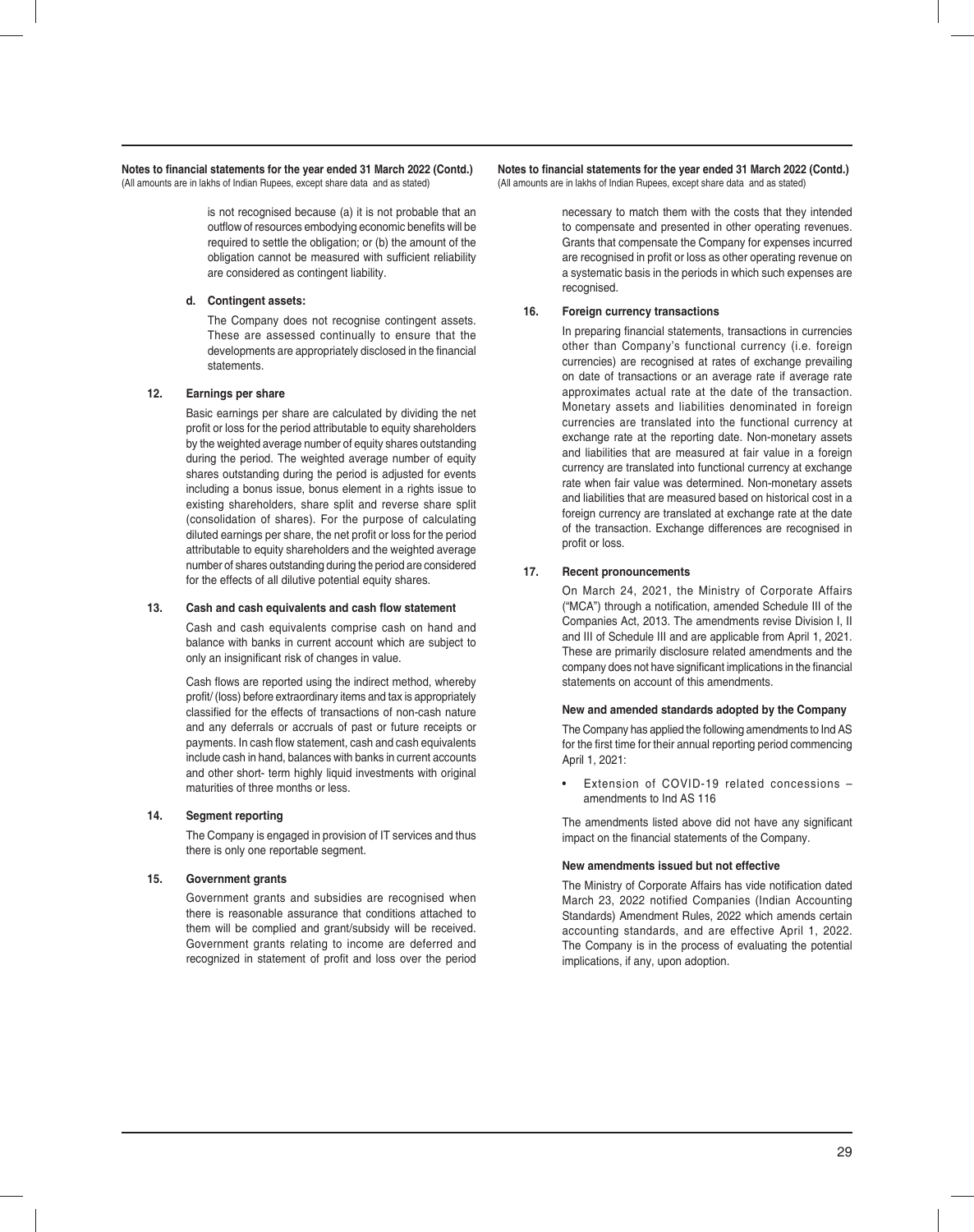(All amounts are in lakhs of Indian Rupees, except share data and as stated)

# **5A Property, Plant and Equipment**

|                                 | <b>Plant and</b><br>equipment | <b>Furniture and</b><br>fitttings | Office<br>equipments | <b>Vehicles</b>          | <b>Total</b> |
|---------------------------------|-------------------------------|-----------------------------------|----------------------|--------------------------|--------------|
| <b>Gross block</b>              |                               |                                   |                      |                          |              |
| As at April 1, 2020             | 182.01                        | 9.13                              | 50.10                | 0.78                     | 242.02       |
| Additions                       | 61.12                         |                                   |                      |                          | 61.12        |
| <b>Disposals</b>                | $\blacksquare$                | ä,                                |                      | $\overline{\phantom{a}}$ |              |
| As at March 31, 2021            | 243.13                        | 9.13                              | 50.10                | 0.78                     | 303.14       |
| Additions                       | 126.43                        |                                   | 0.09                 | $\blacksquare$           | 126.52       |
| <b>Disposals</b>                | (15.80)                       |                                   |                      |                          | (15.80)      |
| As at March 31, 2022            | 353.76                        | 9.13                              | 50.19                | 0.78                     | 413.86       |
| <b>Accumulated depreciation</b> |                               |                                   |                      |                          |              |
| As at April 1, 2020             | 93.16                         | 0.53                              | 39.03                | 0.04                     | 132.76       |
| For the year                    | 44.89                         | 0.87                              | 2.51                 | 0.09                     | 48.36        |
| <b>Disposals</b>                |                               |                                   |                      |                          |              |
| As at March 31, 2021            | 138.05                        | 1.40                              | 41.54                | 0.13                     | 181.12       |
| For the year                    | 63.88                         | 0.87                              | 2.33                 | 0.09                     | 67.17        |
| <b>Disposals</b>                | (15.05)                       |                                   |                      | $\overline{\phantom{a}}$ | (15.05)      |
| As at March 31, 2022            | 186.88                        | 2.27                              | 43.87                | 0.22                     | 233.24       |
| <b>Net block</b>                |                               |                                   |                      |                          |              |
| As at March 31, 2021            | 105.08                        | 7.73                              | 8.56                 | 0.65                     | 122.02       |
| As at March 31, 2022            | 166.88                        | 6.86                              | 6.32                 | 0.56                     | 180.62       |
| 5B Right of use assets          |                               |                                   |                      | <b>Buildings</b>         | Total        |
| <b>Gross block</b>              |                               |                                   |                      |                          |              |
| As at April 1, 2020             |                               |                                   |                      | 710.34                   | 710.34       |
| <b>Additions</b>                |                               |                                   |                      |                          |              |
| <b>Disposals</b>                |                               |                                   |                      |                          |              |
| As at March 31, 2021            |                               |                                   |                      | 710.34                   | 710.34       |
| Additions                       |                               |                                   |                      | 217.66                   | 217.66       |
| <b>Disposals</b>                |                               |                                   |                      | (710.34)                 | (710.34)     |
| As at March 31, 2022            |                               |                                   |                      | 217.66                   | 217.66       |
| <b>Accumulated depreciation</b> |                               |                                   |                      |                          |              |
| As at April 1, 2020             |                               |                                   |                      | 96.86                    | 96.86        |
| For the year                    |                               |                                   |                      | 96.86                    | 96.86        |
| <b>Disposals</b>                |                               |                                   |                      |                          |              |
| As at March 31, 2021            |                               |                                   |                      | 193.72                   | 193.72       |
| For the year                    |                               |                                   |                      | 105.93                   | 105.93       |
| <b>Disposals</b>                |                               |                                   |                      | (290.58)                 | (290.58)     |
| As at March 31, 2022            |                               |                                   |                      | 9.07                     | 9.07         |
| Net block                       |                               |                                   |                      |                          |              |
| As at March 31, 2021            |                               |                                   |                      | 516.62                   | 516.62       |
| As at March 31, 2022            |                               |                                   |                      | 208.59                   | 208.59       |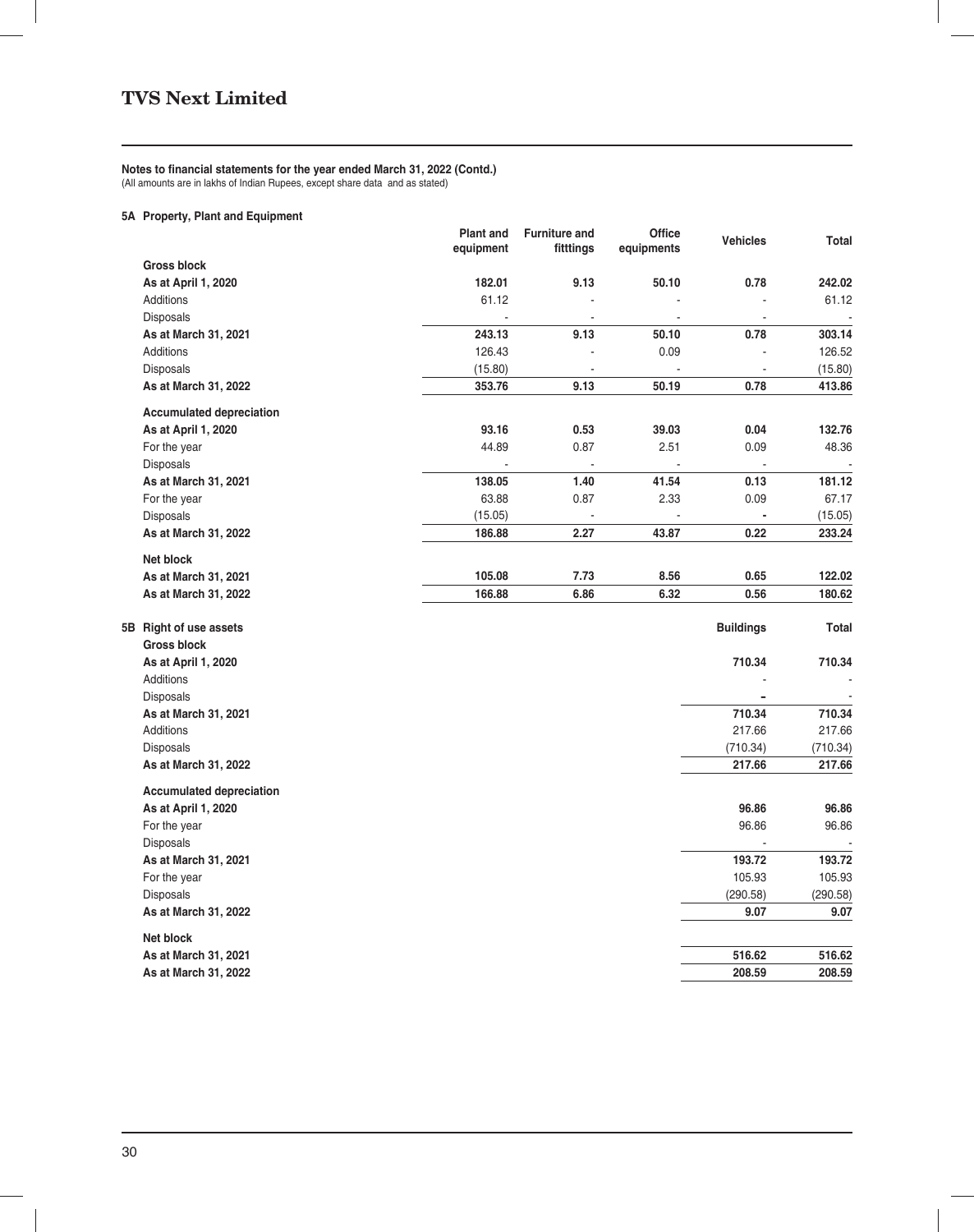# **5C Intangible assets**

|                                        | Internally<br>generated<br><b>Software</b> | Total    |
|----------------------------------------|--------------------------------------------|----------|
| <b>Gross block</b>                     |                                            |          |
| As at April 1, 2020                    |                                            |          |
| <b>Additions</b>                       |                                            |          |
| <b>Disposals</b>                       |                                            |          |
| As at March 31, 2021                   | ä,                                         |          |
| Additions                              | 137.34                                     | 137.34   |
| Disposals                              |                                            |          |
| As at March 31, 2022                   | 137.34                                     | 137.34   |
| <b>Accumulated depreciation</b>        |                                            |          |
| As at April 1, 2020                    |                                            |          |
| For the year                           |                                            |          |
| <b>Disposals</b>                       |                                            |          |
| As at March 31, 2021                   | L.                                         |          |
| For the year                           |                                            |          |
| Disposals                              |                                            |          |
| As at March 31, 2022                   | $\blacksquare$                             |          |
| <b>Net block</b>                       |                                            |          |
| As at March 31, 2021                   |                                            |          |
| As at March 31, 2022                   | 137.34                                     | 137.34   |
| 5D Intangible assets under development |                                            |          |
| As at April 01, 2020                   |                                            |          |
| <b>Additions</b>                       |                                            | 46.55    |
| Disposal                               |                                            |          |
| As at March 31, 2021                   |                                            | 46.55    |
| Additions                              |                                            | 90.79    |
| Disposal                               |                                            |          |
| Capitalised during the year            |                                            | (137.34) |
| As at March 31, 2022                   |                                            |          |
|                                        |                                            |          |

# **Ageing details**

**As at March 31, 2021**

| <b>CWIP</b>                    |                     | Amount in ITUD for a period of |           |                      |              |  |
|--------------------------------|---------------------|--------------------------------|-----------|----------------------|--------------|--|
|                                | Less than<br>l vear | 1-2 vears                      | 2-3 years | More than 3<br>vears | <b>Total</b> |  |
| Projects in progress           | 46.55               |                                |           |                      | 46.55        |  |
| Projects temporarily suspended |                     |                                |           |                      |              |  |
| Total                          | 46.55               |                                |           |                      | 46.55        |  |

The company does not have any ITUD which is overdue or has exceeded its cost compared to its original plan and hence ITUD completion schedule is not applicable.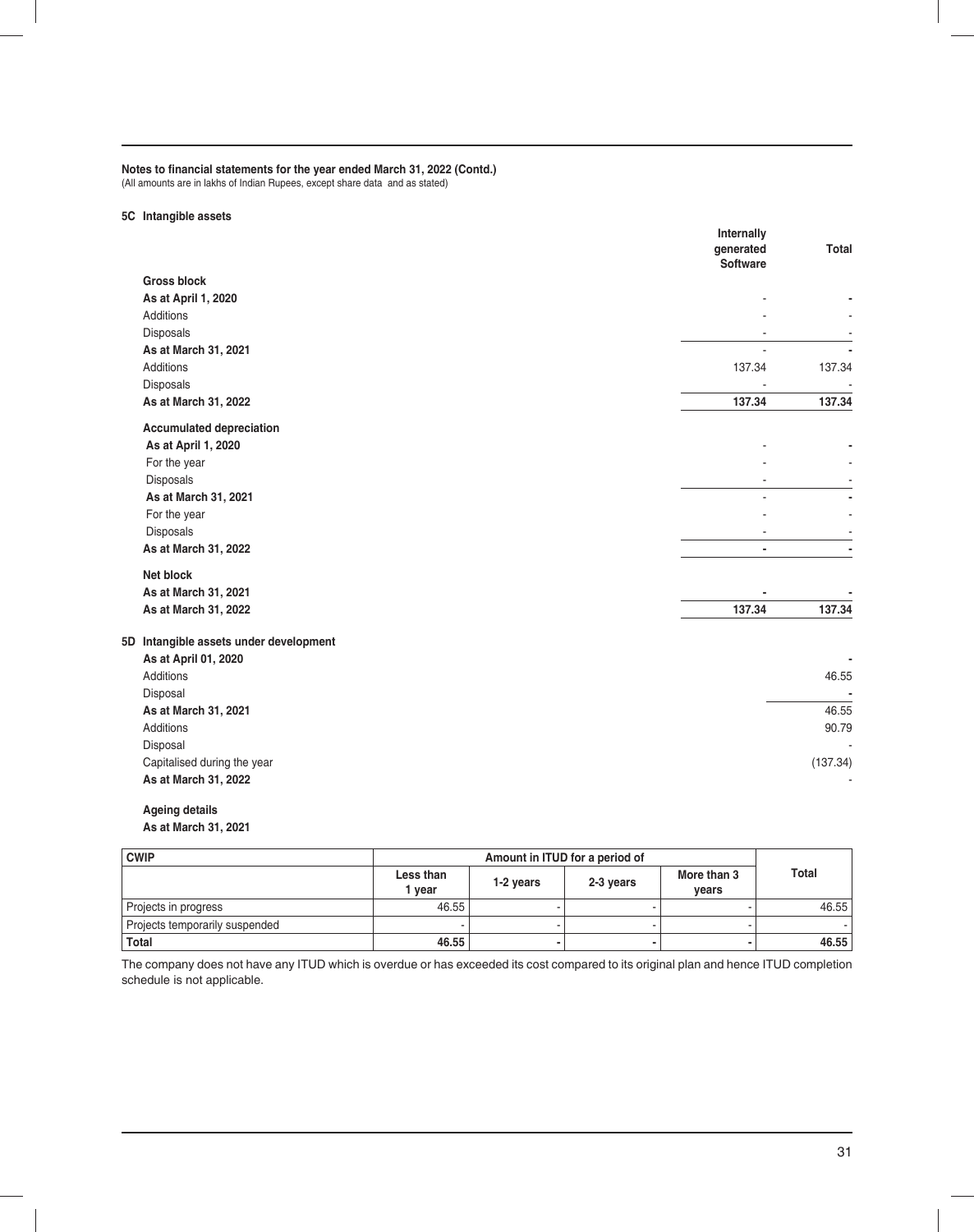#### **Notes to fi nancial statements for the year ended March 31, 2022 (Contd.)**

(All amounts are in lakhs of Indian Rupees, except share data and as stated)

| <b>Gross block</b><br>As at April 1, 2020<br>Additions<br>Disposals<br>As at March 31, 2021 |                              |
|---------------------------------------------------------------------------------------------|------------------------------|
|                                                                                             | <b>Total</b>                 |
|                                                                                             | 334.00                       |
|                                                                                             | $\qquad \qquad \blacksquare$ |
|                                                                                             |                              |
|                                                                                             | 334.00                       |
| Additions                                                                                   | ۰                            |
| Disposals                                                                                   |                              |
| As at March 31, 2022                                                                        | 334.00                       |
| <b>Accumulated amortisation</b>                                                             |                              |
| As at April 1, 2020                                                                         |                              |
| For the year                                                                                |                              |
| <b>Disposals</b>                                                                            |                              |
| As at March 31, 2021                                                                        | ۰                            |
| For the year                                                                                |                              |
| Disposals                                                                                   |                              |
| As at March 31, 2022                                                                        | ٠                            |
| Net block                                                                                   |                              |
| As at March 31, 2021                                                                        | 334.00                       |
| As at March 31, 2022                                                                        | 334.00                       |

The goodwill is tested for impairment and no impairment charges were identified for FY 2021-22 and FY 2020-21.

|   |                                                                                                                                                                                                       | As at<br>March 31, 2022 | As at<br>March 31, 2021 |
|---|-------------------------------------------------------------------------------------------------------------------------------------------------------------------------------------------------------|-------------------------|-------------------------|
| 6 | <b>Investments</b>                                                                                                                                                                                    |                         |                         |
|   | Investments in equity instruments measured at cost                                                                                                                                                    |                         |                         |
|   | Investment in subsidiaries                                                                                                                                                                            |                         |                         |
|   | Foreign:                                                                                                                                                                                              |                         |                         |
|   | 20,000 (March 31, 2021: 20,000) non-assessable shares of USD 1 each and 34,817 (March 31, 2021: 34,817)<br>non-assessable shares of USD 10 each in TVS Next Inc., Michigan, USA (% of holding - 100%) | 168.73                  | 168.73                  |
|   |                                                                                                                                                                                                       | 168.73                  | 168.73                  |
|   | Aggregate value of unguoted investments                                                                                                                                                               | 168.73                  | 168.73                  |
|   | Aggregate amount of impairment in value of investments                                                                                                                                                |                         |                         |
|   |                                                                                                                                                                                                       |                         |                         |
|   |                                                                                                                                                                                                       |                         |                         |

# **7 Other Financial Assets**

*(Unsecured considered good unless otherwise stated)*

|                                    |             | As at March 31, 2022 |             | As at March 31, 2021 |
|------------------------------------|-------------|----------------------|-------------|----------------------|
|                                    | Non-current | Current              | Non-current | Current              |
| Security deposits                  | 44.63       | 1.50                 | 52.62       | 14.01                |
| Unbilled revenue                   | ٠           | 536.36               | ۰           | 394.45               |
| Other receivables                  | ۰           | 9.10                 | ۰           | 2.75                 |
| Interest accrued on fixed deposits | -           | 59.22                | -           | 15.42                |
|                                    | 44.63       | 606.18               | 52.62       | 426.63               |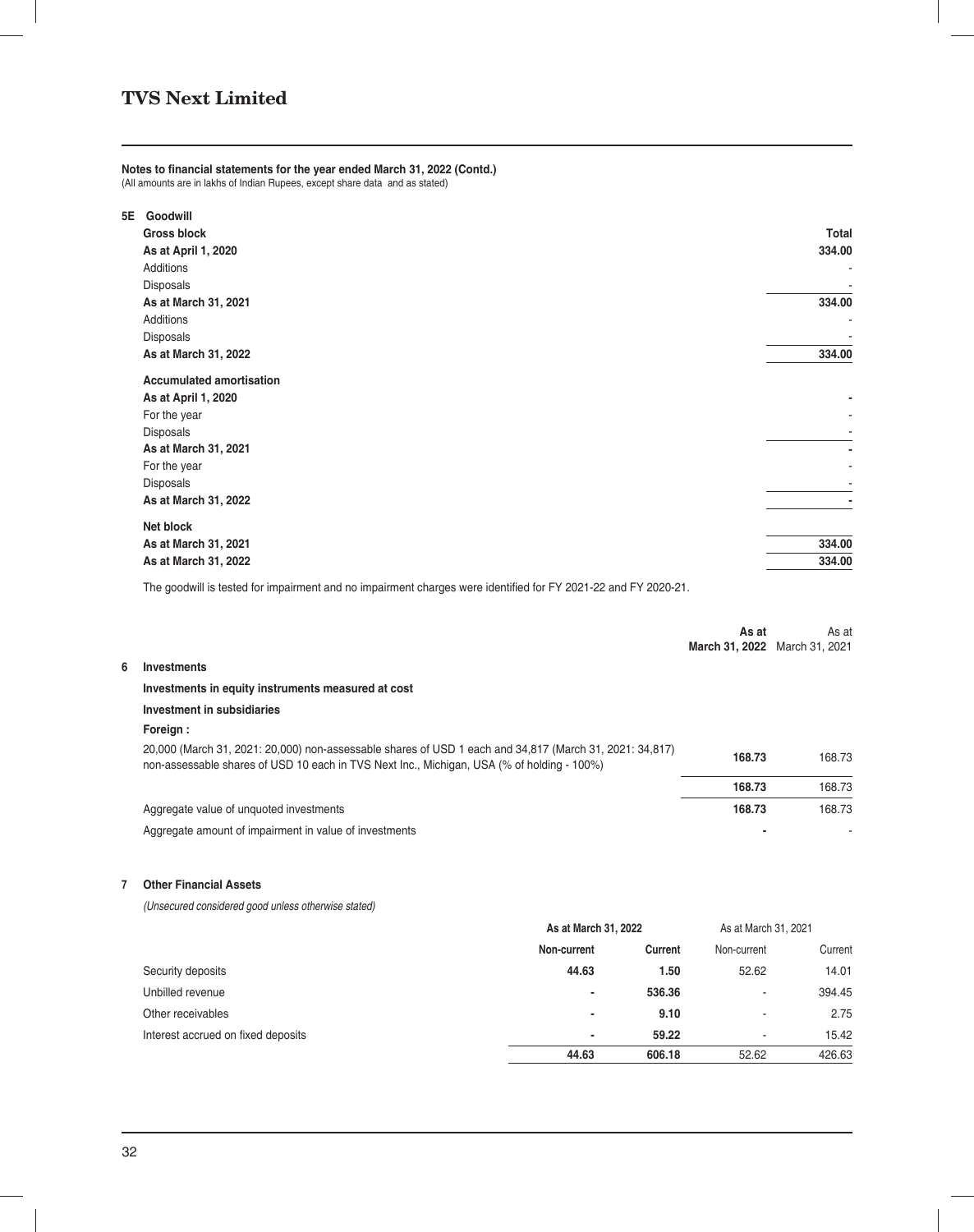(All amounts are in lakhs of Indian Rupees, except share data and as stated)

|   |                                                                                      |        |                      |                              |          | Year ended<br>March 31, 2022 |            | Year ended<br>March 31, 2021 |
|---|--------------------------------------------------------------------------------------|--------|----------------------|------------------------------|----------|------------------------------|------------|------------------------------|
| 8 | <b>Income Tax</b>                                                                    |        |                      |                              |          |                              |            |                              |
| А | Amount recognised in statement of profit and loss                                    |        |                      |                              |          |                              |            |                              |
|   | Current tax (a)                                                                      |        |                      |                              |          | 421.88                       |            | 395.81                       |
|   | Deferred tax - Attributable to origination and reversal of temporary differences (b) |        |                      |                              |          | 24.04                        |            | (7.20)                       |
|   | Tax expense $(a) + (b) + (c)$                                                        |        |                      |                              |          | 445.92                       |            | 388.61                       |
| в | Income tax recognised in other comprehensive income                                  |        |                      |                              |          |                              |            |                              |
|   |                                                                                      |        | As at March 31, 2022 |                              |          | As at March 31, 2021         |            |                              |
|   |                                                                                      | Amount | Tax<br>expense       | Net of tax                   | Amount   | Tax benefit                  |            | Net of tax                   |
|   | Remeasurements of defined benefit plan                                               | 12.57  | (3.16)               | 9.41                         | 9.67     | (2.43)                       |            | 7.24                         |
| c | Reconciliation of effective tax rate                                                 |        |                      |                              |          |                              |            |                              |
|   |                                                                                      |        |                      | Year ended<br>March 31, 2022 |          | March 31, 20201              | Year ended |                              |
|   |                                                                                      |        |                      | $\%$                         | Amount   |                              | $\%$       | Amount                       |
|   | Profit before tax                                                                    |        |                      |                              | 1,701.46 |                              |            | 1,287.35                     |

Tax using the Company's domestic tax rate **25.17% 428.26** 29.12% 374.88

| Effect of:                               |                          |        |                          |        |
|------------------------------------------|--------------------------|--------|--------------------------|--------|
| Impact of rate change                    | $\overline{\phantom{a}}$ |        | $\overline{\phantom{0}}$ |        |
| Other adjustments                        | $1.04\%$                 | 17.66  | 1.07%                    | 13.73  |
| Effective tax rate / current tax expense | 26.21%                   | 445.92 | 30.19%                   | 388.61 |

# **D Recognised deferred tax assets and liabilities**

|                                                           | Deferred tax<br>assets |           | Deferred tax<br>liabilities |                          | Net deferred tax assets/<br>(liabilities) |           |  |
|-----------------------------------------------------------|------------------------|-----------|-----------------------------|--------------------------|-------------------------------------------|-----------|--|
| <b>Particulars</b>                                        | As at                  | As at     | As at                       | As at                    | As at                                     | As at     |  |
|                                                           | March 31.              | March 31. | March 31.                   | March 31.                | March 31.                                 | March 31, |  |
|                                                           | 2022                   | 2021      | 2022                        | 2021                     | 2022                                      | 2021      |  |
| Property, plant and equipment and other intangible assets | ٠                      | ۰         | 72.38                       | 28.61                    | (72.38)                                   | (28.61)   |  |
| Right of use assets and lease liabilities                 | ۰                      | 12.54     | 0.88                        | ۰                        | (0.88)                                    | 12.54     |  |
| Provision for employee benefits (including bonus)         | 70.71                  | 72.66     |                             | ۰                        | 70.71                                     | 72.66     |  |
| Loss allowance on trade receivables                       | 45.43                  | 13.49     | -                           | $\overline{\phantom{a}}$ | 45.43                                     | 13.49     |  |
| Expenditure under section 35DD of Income-tax Act, 1961    | 1.23                   | 1.23      |                             | ۰                        | 1.23                                      | 1.23      |  |
|                                                           | 117.37                 | 99.92     | 73.26                       | 28.61                    | 44.11                                     | 71.31     |  |
| Minimum alternate tax                                     | $\blacksquare$         |           |                             |                          |                                           |           |  |
|                                                           | 117.37                 | 99.92     | 73.26                       | 28.61                    | 44.11                                     | 71.31     |  |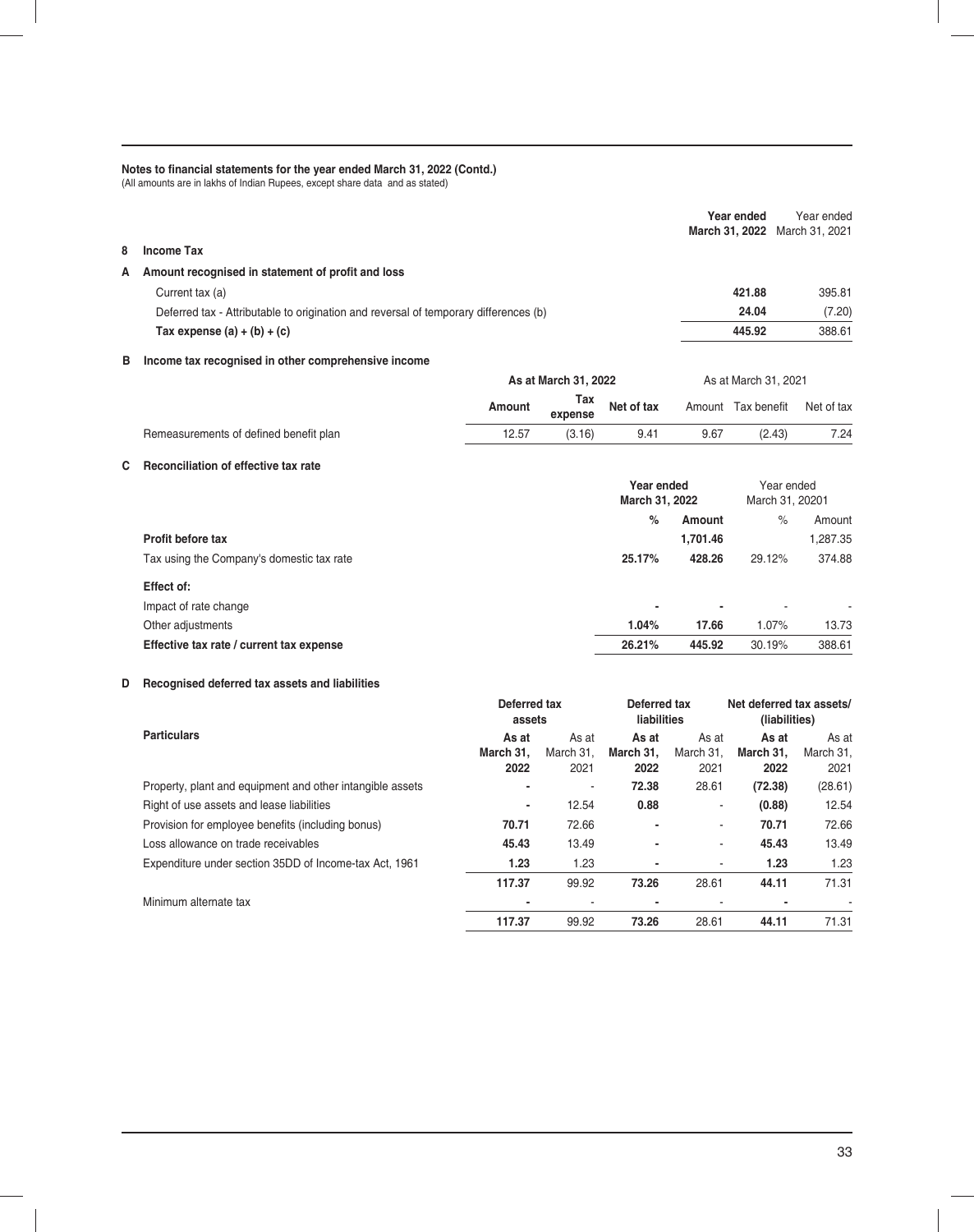#### **Notes to fi nancial statements for the year ended March 31, 2022 (Contd.)** (All amounts are in lakhs of Indian Rupees, except share data and as stated)

# **8 Income Tax (Contd.)**

**Movement in temporary differences for the year ended March 31, 2022**

| <b>Particulars</b>                                        | 2021    | <b>Balance Recognized</b><br>as at in profit and<br>April 1, loss during OCI during<br>2021-22 | Recog-<br>nized in<br>2021-22 | Other<br>adjust-<br>ments | <b>Balance</b><br>as at<br>March 31,<br>2022 |
|-----------------------------------------------------------|---------|------------------------------------------------------------------------------------------------|-------------------------------|---------------------------|----------------------------------------------|
| Property, plant and equipment and other intangible assets | (28.61) | (43.77)                                                                                        |                               | $\blacksquare$            | (72.38)                                      |
| Right of use assets and lease liabilities                 | 12.54   | (13.42)                                                                                        |                               | ٠                         | (0.88)                                       |
| Provision for employee benefits (including bonus)         | 72.66   | 1.21                                                                                           | (3.16)                        | ٠                         | 70.71                                        |
| Loss allowance on trade receivables                       | 13.49   | 31.94                                                                                          |                               | ٠                         | 45.43                                        |
| Expenditure under section 35DD of Income-tax Act, 1961    | 1.23    | ٠                                                                                              |                               | $\overline{\phantom{0}}$  | 1.23                                         |
|                                                           | 71.31   | (24.04)                                                                                        | (3.16)                        | $\overline{\phantom{0}}$  | 44.11                                        |
| Minimum alternate tax                                     | ٠       |                                                                                                |                               | $\overline{\phantom{0}}$  | ٠                                            |
|                                                           | 71.31   | (24.04)                                                                                        | (3.16)                        | ٠                         | 44.11                                        |

# **Movement in temporary differences for the year ended March 31, 2021**

|                                                           |         | Non-<br>current                                       | Current                            | Non-<br>current      | Current           |
|-----------------------------------------------------------|---------|-------------------------------------------------------|------------------------------------|----------------------|-------------------|
|                                                           |         | As at March 31, 2022                                  |                                    | As at March 31, 2021 |                   |
| Minimum alternate tax                                     | 142.78  | 7.20                                                  | (2.43)                             | (76.24)              | 71.31             |
|                                                           | 76.24   |                                                       |                                    | (76.24)              |                   |
| Expenditure under section 35DD of Income-tax Act, 1961    | 66.54   | 7.20                                                  | (2.43)                             | ۰                    | 71.31             |
| Loss allowance on trade receivables                       | 1.91    | (0.68)                                                |                                    | $\sim$               | 1.23              |
| Provision for employee benefits (including bonus)         | 12.62   | 0.87                                                  |                                    | ٠                    | 13.49             |
| Carry forward business and depreciation loss              | 59.36   | 15.73                                                 | (2.43)                             | ٠                    | 72.66             |
| Right of use assets and lease liabilities                 | 3.13    | 9.41                                                  |                                    | ٠                    | 12.54             |
| Property, plant and equipment and other intangible assets | (10.48) | (18.13)                                               |                                    | $\sim$               | (28.61)           |
| <b>Particulars</b>                                        |         | loss during<br>April 1,<br>2020-21                    | OCI during adjust-ments<br>2020-21 |                      | March 31,<br>2021 |
|                                                           |         | Balance Recognized Recog-nized<br>as at in profit and | in                                 | Other                | as at             |
|                                                           |         |                                                       |                                    |                      | <b>Balance</b>    |

 **157.07 -** 176.30 -

# **E Other tax assets**

Advance tax and tax deducted at source, net of provision **157.07** 157.07 - 176.30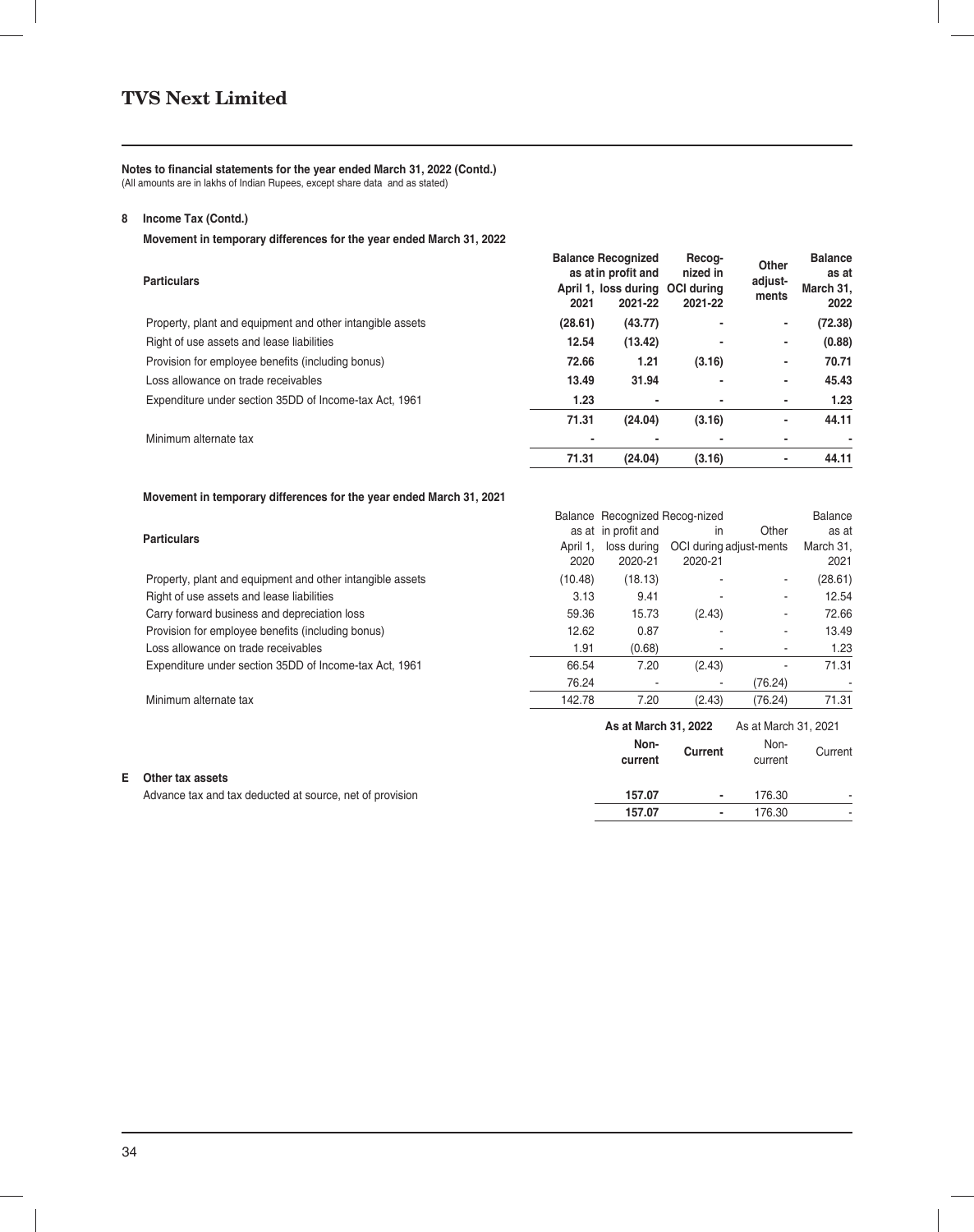(All amounts are in lakhs of Indian Rupees, except share data and as stated)

| <b>Other Assets</b>                                 | As at 31 March 2022 |                | As at 31 March 2021 |         |  |
|-----------------------------------------------------|---------------------|----------------|---------------------|---------|--|
| (Unsecured considered good unless otherwise stated) | Non-current         | Current        | Non-current         | Current |  |
| Prepaid expenses                                    |                     | 60.92          | 10.22               | 74.19   |  |
| Balance with statutory/government authorities       | 0.79                | $\blacksquare$ | 0.79                | ۰       |  |
| Advances recoverable                                |                     | 2.34           | $\blacksquare$      | 2.61    |  |
| Advances to suppliers                               | -                   | 2.11           | $\blacksquare$      | 1.37    |  |
|                                                     | 0.79                | 65.37          | 11.01               | 78.17   |  |

|    |                                                                     | As at<br>March 31, 2022 | As at<br>March 31, 2021 |
|----|---------------------------------------------------------------------|-------------------------|-------------------------|
| 10 | <b>Trade receivables</b>                                            |                         |                         |
|    | Trade receivables considered good - Secured                         |                         |                         |
|    | Trade receivables considered good - Unsecured                       | 1,496.57                | 1,284.79                |
|    | Trade receivables which have significant increase in credit risk    | 127.75                  |                         |
|    | Trade receivables credit impaired                                   |                         |                         |
|    |                                                                     | 1,624.32                | 1,284.79                |
|    | Loss allowance                                                      |                         |                         |
|    | Less: Loss allowance                                                | (180.46)                | (53.57)                 |
|    | Net trade receivables                                               | 1,443.86                | 1,231.22                |
|    | Of the above, trade receivables from related parties are as below:- |                         |                         |
|    | Total trade receivables from related parties (refer note 26)        | 585.98                  | 467.57                  |
|    | Loss allowance                                                      |                         |                         |
|    |                                                                     | 585.98                  | 467.57                  |
|    | Movement in loss allowance on trade receivables                     |                         |                         |
|    | <b>Opening balance</b>                                              | 53.57                   | 50.12                   |
|    | Amount written off                                                  | (5.14)                  | (62.14)                 |
|    | Loss allowance                                                      | 132.89                  | 65.59                   |
|    | Exchange rate difference                                            | (0.86)                  |                         |
|    | <b>Closing balance</b>                                              | 180.46                  | 53.57                   |

The Company's exposure to credit risks and loss allowances related to trade receivables are disclosed in Note 27.

# **10 (a) Ageing schedule**

**As at March 31, 2022**

| <b>Particulars</b>                                  | Outstanding for following periods from the due date of payment |                       |                     |           |           |                          |          |
|-----------------------------------------------------|----------------------------------------------------------------|-----------------------|---------------------|-----------|-----------|--------------------------|----------|
|                                                     | Not due                                                        | Less than<br>6 months | 6 months<br>-1 year | 1-2 years | 2-3 years | More than<br>3 years     | Total    |
| <b>Undisputed Trade receivables</b>                 |                                                                |                       |                     |           |           |                          |          |
| (i) Considered good                                 |                                                                | 1,228.00              | 13.84               | 28.95     | 22.35     | 98.91                    | 1,392.05 |
| (ii) Which have significant increase in credit risk |                                                                |                       | ٠                   | -         | ۰         |                          |          |
| (iii) Credit impaired                               |                                                                |                       |                     |           |           |                          |          |
| <b>Disputed Trade receivables</b>                   |                                                                |                       |                     |           |           |                          |          |
| (i) Considered good                                 |                                                                | ۰                     | 33.90               | 70.62     |           | $\overline{\phantom{a}}$ | 104.52   |
| (ii) Which have significant increase in credit risk |                                                                | ۰                     | 41.43               | 86.32     |           | ٠                        | 127.75   |
| (iii) Credit impaired                               |                                                                |                       | ٠                   | ۰         | ٠         |                          | ۰        |
| Unbilled receivables                                | -                                                              |                       | ٠                   |           |           |                          |          |
| <b>Total</b>                                        | ٠                                                              | 1,228.00              | 89.17               | 185.89    | 22.35     | 98.91                    | 1.624.32 |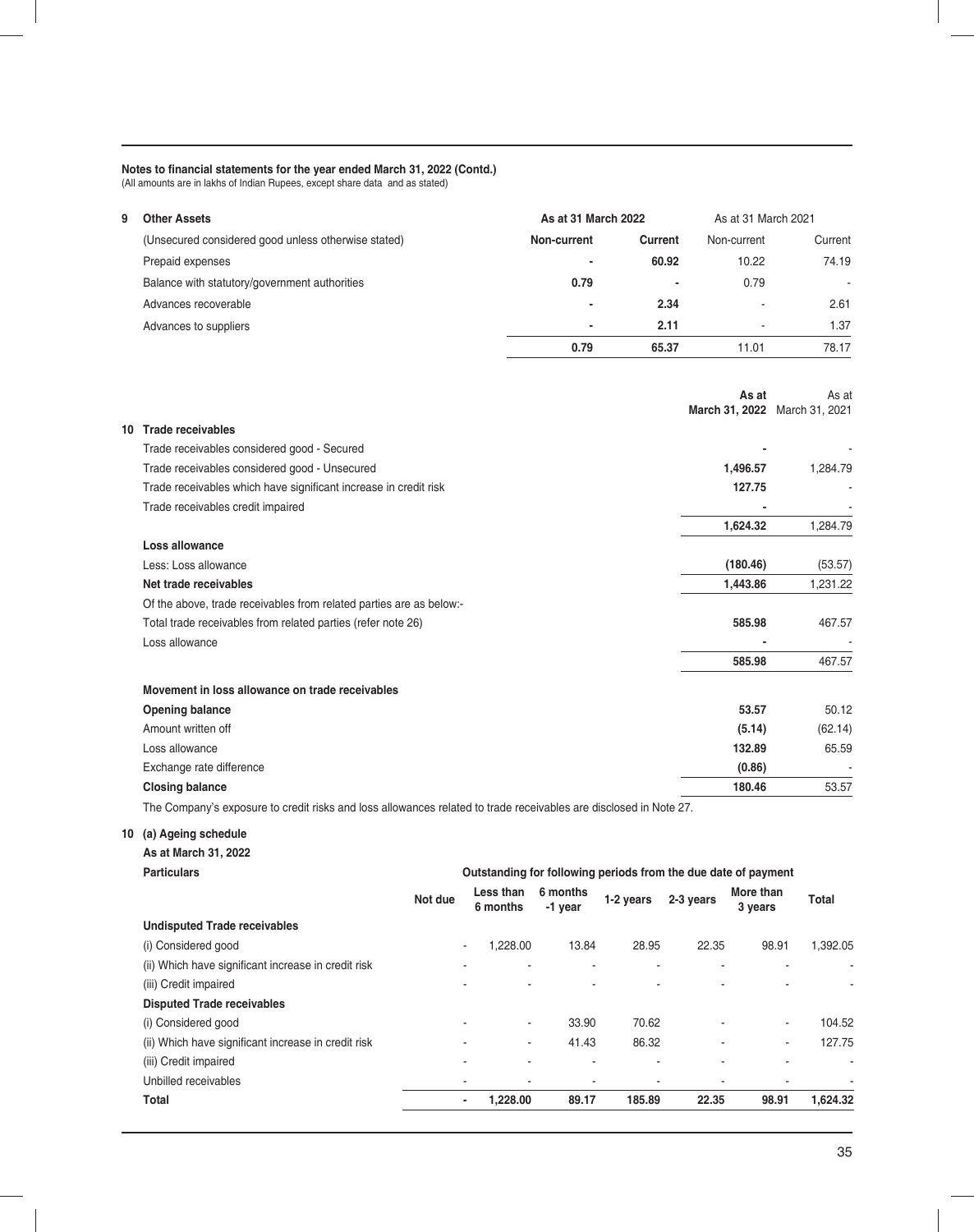**10 Trade receivables (Contd.)**

**As at March 31, 2021**

| <b>Particulars</b>                                  | Outstanding for following periods from the due date of payment |                       |                     |           |           |                          |          |
|-----------------------------------------------------|----------------------------------------------------------------|-----------------------|---------------------|-----------|-----------|--------------------------|----------|
|                                                     | Not due                                                        | Less than<br>6 months | 6 months<br>-1 year | 1-2 years | 2-3 years | More than<br>3 years     | Total    |
| <b>Undisputed Trade receivables</b>                 |                                                                |                       |                     |           |           |                          |          |
| (i) Considered good                                 | ۰                                                              | 826.66                | 259.78              | 196.14    | 2.21      | $\overline{\phantom{a}}$ | 1,284.79 |
| (ii) Which have significant increase in credit risk |                                                                |                       |                     |           |           |                          |          |
| (iii) Credit impaired                               |                                                                |                       |                     |           |           |                          |          |
| <b>Disputed Trade receivables</b>                   |                                                                |                       |                     |           |           |                          |          |
| (i) Considered good                                 |                                                                |                       |                     |           |           |                          |          |
| (ii) Which have significant increase in credit risk |                                                                | ٠                     | ٠                   | ۰         |           |                          |          |
| (iii) Credit impaired                               |                                                                |                       |                     |           |           |                          |          |
| Unbilled receivables                                |                                                                |                       |                     |           |           |                          |          |
| <b>Total</b>                                        | ٠                                                              | 826.66                | 259.78              | 196.14    | 2.21      | ٠                        | 1.284.79 |

|                                                                                   | As at          | As at          |
|-----------------------------------------------------------------------------------|----------------|----------------|
|                                                                                   | March 31, 2022 | March 31, 2021 |
| 11 (a) Cash and Cash Equivalents                                                  |                |                |
| Cash on hand                                                                      | $\blacksquare$ | 0.10           |
| Balances with banks in current accounts                                           | 4.05           | 2.69           |
| Deposits with original maturity of less than 3 months                             | 0.03           | 101.85         |
|                                                                                   | 4.08           | 104.64         |
| 11 (b) Bank balances other than Cash and Cash Equivalents                         |                |                |
| Bank deposits with banks with maturity more than three months and up to 12 months | 1.575.00       | 940.00         |
|                                                                                   | 1.575.00       | 940.00         |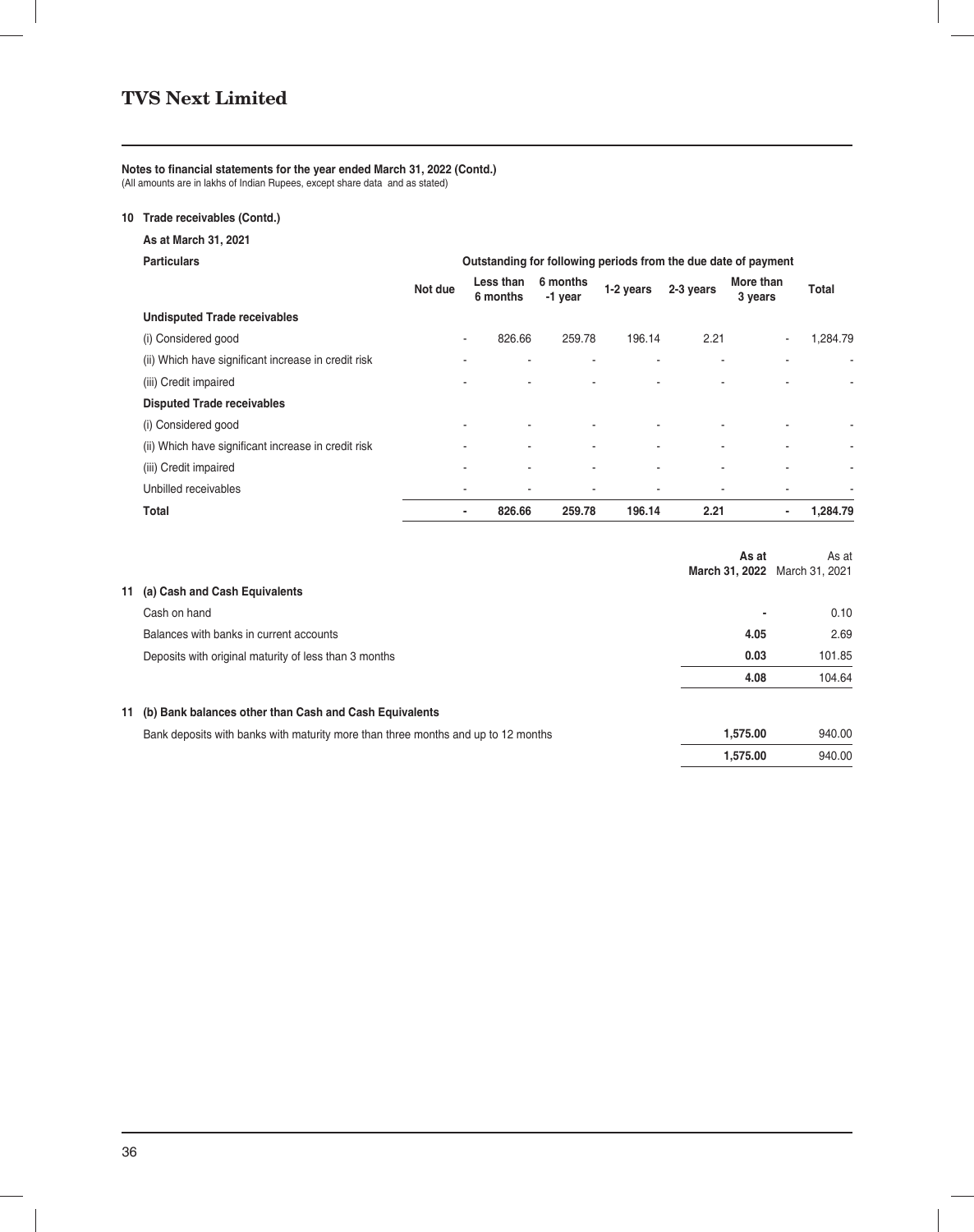(All amounts are in lakhs of Indian Rupees, except share data and as stated)

|    |                                                                                                  |                      |          | As at<br>March 31, 2022 | As at<br>March 31, 2021 |
|----|--------------------------------------------------------------------------------------------------|----------------------|----------|-------------------------|-------------------------|
| 12 | Share capital                                                                                    |                      |          |                         |                         |
|    | <b>Authorised</b>                                                                                |                      |          |                         |                         |
|    | 32,010,000 (March 31, 2021: 32,010,000) equity shares of ₹10/- each                              |                      |          | 3,201.00                | 3,201.00                |
|    |                                                                                                  |                      |          | 3,201.00                | 3,201.00                |
|    | Issued, subscribed and fully paid up                                                             |                      |          |                         |                         |
|    | 29,661,383 (March 31, 2021: 29,661,383) equity shares of ₹10/- each                              |                      |          | 2,966.14                | 2,966.14                |
|    |                                                                                                  |                      |          | 2,966.14                | 2,966.14                |
|    | (a) Reconciliation of shares outstanding at the beginning and at the end of the reporting period |                      |          |                         |                         |
|    |                                                                                                  | As at March 31, 2022 |          | As at March 31, 2021    |                         |
|    |                                                                                                  | No. of shares        | Amount   | No. of shares           | Amount                  |
|    | Equity shares of $\bar{z}$ 10/- each fully paid up                                               |                      |          |                         |                         |
|    | At the beginning of the year                                                                     | 29,661,383           | 2,966.14 | 29,661,383              | 2,966.14                |
|    | Add: Equity shares issued during the year                                                        |                      |          |                         |                         |
|    | At the end of the year                                                                           | 29,661,383           | 2,966.14 | 29,661,383              | 2,966.14                |

# **(b) Rights, preferences and restrictions attached to equity shares**

The Company has only one class of equity shares having a par value of  $\bar{\tau}$  10/- per share. Each holder of equity share is entitled to one vote per share. The Company declares and pays dividends in Indian Rupees. The equity shareholders are entitled to receive dividend as declared from time to time after the same is declared. The voting rights of an equity shareholder on a poll (not on show of hands) are in proportion to its share of the paid-up equity capital of the Company.

In the event of liquidation of the Company, the holders of equity shares will be entitled to receive remaining assets of the Company, after distribution of all preferential amounts. The distribution will be in proportion to the number of equity shares held by the shareholders.

# **(c) Shareholders holding more than 5% of the aggregate shares in the Company**

|                                                       | As at March 31, 2022 |           | As at March 31, 2021 |           |
|-------------------------------------------------------|----------------------|-----------|----------------------|-----------|
|                                                       | No. of shares        | % holding | No. of shares        | % holding |
| Mrs Usha Krishna, Chennai                             | 9,593,989            | 32.35%    | 9.593.989            | 32.35%    |
| Sundram Fasteners Investments Limited, Chennai #      | 3,330,050            | 11.22%    | 3.330.050            | 11.22%    |
| Sundram Fasteners Limited, Chennai, Holding company # | 16.737.344           | 56.43%    | 16.737.344           | 56.43%    |
| At the end of the year                                | 29,661,383           | 100.00%   | 29,661,383           | 100.00%   |

# Out of equity shares issued by the Company, these equity shares have been held by its holding company and their subsidiaries.

### **(d) Shares held by promoters at the end of the year**

### **As at March 31, 2022**

| <b>Promoter name</b>                                | No. of<br>shares held | % of total<br>shares | $%$ of change<br>during the<br>year |
|-----------------------------------------------------|-----------------------|----------------------|-------------------------------------|
| Mrs Usha Krishna, Chennai                           | 9.593.989             | 32.35%               | $0\%$                               |
| Sundram Fasteners Investments Limited, Chennai      | 3.330.050             | 11.23%               | $0\%$                               |
| Sundram Fasteners Limited, Chennai, Holding company | 16.737.344            | 56.43%               | 0%                                  |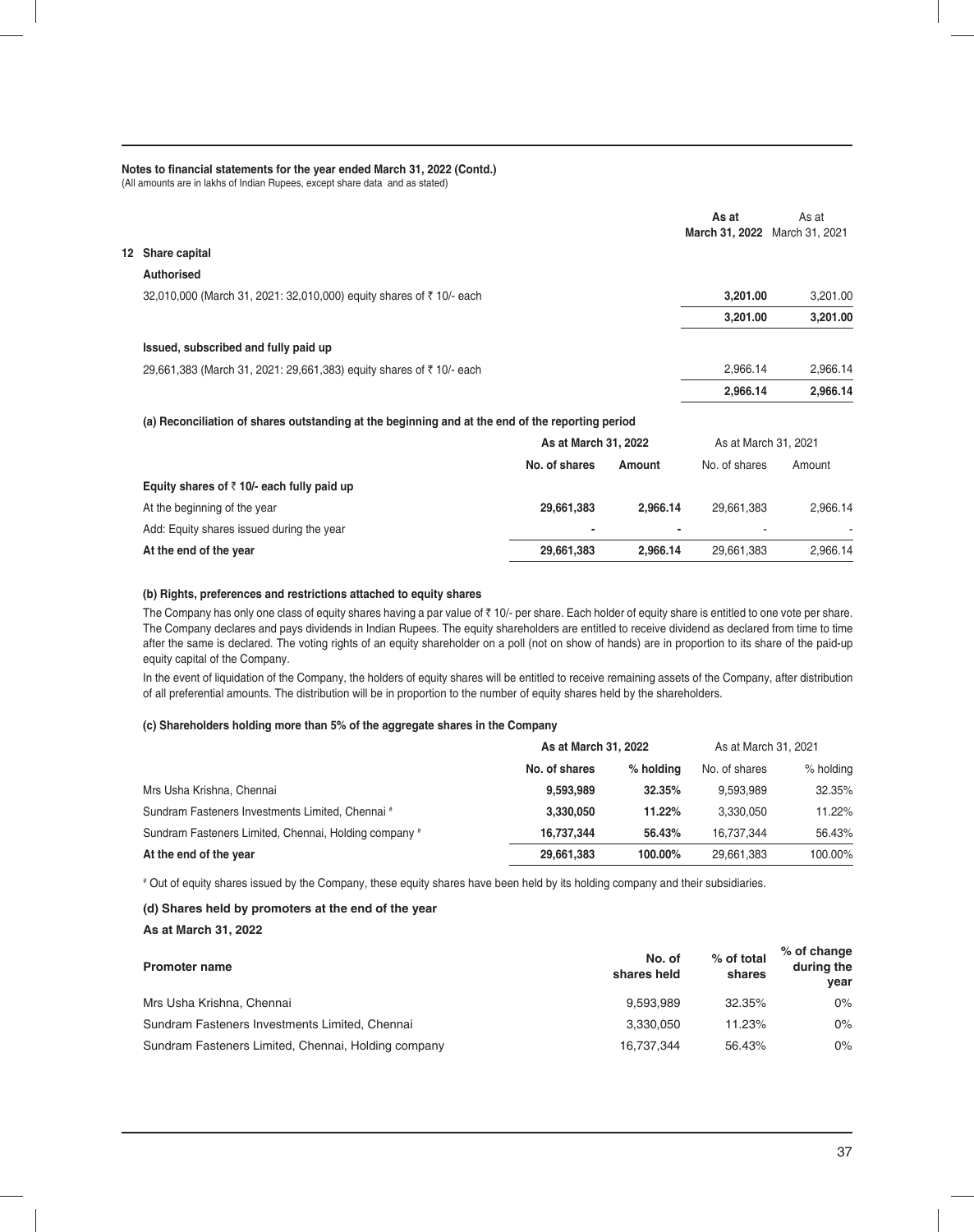#### Notes to financial statements for the year ended March 31, 2022 (Contd.) (All amounts are in lakhs of Indian Rupees, except share data and as stated)

#### **12 Share capital (Contd.)**

**As at March 31, 2021**

| <b>Promoter name</b>                                  | No. of<br>shares held | % of total<br>shares | % of change<br>during the<br>vear |
|-------------------------------------------------------|-----------------------|----------------------|-----------------------------------|
| Mrs Usha Krishna, Chennai                             | 9.593.989             | 32.35%               | $0\%$                             |
| Sundram Fasteners Investments Limited, Chennai #      | 3.330.050             | 11.23%               | $0\%$                             |
| Sundram Fasteners Limited, Chennai, Holding company # | 16.737.344            | 56.43%               | $0\%$                             |

(e) There are no bonus shares or buy-back of shares or shares issued for consideration other than cash during a period of five years immediately preceding financial year ended March 31, 2022..

#### **(f) Capital management**

The Company' s capital management objectives are to ensure the Company's ability to continue as a going concern and to provide an adequate return to shareholders by pricing products and services that are commensurate with the level of risk.

For the purpose of Company's capital management, capital includes issued equity share capital and borrowings obtained from external agencies including banks and financial institutions. The primary objective of Company's capital management is to maximise the shareholder value.

Management assesses the Company's capital requirements in order to maintain an efficient overall financing structure while avoiding excessive leverage. The Company manages the capital structure and makes adjustments to it in the light of changes in economic conditions and the risk characteristics of the underlying assets. In order to maintain or adjust the capital structure, the Company may adjust the amount of dividends paid to shareholders, return capital to shareholders, issue new shares, or sell assets to reduce debt. The amount managed as capital by the Company for the reporting periods are summarized as follows:

| <b>Particulars</b>                                 | As at       | As at                         |
|----------------------------------------------------|-------------|-------------------------------|
|                                                    |             | March 31, 2022 March 31, 2021 |
| Borrowings                                         | 143.96      | 130.14                        |
| Cash and cash equivalents                          | (4.08)      | (104.64)                      |
| Bank balances other than cash and cash equivalents | (1,575.00)  | (940.00)                      |
| Net debt (a)                                       | (1,435.12)  | (914.50)                      |
| Total equity                                       | 3.687.92    | 2,672.13                      |
| Total equity (b)                                   | 3.687.92    | 2,672.13                      |
| Net debt to total equity (a/b *100)                | $(38.91\%)$ | (34.22%)                      |
|                                                    |             |                               |

### **12AOther Equity**

### **(a) Nature and purpose of reserves**

#### **(i) Securities premium**

Securities premium is used to record the premium on issue of equity shares. These reserve are to be utilised in accordance with the provisions of section 52 of the Companies Act, 2013.

#### (ii) Amalgamation adjustment deficit account

Amalgamation adjustment deficit account consists balance arising pursuant to amalgamation of a wholly owned subsidiary with the Company.

#### **(b) Dividends**

The following dividends were declared and paid by the Company during the year:

| <b>Particulars</b>                                                                                | As at                                | As at |
|---------------------------------------------------------------------------------------------------|--------------------------------------|-------|
|                                                                                                   | <b>March 31, 2022</b> March 31, 2021 |       |
| Interim dividend of ₹ 0.84/- (March 31, 2021: INR. Nil) per equity share for the respective years | 249.16                               |       |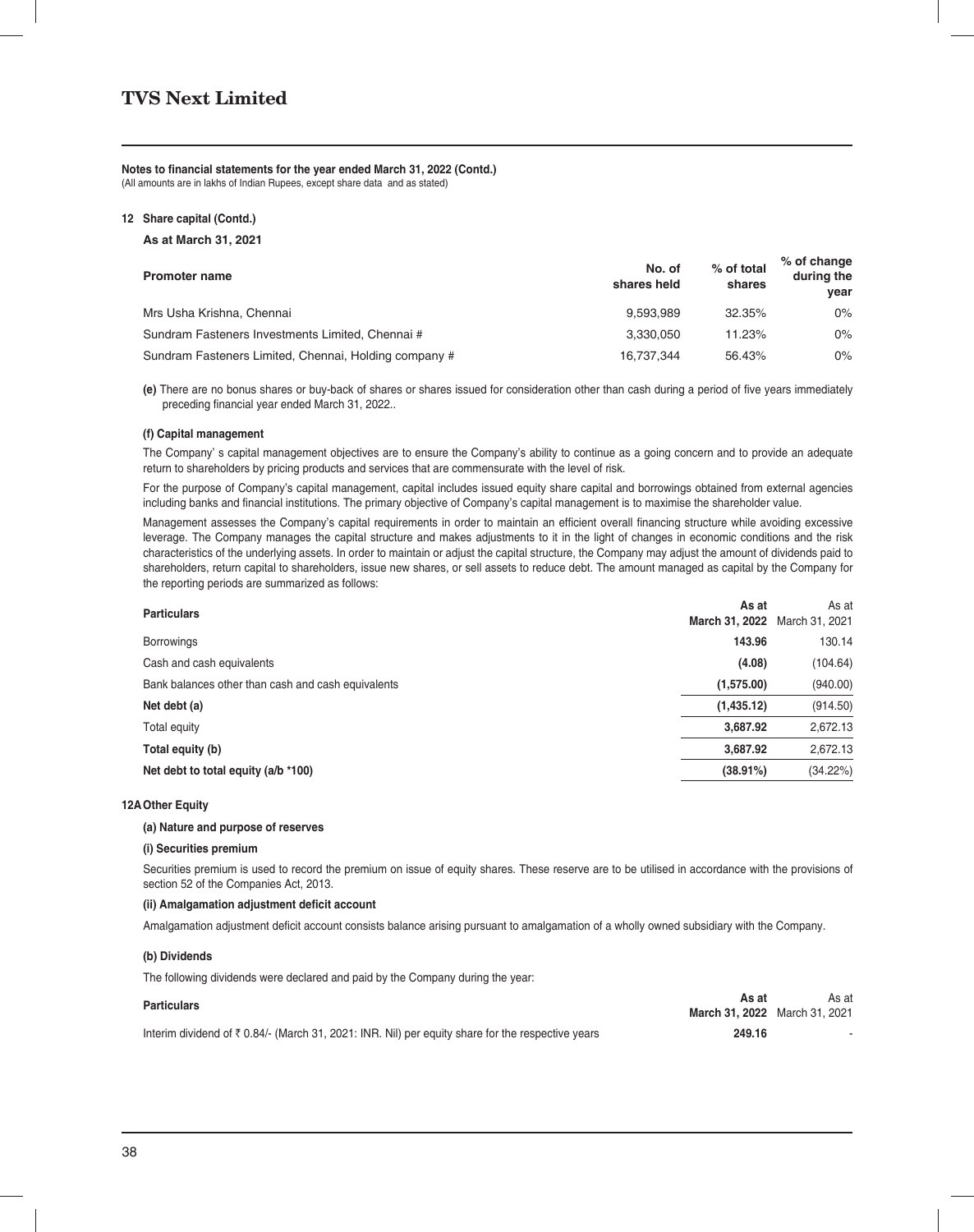(All amounts are in lakhs of Indian Rupees, except share data and as stated)

| 13 | Lease liabilities                           |                      | As at March 31, 2022 |                          | As at March 31, 2021 |
|----|---------------------------------------------|----------------------|----------------------|--------------------------|----------------------|
|    |                                             | Non-current          | Current              | Non-current              | Current              |
|    | Lease liabilities (also refer note 28)      | 105.02               | 100.06               | 491.77                   | 74.67                |
|    |                                             | 105.02               | 100.06               | 491.77                   | 74.67                |
| 14 | <b>Provisions</b>                           | As at March 31, 2022 |                      | As at March 31, 2021     |                      |
|    |                                             | Non-current          | Current              | Non-current              | Current              |
|    | Provision for employee benefits             |                      |                      |                          |                      |
|    | Gratuity (refer note (a) below)             | 191.41               | 20.56                | 174.98                   | 6.22                 |
|    | Compensated absences (refer note (b) below) | 23.13                | 19.64                | 20.86                    | 16.87                |
|    | Provision for taxation                      |                      | 25.39                | $\overline{\phantom{a}}$ | 44.28                |
|    |                                             | 214.54               | 65.59                | 195.84                   | 67.37                |

# **(a) Gratuity**

The Company has its defined benefit gratuity plan as per the Payment of Gratuity Act, 1972. Under this legislation, employees who have completed five years of service is entitled to specific benefit. The level of benefit provided depends on the employee's length of service and salary at retirement/ termination age. The gratuity plan is a funded plan and the Company makes its contributions to a recognised fund in India. The Company measures the liability based on an independent actuarial valuation using projected units credit method.

The following tables summarise components of net benefit expenses recognised in statement of profit and loss and funded status and amounts recognised in balance sheet.

|                                                            | As at<br>March 31, 2022 | As at<br>March 31, 2021 |
|------------------------------------------------------------|-------------------------|-------------------------|
| Defined benefit obligation as at the end of the year       | 217.61                  | 186.49                  |
| Fair value of plan assets as at the end of the year        | (5.64)                  | (5.29)                  |
| Net defined benefit obligations as at the end of the year  | 211.97                  | 181.20                  |
| <b>Classification</b>                                      |                         |                         |
| - Current                                                  | 20.56                   | 6.22                    |
| - Non current                                              | 191.41                  | 174.98                  |
| Changes in present value of the defined benefit obligation |                         |                         |
| Defined benefit obligation at the beginning of the year    | 186.49                  | 144.50                  |
| Current service cost                                       | 56.13                   | 49.22                   |
| Interest cost                                              | 7.76                    | 7.38                    |
| Benefits paid                                              | (20.33)                 | (5.02)                  |
| Actuarial gain/(loss)                                      | (12.44)                 | (9.59)                  |
| Defined benefit obligation at the year end                 | 217.61                  | 186.49                  |
| Changes in the fair value of plan assets are as follows:   |                         |                         |
| Fair value of plan assets at the beginning of the year     | 5.29                    | 4.00                    |
| Expected return on plan assets                             | 0.24                    | 0.27                    |
| Mortality charges and taxes                                | (0.25)                  | (0.26)                  |
| Contribution by employer                                   | 20.56                   | 6.22                    |
| Benefits paid                                              | (20.33)                 | (5.02)                  |
| <b>Actuarial loss</b>                                      | 0.13                    | 0.08                    |
| Fair value of plan assets as at the end of the year        | 5.64                    | 5.29                    |
|                                                            |                         |                         |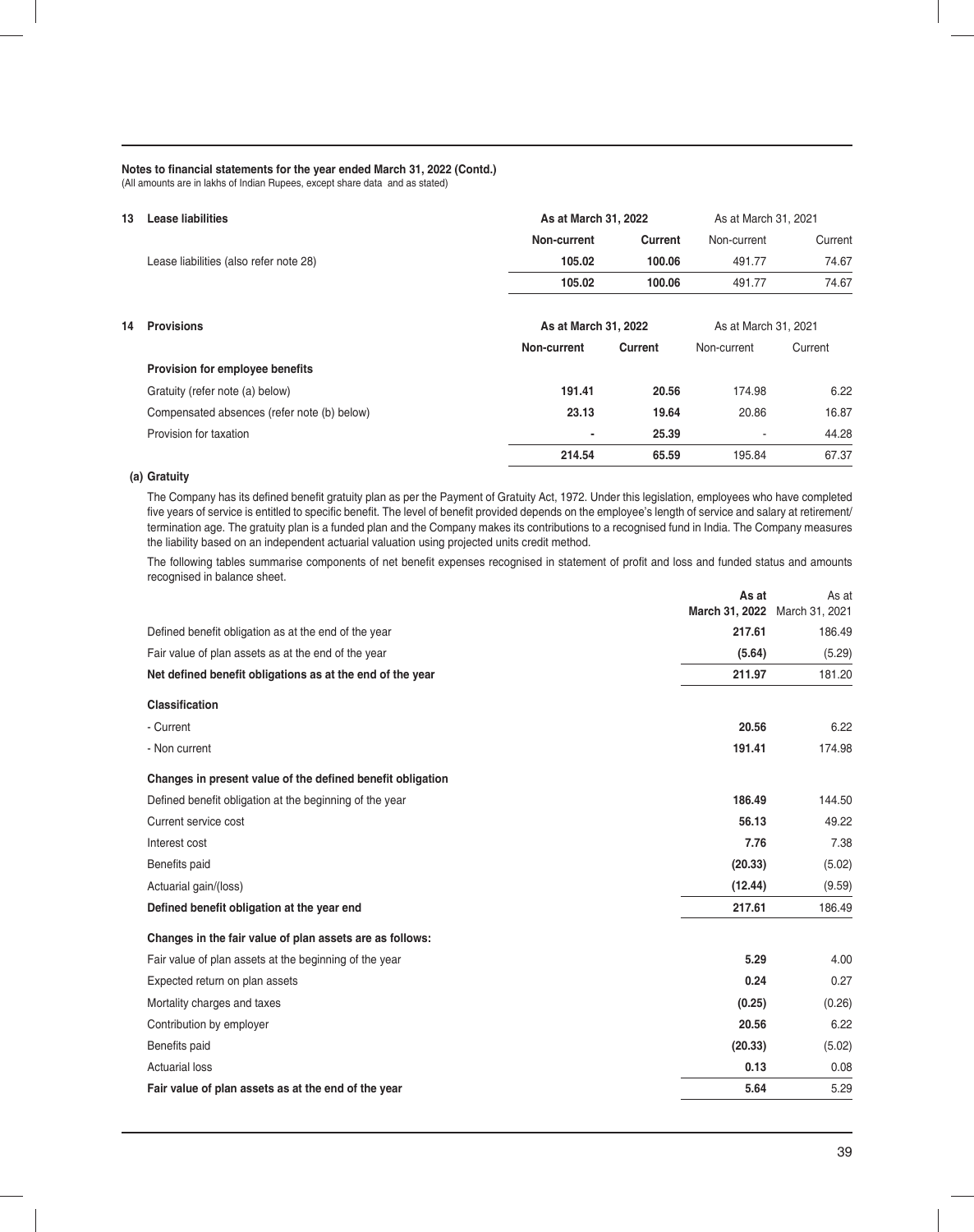#### **Notes to fi nancial statements for the year ended March 31, 2022 (Contd.)** (All amounts are in lakhs of Indian Rupees, except share data and as stated)

**14 Provisions (Contd.)**

|                                                          | As at          | As at          |
|----------------------------------------------------------|----------------|----------------|
|                                                          | March 31, 2022 | March 31, 2021 |
| Expense recognised in statement of profit and loss:      |                |                |
| Current service cost                                     | 56.13          | 49.22          |
| Interest cost                                            | 7.52           | 7.12           |
|                                                          | 63.65          | 56.34          |
| Re-measurements recognised in other comprehensive income |                |                |
| Actuarial loss on plan assets                            | (0.13)         | (0.08)         |
| Actuarial gains/(losses) on defined benefit plan         | (12.44)        | (9.59)         |
|                                                          | (12.57)        | (9.67)         |
| Principal actuarial assumptions used :                   |                |                |
| Discount rate                                            | 5.30%          | 4.40%          |
| Salary escalation rate                                   | 10.00%         | 10.00%         |
| Attrition rate                                           | 44.00%         | 44.00%         |

The estimates of future salary increases, considered in actuarial valuation takes into account of inflation, seniority, promotion, attrition and relevant factors, such as supply and demand in the employment market.

A quantitative sensitivity analysis for significant assumptions as at the reporting dates are as follows:-

|                                      | March 31, 2022  |                 | March 31, 2021 |          |
|--------------------------------------|-----------------|-----------------|----------------|----------|
|                                      | <b>Increase</b> | <b>Decrease</b> | Increase       | Decrease |
| Discount rate                        |                 |                 |                |          |
| Sensitivity level                    | 0.50%           | 0.50%           | 0.50%          | 0.50%    |
| Impact on defined benefit obligation | (2.49)          | 2.55            | (2.06)         | 2.13     |
| Salary escalation rate               |                 |                 |                |          |
| Sensitivity level                    | 0.50%           | 0.50%           | 0.50%          | 0.50%    |
| Impact on defined benefit obligation | 1.46            | (1.44)          | 1.22           | (1.18)   |
| <b>Attrition rate</b>                |                 |                 |                |          |
| Sensitivity level                    | 0.50%           | 0.50%           | 0.50%          | 0.50%    |
| Impact on defined benefit obligation | (1.01)          | 1.04            | (0.86)         | 0.90     |

# **(b) Compensated absences**

The Company's net obligation in respect of compensated absences is the amount of future benefit that employees have earned in return for their service in current and prior periods; that benefit is discounted to determine its present value, and fair value of any related assets is deducted. The obligation is measured on the basis of an annual independent actuarial valuation using the projected unit credit method.

|                                                 | Year ended | Year ended                    |
|-------------------------------------------------|------------|-------------------------------|
|                                                 |            | March 31, 2022 March 31, 2021 |
| Recognised in the statement of profit and loss: |            |                               |
| Current service cost                            | 19.08      | 22.61                         |
| Interest cost                                   | 1.40       | 1.81                          |
| Net actuarial loss recognised                   | (3.83)     | (8.04)                        |
|                                                 | 16.65      | 16.38                         |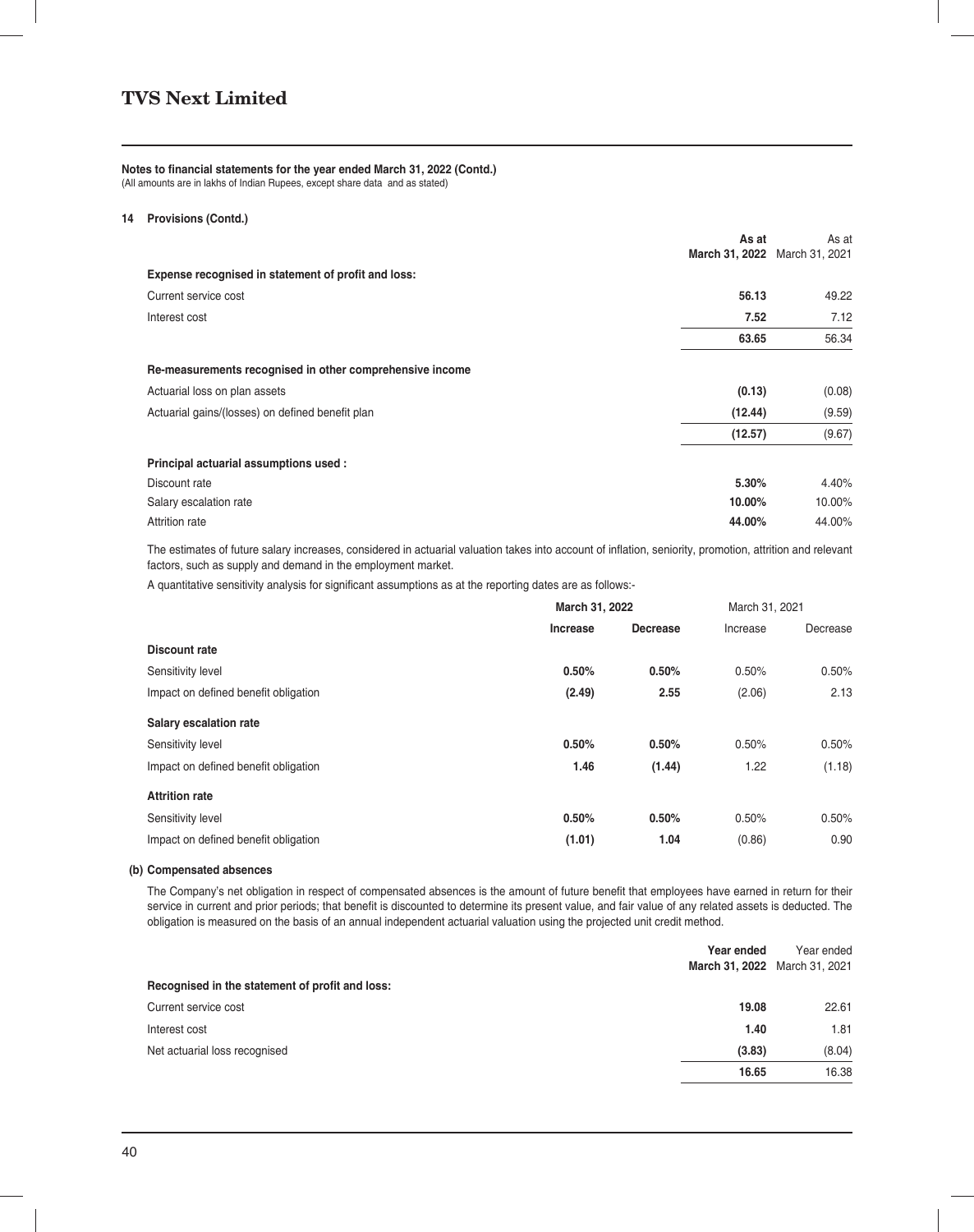(All amounts are in lakhs of Indian Rupees, except share data and as stated)

|                                                  | As at March 31, 2022 | As at March 31, 2021     |                          |         |
|--------------------------------------------------|----------------------|--------------------------|--------------------------|---------|
| 15 Borrowings                                    | Non-current          | Current                  | Non-current              | Current |
| Secured<br>a)                                    |                      |                          |                          |         |
| Working capital loan from bank                   |                      | 143.96                   | $\overline{\phantom{a}}$ | 130.14  |
|                                                  | ۰                    | 143.96                   | $\overline{\phantom{a}}$ | 130.14  |
| Less: Current maturities of long term borrowings | ۰                    | $\overline{\phantom{a}}$ | $\overline{\phantom{a}}$ | ۰       |
|                                                  | ٠                    | 143.96                   | $\overline{\phantom{a}}$ | 130.14  |

#### **Working capital loan from banks**

1. The Company has availed various working capital facilities from banks carrying interest rates based on MCLR rates in the range of 7.00% to 10.00% (March 31, 2021: 8.00% to 10.00%). The facilities are repayable on demand and is secured by current assets of the Company. Short term loans availed have not been utilised for long term purposes by the Company.

2. Quarterly returns or statements of current assets filed by the Company for the sanctioned working capital loans with banks or financial institutions are not materially different with that of books of account.

3. The Company has not been declared as a wilful defaulter by any bank or financial institution or government or government authority.

# (b) Reconciliation of cash flows from financing activities

|                               |                              | As at<br>March 31, 2022 | As at<br>March 31, 2021 |
|-------------------------------|------------------------------|-------------------------|-------------------------|
| Cash and cash equivalents     |                              | 4.08                    | 104.64                  |
| Current borrowings            |                              | (143.96)                | (130.14)                |
| Net debt                      |                              | (139.88)                | (25.50)                 |
|                               | Cash and cash<br>equivalents | <b>Borrowings</b>       | Total                   |
| Net debt as at April 1, 2021  | (104.64)                     | 130.14                  | 25.50                   |
| Net cash flows                | 100.56                       | 13.82                   | 114.38                  |
| Net debt as at March 31, 2022 | (4.08)                       | 143.96                  | 139.88                  |
| Net debt as at April 1, 2020  | (205.18)                     | 293.18                  | 88.00                   |
| Net cash flows                | 100.54                       | (163.04)                | (62.50)                 |
| Net debt as at March 31, 2021 | (104.64)                     | 130.14                  | 25.50                   |
|                               |                              | $\Delta$ s at           | $\Delta$ s at           |

**March 31, 2022** March 31, 2021

| 16 Trade payables                                                                           |                          |        |
|---------------------------------------------------------------------------------------------|--------------------------|--------|
| Total outstanding dues of micro enterprises and small enterprises (refer note below)        | $\overline{\phantom{a}}$ |        |
| Total outstanding dues dues of creditors other than micro enterprises and small enterprises | 506.68                   | 498.88 |
|                                                                                             | 506.68                   | 498.88 |
| Of the above, trade payable to related parties (refer note 26)                              | 282.13                   | 395.18 |

All trade payables are current. The Company's exposure to liquidity risks related to trade payables is disclosed in note 27.

# **Disclosure required under Clause 22 of Micro, Small and Medium Enterprise Development ('MSMED') Act, 2006**

The Ministry of Micro, Small and Medium Enterprises has issued an office memorandum dated 26 August 2008 which recommends that the Micro and Small Enterprises should mention in their correspondence with its customers the Entrepreneurs Memorandum Number as allocated after filing of the Memorandum in accordance with the Micro, Small and Medium Enterprise Development Act, 2006 ('the Act'). Accordingly, the disclosure in respect of the amounts payable to such enterprises as at reporting dates have been made in the financial statements based on information received and available with the Company. Further in view of the Management, the impact of interest, if any, that may be payable in accordance with the provisions of the Act is not expected to be material. The Company has not received any claim for interest from any supplier as at the balance sheet date.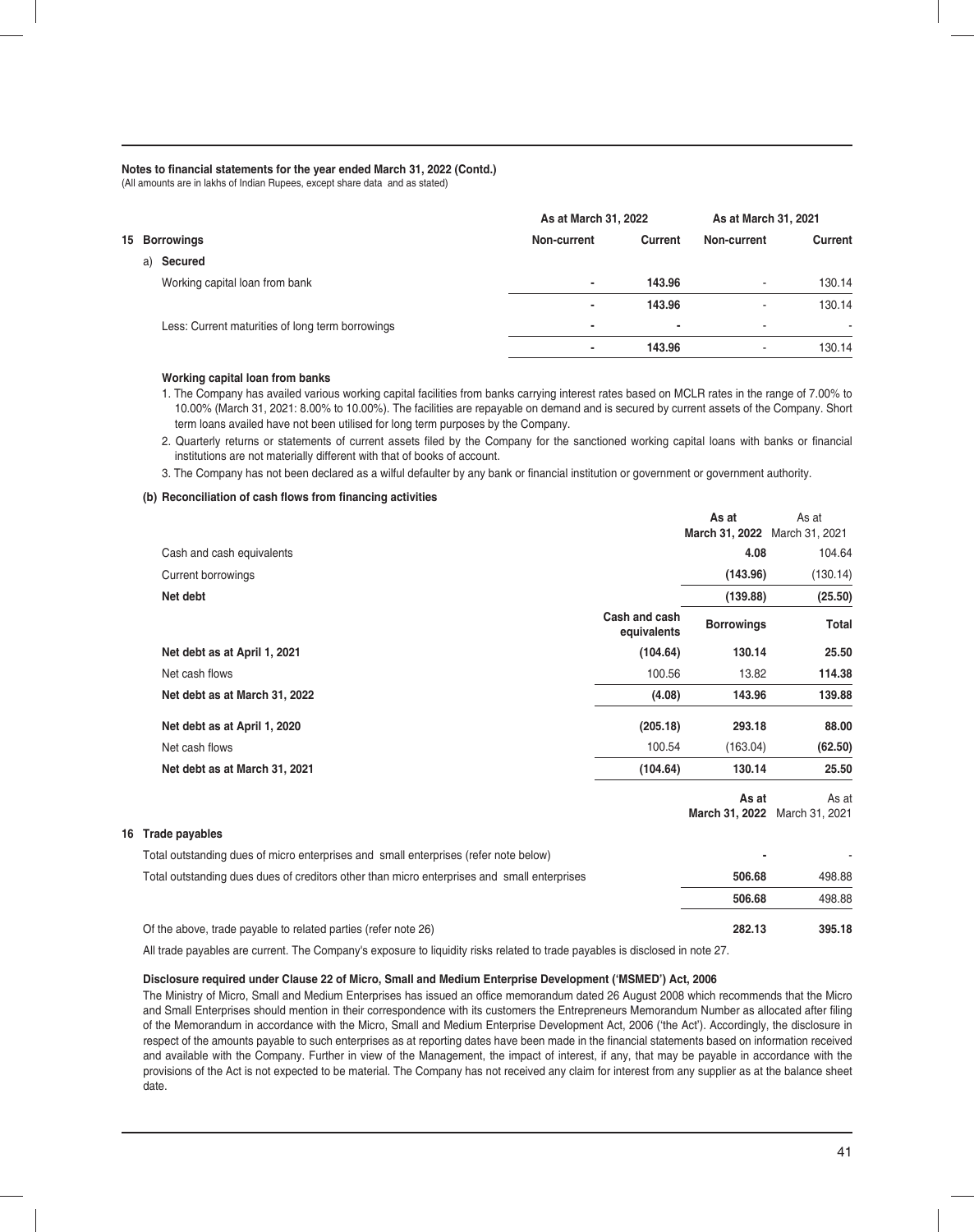# **16 Trade payables (Contd.)**

|     |                                                                                                                                                                                                                                                                                                                                            | As at                         | As at |
|-----|--------------------------------------------------------------------------------------------------------------------------------------------------------------------------------------------------------------------------------------------------------------------------------------------------------------------------------------------|-------------------------------|-------|
|     |                                                                                                                                                                                                                                                                                                                                            | March 31, 2022 March 31, 2021 |       |
|     | (a) the principal amount and the interest due thereon (to be shown separately) remaining unpaid to any supplier<br>at the end of each accounting year;                                                                                                                                                                                     |                               |       |
| (b) | the amount of interest paid by the buyer in terms of section 16 of the Micro, Small and Medium Enterprises<br>Development Act, 2006, along with the amount of the payment made to the supplier beyond the appointed<br>day during each accounting year;                                                                                    |                               |       |
|     | (c) the amount of interest due and payable for the period of delay in making payment (which have been paid but<br>beyond the appointed day during the year) but without adding the interest specified under the Micro, Small<br>and Medium Enterprises Development Act, 2006;                                                              |                               |       |
|     | (d) the amount of interest accrued and remaining unpaid at the end of each accounting year; and                                                                                                                                                                                                                                            |                               |       |
|     | (e) the amount of further interest remaining due and payable even in the succeeding years, until such date<br>when the interest dues above are actually paid to the small enterprise, for the purpose of disallowance of<br>a deductible expenditure under section 23 of the Micro, Small and Medium Enterprises Development Act,<br>2006. |                               |       |

The above disclosures are provided by the Company based on the information available with the Company in respect of the registration status of its vendors/suppliers.

# **16 (a) Ageing schedule**

**As at March 31, 2022**

| <b>Particulars</b>     | Outstanding for following periods from the due date of payment |                          |                |           |                      |              |  |
|------------------------|----------------------------------------------------------------|--------------------------|----------------|-----------|----------------------|--------------|--|
|                        | Not due                                                        | Less than<br>1 year      | 1-2 years      | 2-3 years | More than<br>3 years | <b>Total</b> |  |
| <b>Undisputed dues</b> |                                                                |                          |                |           |                      |              |  |
| (i) MSME               | ٠                                                              | $\overline{\phantom{a}}$ | $\blacksquare$ | ٠         | ٠                    |              |  |
| (ii) Others            | ٠                                                              | 365.88                   | 9.08           | ٠         | 1.58                 | 376.54       |  |
| <b>Disputed dues</b>   |                                                                |                          |                |           |                      |              |  |
| (i) MSME               | ٠                                                              | ٠                        | $\blacksquare$ | ٠         | ٠                    | ٠            |  |
| (ii) Others            | ٠                                                              | ٠                        | $\blacksquare$ | ٠         | ٠                    | ٠            |  |
| <b>Unbilled dues</b>   | 130.14                                                         | ٠                        | $\blacksquare$ | ٠         | ٠                    | 130.14       |  |
| Total                  | 130.14                                                         | 365.88                   | 9.08           | -         | 1.58                 | 506.68       |  |

## **As at March 31, 2021**

**Particulars Outstanding for following periods from the due date of payment**

|                        | Not due                  | Less than<br>1 year      | 1-2 years | 2-3 years                | More than<br>3 years     | Total  |
|------------------------|--------------------------|--------------------------|-----------|--------------------------|--------------------------|--------|
| <b>Undisputed dues</b> |                          |                          |           |                          |                          |        |
| (i) MSME               | $\overline{\phantom{a}}$ | $\overline{\phantom{a}}$ | -         |                          | $\overline{\phantom{0}}$ | ۰      |
| (ii) Others            | $\tilde{\phantom{a}}$    | 217.94                   | 110.88    | 140.25                   | 1.58                     | 470.65 |
| <b>Disputed dues</b>   |                          |                          |           |                          |                          |        |
| (i) MSME               | ۰                        | ٠                        | ٠         | ۰                        | $\overline{\phantom{a}}$ | ۰      |
| (ii) Others            | $\overline{\phantom{a}}$ | $\overline{\phantom{a}}$ | ۰         | ۰                        | $\overline{\phantom{a}}$ | ۰      |
|                        |                          | $\sim$                   | ۰         | ۰                        | ۰                        |        |
| <b>Unbilled dues</b>   | 28.23                    | $\sim$                   | ٠         | $\overline{\phantom{a}}$ | ۰                        | 28.23  |
|                        |                          | -                        |           |                          | -                        |        |
| <b>Total</b>           | 28.23                    | 217.94                   | 110.88    | 140.25                   | 1.58                     | 498.88 |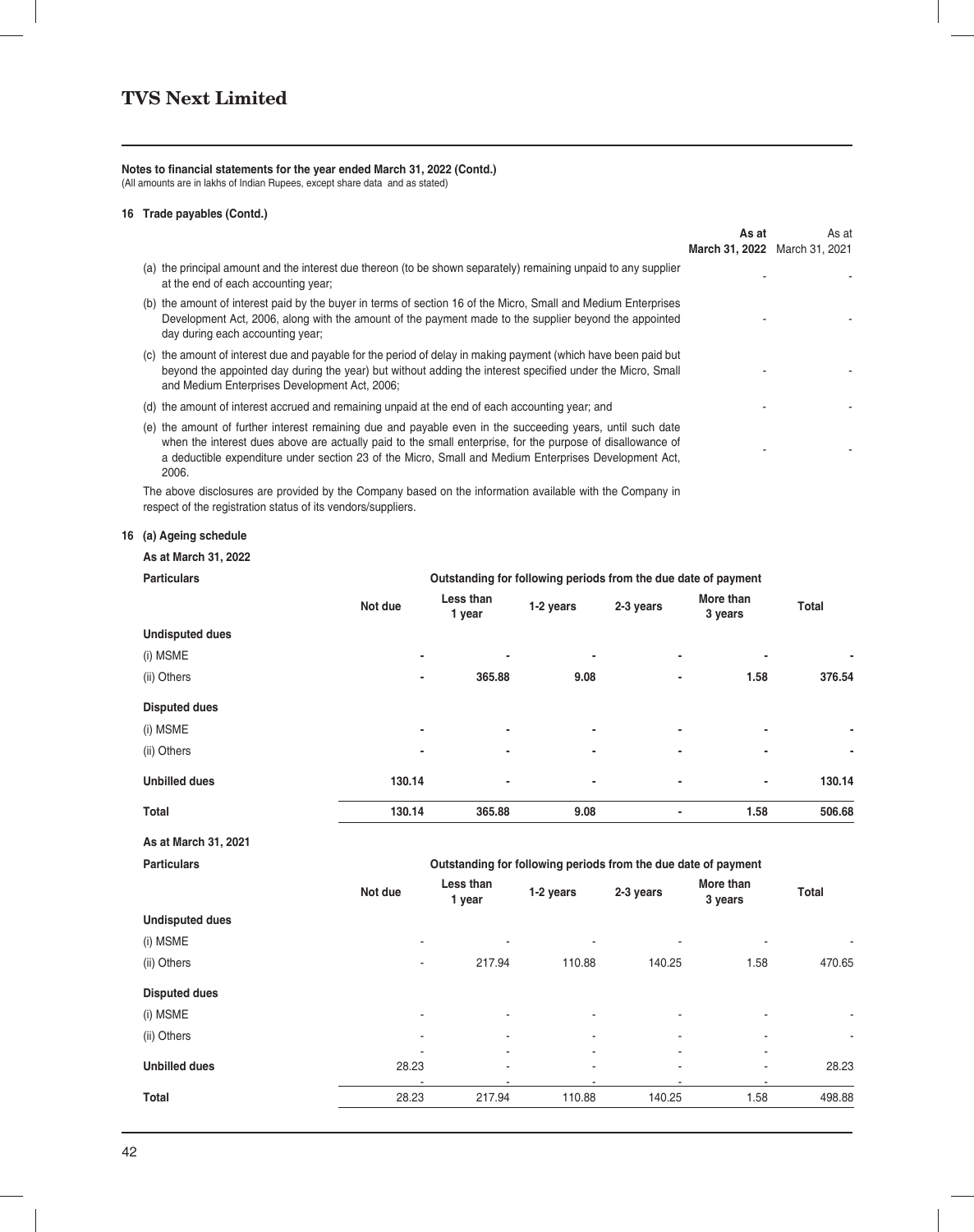(All amounts are in lakhs of Indian Rupees, except share data and as stated)

|    | <b>Particulars</b>                             | As at<br>March 31, 2022      | As at<br>March 31, 2021      |
|----|------------------------------------------------|------------------------------|------------------------------|
| 17 | <b>Other financial liabilities</b>             |                              |                              |
|    | <b>Financial liabilities at amortised cost</b> |                              |                              |
|    | Employee benefits payable                      | 43.83                        | 74.76                        |
|    | Payable towards purchase of capital goods      | 7.00                         | 16.62                        |
|    |                                                | 50.83                        | 91.38                        |
| 18 | Other current liabilities                      |                              |                              |
|    | Advance from customers                         | 3.36                         | 1.34                         |
|    | Statutory dues                                 | 92.41                        | 56.30                        |
|    |                                                | 95.77                        | 57.64                        |
|    |                                                | Year ended<br>March 31, 2022 | Year ended<br>March 31, 2021 |
| 19 | Revenue from operations                        |                              |                              |
|    | Rendering of services                          | 7,012.92                     | 4,870.73                     |
|    |                                                | 7,012.92                     | 4,870.73                     |

# **(a) Disaggregation of revenue from contracts with customers**

The table below presents disaggregated revenues from the contracts with the customers by customer markets and contract-type and the company believes that this disaggregation best depicts how the nature, amount, timing and uncertainty of our revenue and cash flows are effected by industry, market and other economic factors.

| Year ended | Year ended                    |
|------------|-------------------------------|
|            | March 31, 2022 March 31, 2021 |
|            |                               |
| 5,312.71   | 3,570.02                      |
| 1,700.21   | 1,300.71                      |
| 7,012.92   | 4,870.73                      |
|            |                               |
| 6,762.36   | 4,033.40                      |
| 250.56     | 837.33                        |
| 7,012.92   | 4,870.73                      |
|            |                               |

## **(b) Contract assets and liabilities**

The following disclosure provide information about receivables, contract assets and liabilities from contract with customers:

# **Contract assets** - Trade receivables (refer note 10) **1,443.86** 1,231.22

| - Unbilled revenue (refer note 7)        | 536.36 | 394.45 |
|------------------------------------------|--------|--------|
| <b>Contract liabilities</b>              |        |        |
| - Advance from customers (refer note 18) | (3.36) | (1.34) |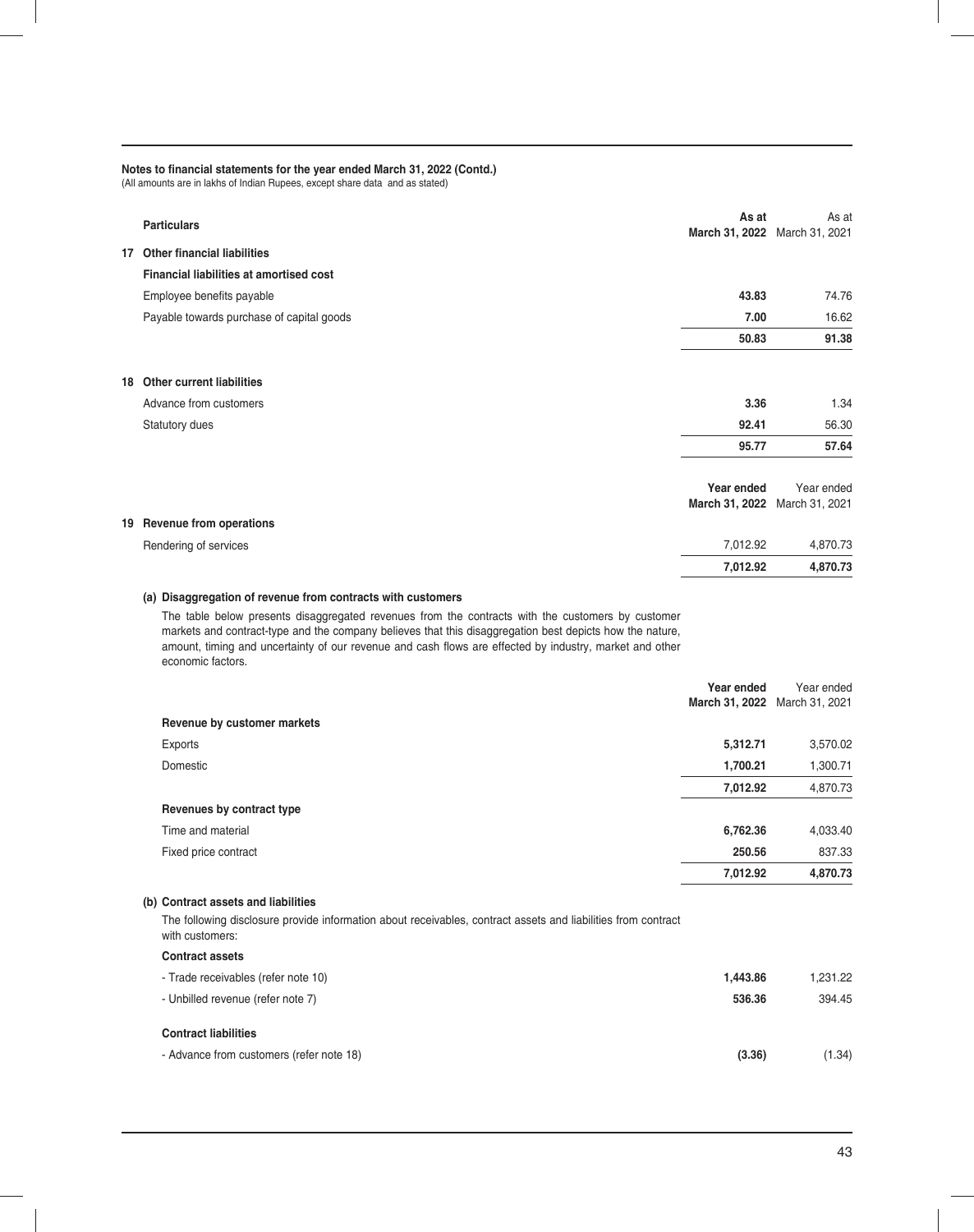(All amounts are in lakhs of Indian Rupees, except share data and as stated)

|    |                                                              | Year ended<br>March 31, 2022 | Year ended<br>March 31, 2021 |
|----|--------------------------------------------------------------|------------------------------|------------------------------|
| 20 | Other income                                                 |                              |                              |
|    | Interest income                                              | 65.78                        | 33.93                        |
|    | Net foreign exchange gain                                    | 7.57                         | ٠                            |
|    | Liabilities no longer required written back                  | 186.57                       | $\overline{\phantom{a}}$     |
|    | Miscellaneous income                                         | 38.34                        | 27.67                        |
|    |                                                              | 298.26                       | 61.60                        |
|    |                                                              |                              |                              |
| 21 | <b>Employee benefits expense</b>                             |                              |                              |
|    | Salaries and wages                                           | 3,748.01                     | 2,522.37                     |
|    | Expense related to compensated absences (refer note 14)      | 16.65                        | 16.38                        |
|    | Expense related to post-employment benefit (refer note 14)   | 63.65                        | 56.34                        |
|    | Contribution to provident and other funds (refer note below) | 161.41                       | 114.85                       |
|    | Staff welfare expenses                                       | 34.27                        | 10.98                        |
|    |                                                              | 4,023.99                     | 2,720.92                     |

Note: The Company makes contributions, determined as a specified percentage of employee salaries, in respect of qualifying employee provident fund, which is a defined contribution plan. The same is charged to statement of profit and loss as and when it is accrued. The amount recognised as expense towards such provident fund contribution aggregated to ₹ 152.13 (March 31, 2021 ₹ 105.79)

|                                                               | Year ended     | Year ended     |
|---------------------------------------------------------------|----------------|----------------|
|                                                               | March 31, 2022 | March 31, 2021 |
| 22 Finance costs                                              |                |                |
| Interest expense                                              |                |                |
| - on financial liabilities measured at amortised cost         | 2.97           | 9.13           |
| - on lease liabilities (refer note 28)                        | 52.58          | 56.65          |
| - on others                                                   | $\blacksquare$ | 2.60           |
|                                                               | 55.55          | 68.38          |
| 23 Depreciation and amortisation expense                      |                |                |
| Depreciation on property, plant and equipment (refer note 5A) | 67.17          | 48.36          |
| Amortisation on right of use assets (refer note 5C)           | 105.93         | 96.86          |
|                                                               | 173.10         | 145.22         |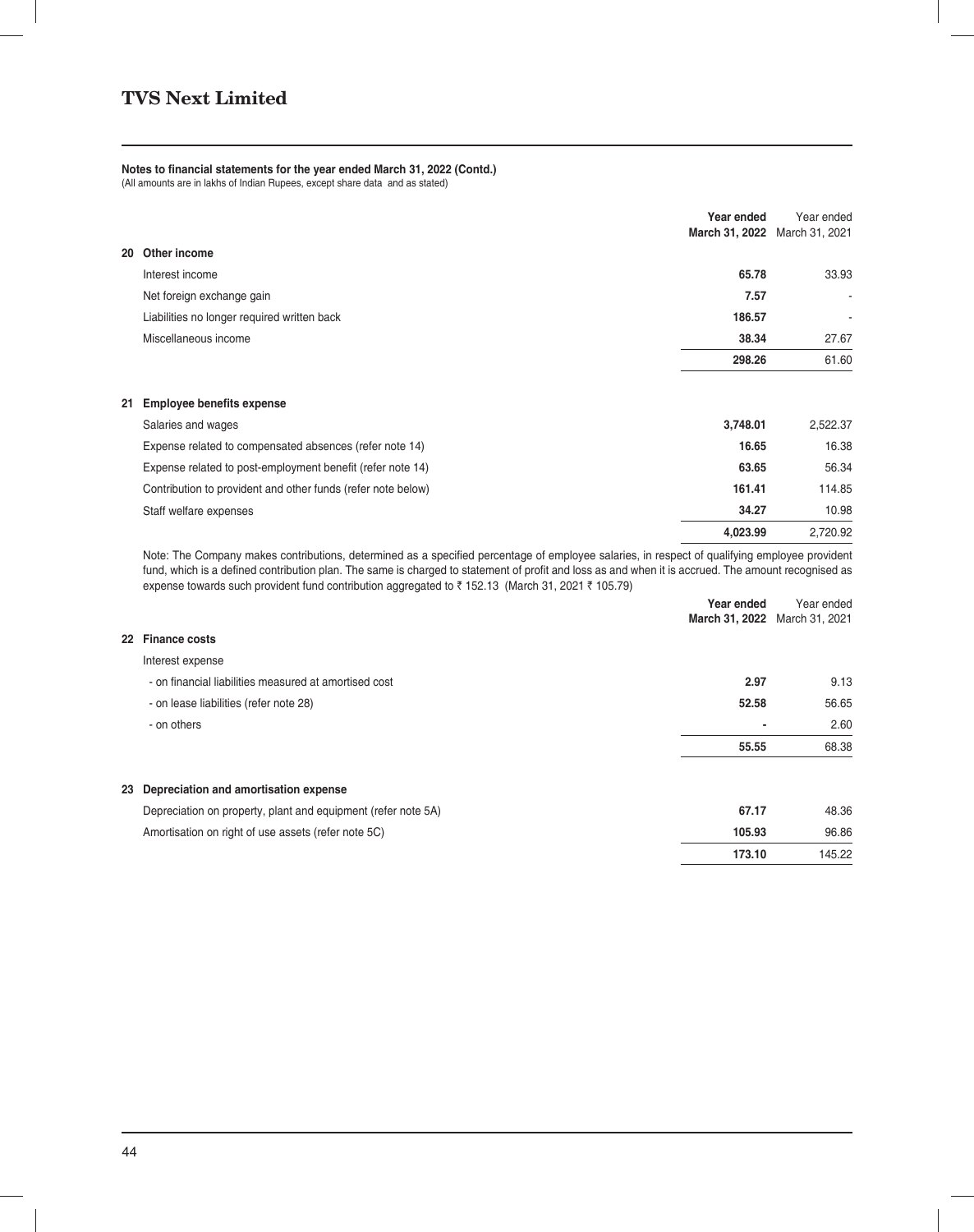(All amounts are in lakhs of Indian Rupees, except share data and as stated)

|                                                    | Year ended<br>March 31, 2022 March 31, 2021 | Year ended     |
|----------------------------------------------------|---------------------------------------------|----------------|
| 24 Other expenses                                  |                                             |                |
| Power and fuel                                     | 23.56                                       | 22.08          |
| Rent                                               | 11.09                                       | 22.61          |
| Rates and taxes                                    | 10.60                                       | 7.24           |
| Insurance                                          | 66.77                                       | 57.94          |
| Repairs and maintenance                            |                                             |                |
| - building                                         | 18.03                                       | 17.82          |
| - plant and equipment                              | 27.15                                       | 19.10          |
| - other assets                                     | 23.07                                       | 24.65          |
| Payment to auditors (refer note below)             | 11.58                                       | 7.50           |
| Recruitment and training                           | 91.77                                       | 42.50          |
| Travelling and conveyance                          | 70.16                                       | 2.37           |
| Postage and telecom expenses                       | 22.24                                       | 19.43          |
| Net foreign exchange loss                          |                                             | 21.81          |
| Consultancy charges                                | 102.27                                      | 55.17          |
| Bank charges                                       | 3.74                                        | 5.35           |
| Loss on sale of property, plant and equipment, net | 0.54                                        | $\blacksquare$ |
| Loss allowance on trade receivables                | 132.89                                      | 65.59          |
| Sub-contract expenses                              | 544.42                                      | 168.79         |
| Subscriptions                                      | 53.91                                       | 63.11          |
| Expenditure on corporate social responsibility     | 13.61                                       |                |
| Miscellaneous expenses                             | 129.68                                      | 87.41          |
|                                                    | 1,357.08                                    | 710.47         |
| <b>Note: Payments to auditors</b>                  |                                             |                |
| As auditor                                         |                                             |                |
| Statutory                                          | 6.00                                        | 6.00           |
| Tax audit                                          | 1.00                                        | 1.00           |
| Other services                                     | 4.58                                        | 0.50           |
| Reimbursement of expenses                          |                                             |                |

 **11.58** 7.50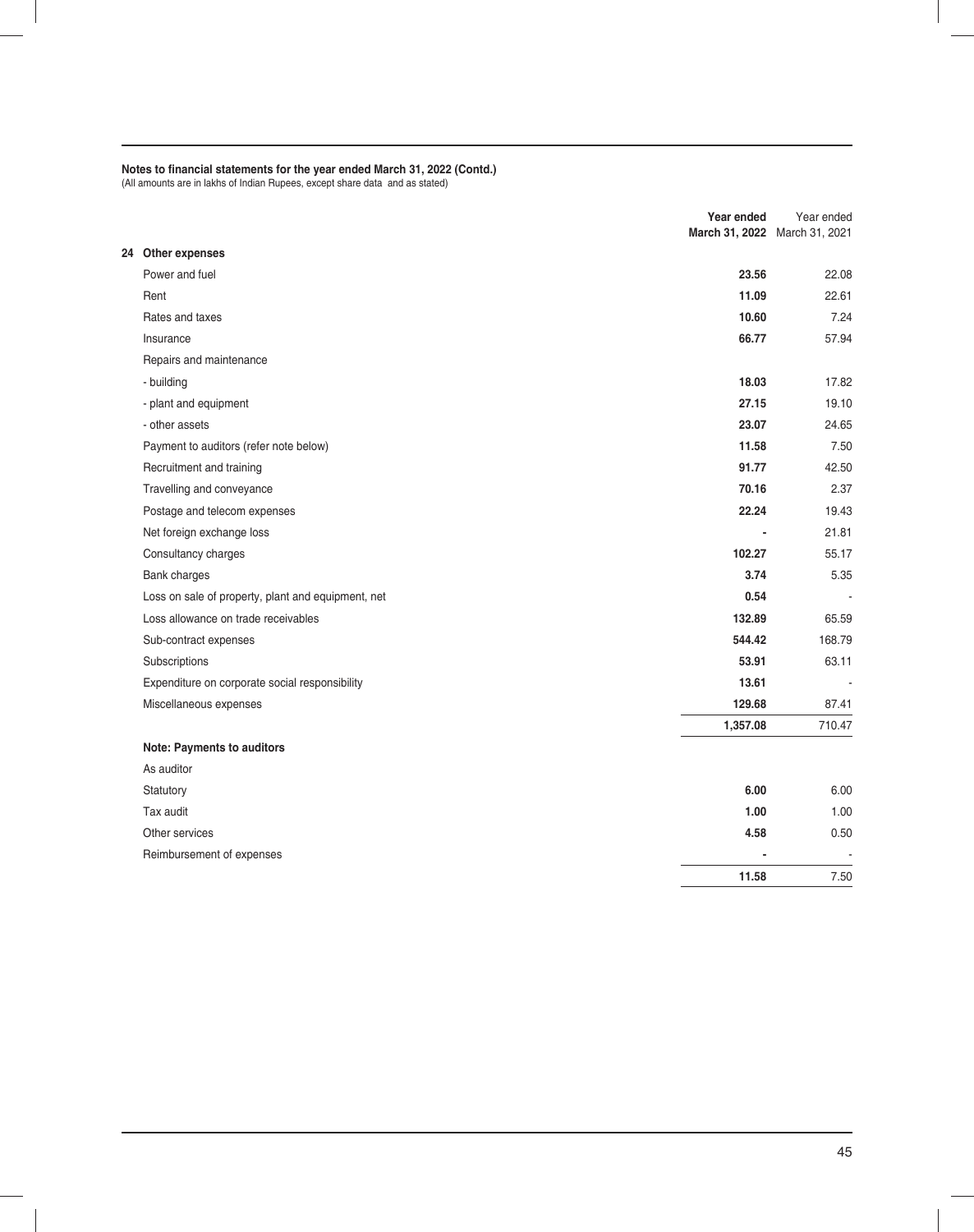(All amounts are in lakhs of Indian Rupees, except share data and as stated)

|                                                                               | Year ended<br>March 31, 2022 | Year ended<br>March 31, 2021 |
|-------------------------------------------------------------------------------|------------------------------|------------------------------|
| 25 Earnings per share (EPS)                                                   |                              |                              |
| Net profit attributable to equity shareholders (A)                            | 1.255.54                     | 898.73                       |
| Weighted average number of equity shares outstanding as at reporting date (B) | 29.661.383                   | 29.661.383                   |
| Basic earnings per equity share (A/B) (in $\bar{z}$ )                         | 4.23                         | 3.03                         |
| --- - - --                                                                    |                              |                              |

#### **Diluted EPS**

The Company does not have any potential equity shares and accordingly basic and diluted EPS would remain the same.

#### **26 Related Parties**

Parties are considered to be related if one party has the ability to control other party or exercise significant influence over other party in making financial and operating decisions.

Related parties with whom transactions have taken place during the year:

| Nature of relationship           | Name of the entity                                                                                                                 |  |  |
|----------------------------------|------------------------------------------------------------------------------------------------------------------------------------|--|--|
| Ultimate Holding Company         | TV Sundram Ivengar & Sons Private Limited (upto February 3, 2022)<br>TVS Sundram Fasteners Private Limited (from February 4, 2022) |  |  |
| <b>Holding Company</b>           | Sundram Fasteners Limited, Chennai,                                                                                                |  |  |
| Key Management Personnel ('KMP') | Mr. Vinod Krishnan - Managing Director.                                                                                            |  |  |
| <b>Subsidiary Company</b>        | TVS Next Inc., USA                                                                                                                 |  |  |
| <b>Fellow subsidiaries</b>       | TVS Upasana Limited, Chennai                                                                                                       |  |  |

The significant related party transactions during the year and outstanding balance as at the reporting date are as follows:

| <b>Nature of transaction</b> | <b>Holding</b><br>company | <b>Subsidiary</b><br>company | <b>Fellow</b><br>subsidiaries | Key Management<br>Personnel |
|------------------------------|---------------------------|------------------------------|-------------------------------|-----------------------------|
| Transactions during the year |                           |                              |                               |                             |
| Services rendered            | 659.10                    | 807.45                       | 8.00                          |                             |
|                              | (671.00)                  |                              | (31.10)                       |                             |
| Reimbursement of expenses    | 3.89                      | 9.52                         |                               |                             |
|                              | (2.40)                    | (121.11)                     |                               |                             |
| Services received            |                           | 279.06                       |                               |                             |
|                              |                           | (117.15)                     |                               |                             |
| Dividend paid                | 140.59                    |                              |                               |                             |
|                              |                           |                              |                               |                             |
| Managerial remuneration      |                           |                              |                               | 106.00                      |
|                              |                           |                              |                               | (84.00)                     |
| <b>Outstanding balances</b>  |                           |                              |                               |                             |
| Trade receivables            | 1.95                      | 574.59                       | 9.44                          |                             |
|                              | (2.34)                    | (428.53)                     | (36.70)                       |                             |
| Trade payables               | 3.07                      | 279.06                       |                               |                             |
|                              | (6.20)                    | (388.98)                     |                               |                             |

(Previous year figures are in brackets)

# **Terms and conditions of transactions with related parties**

- Transactions with related parties are at arm's length and all the outstanding balances are unsecured.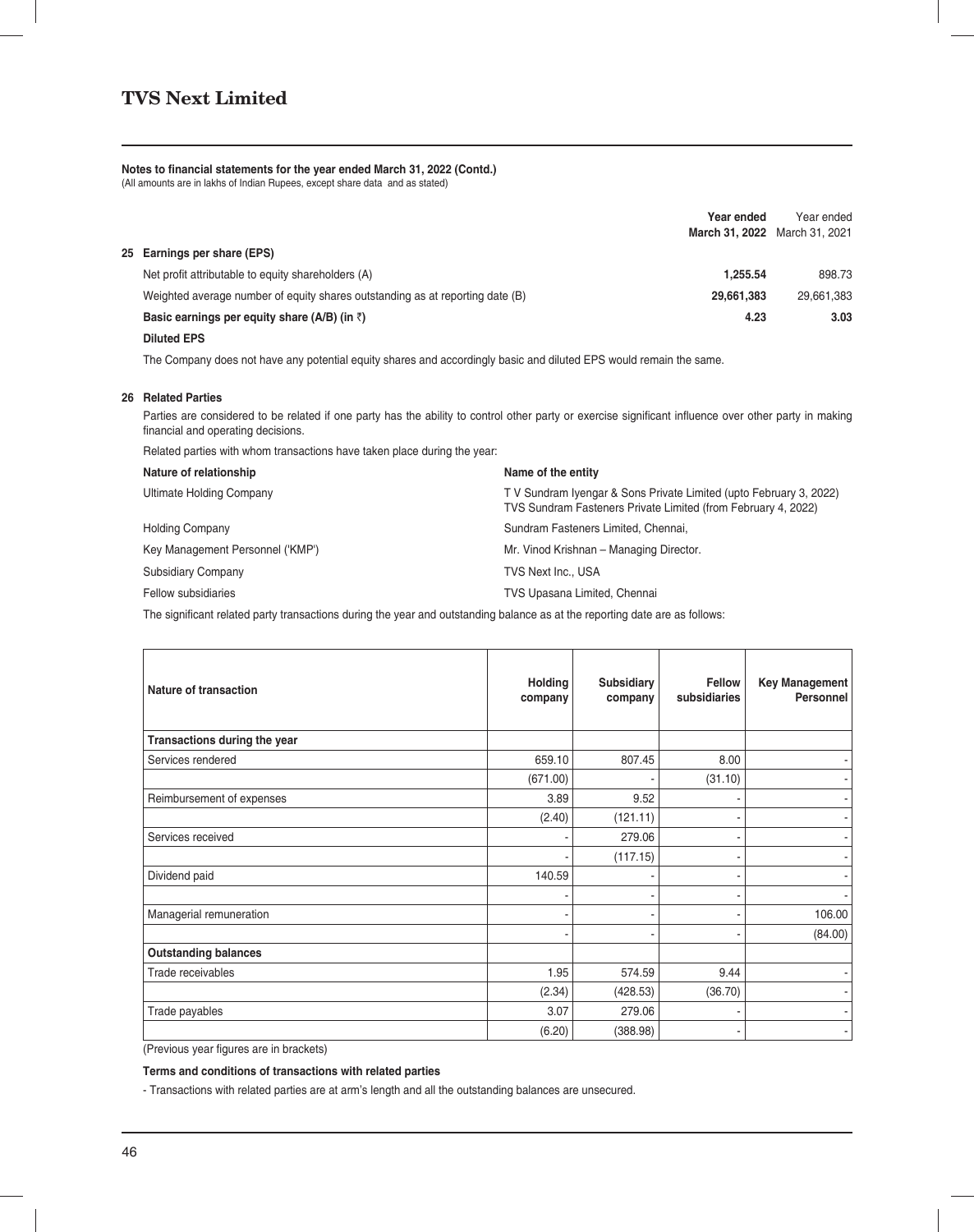(All amounts are in lakhs of Indian Rupees, except share data and as stated)

## **27 Financial instruments - Fair values and risk management**

### A. Accounting classifications and fair values

The following table shows the carrying amounts and fair values of financial assets and financial liabilities, including their levels in the fair value hierarchy:

|                                                       |                | As at March 31, 2022 |              |                     | As at March 31, 2021 |              |                          |                     |              |
|-------------------------------------------------------|----------------|----------------------|--------------|---------------------|----------------------|--------------|--------------------------|---------------------|--------------|
| <b>Particulars</b>                                    | <b>Note</b>    | <b>FVTPL</b>         | <b>FVOCI</b> | Amortised<br>cost # | <b>Total</b>         | <b>FVTPL</b> | <b>FVOCI</b>             | Amortised<br>cost # | <b>Total</b> |
| <b>Financial assets</b>                               |                |                      |              |                     |                      |              |                          |                     |              |
| Investments                                           | 6              |                      |              | 168.73              | 168.73               |              |                          | 168.73              | 168.73       |
| Security deposits                                     | $\overline{7}$ |                      |              | 46.13               | 46.13                |              | ۰                        | 66.63               | 66.63        |
| Other receivables                                     | 7              |                      |              | 9.10                | 9.10                 |              | ۰                        | 2.75                | 2.75         |
| Interest accrued on fixed deposits                    | $\overline{7}$ |                      |              | 59.22               | 59.22                |              |                          | 15.42               | 15.42        |
| Unbilled revenue                                      | 7              |                      |              | 536.36              | 536.36               |              |                          | 394.45              | 394.45       |
| Trade receivables                                     | 10             |                      |              | 1,443.86            | 1,443.86             |              |                          | 1,231.22            | 1,231.22     |
| Cash and cash equivalents                             | 11 $(a)$       |                      |              | 4.08                | 4.08                 |              |                          | 104.64              | 104.64       |
| Bank balances other than cash and cash<br>equivalents | 11 $(b)$       |                      |              | 1,575.00            | 1,575.00             |              |                          | 940.00              | 940.00       |
| <b>Total financial assets</b>                         |                |                      |              | 3.842.48            | 3,842.48             |              | $\overline{\phantom{0}}$ | 2,923.84            | 2,923.84     |
|                                                       |                |                      |              |                     |                      |              |                          |                     |              |
| <b>Financial liabilities</b>                          |                |                      |              |                     |                      |              |                          |                     |              |
| Lease liabilities                                     | 13             |                      |              | 205.08              | 205.08               |              | ۰                        | 566.44              | 566.44       |
| <b>Borrowings</b>                                     | 15             |                      |              | 143.96              | 143.96               |              |                          | 130.14              | 130.14       |
| Trade payables                                        | 16             |                      |              | 506.68              | 506.68               |              | ۰                        | 498.88              | 498.88       |
| Employee benefits payable                             | 17             |                      |              | 43.83               | 43.83                |              | ۰                        | 74.76               | 74.76        |
| Payable towards purchase of capital goods             | 17             |                      |              | 7.00                | 7.00                 |              | ۰                        | 16.62               | 16.62        |
| <b>Total financial liabilities</b>                    |                |                      |              | 906.55              | 906.55               |              | -                        | 1,286.84            | 1,286.84     |

# For those financial assets and liabilities, which are not carried at its fair value, disclosure of fair value is not made as the carrying amounts approximates the fair values.

# **B Financial risk management**

The Company has exposure to the following risks arising from financial instruments:

- Market risk
- Liquidity risk
- Credit risk

# **Financial risk management framework**

 The Company's board of directors have overall responsibility for the establishment and oversight of the Company's risk management framework. The board of directors along with the top management are responsible for developing and monitoring the Company's risk management policies. The Company's senior management advises on financial risks and the approximate financial risk governance framework for the Company.

 The Company's risk management policies are established to identify and analyse the risks faced by the Company, to set appropriate risk limits and controls and to monitor risks and adherence to limits. Risk management policies and systems are reviewed regularly to reflect changes in market conditions and the Company's activities. The Company, through its training and management standards and procedures, aims to maintain a disciplined and constructive control environment in which all employees understand their roles and obligations.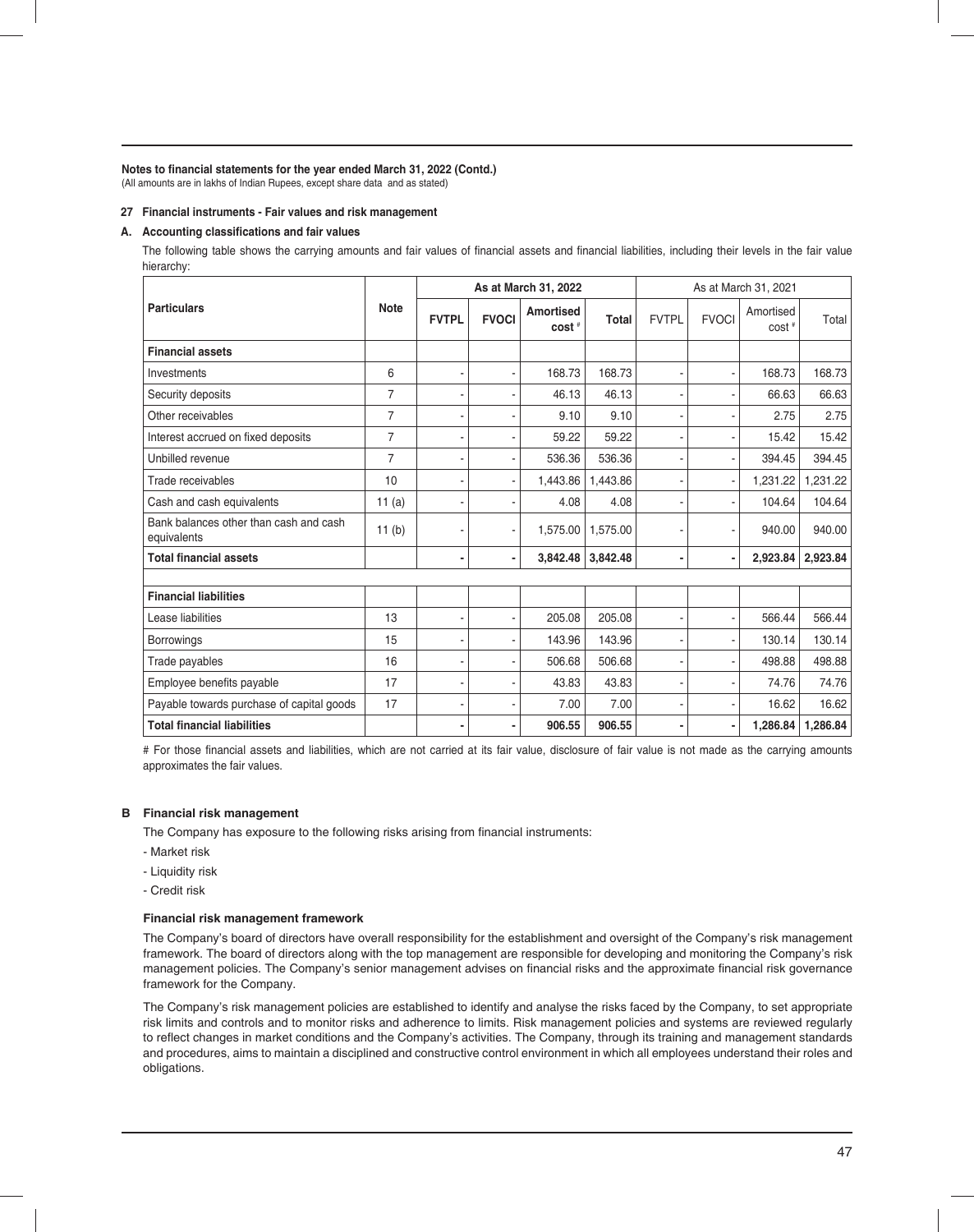(All amounts are in lakhs of Indian Rupees, except share data and as stated)

 The Company's board of directors oversees how management monitors compliance with the Company's risk management policies and procedures, and reviews the adequacy of the risk management framework in relation to the risks faced by the Company.

The Company's principal financial liabilities comprises borrowing, trade and other payables. The main purpose of these financial liabilities is to finance the Company's operations. The Company's principal financial assets include trade and other receivables, unbilled revenue, investments, cash and cash equivalents and bank balances other than cash and cash equivalents that are derived directly from its operations.

 The Company is exposed to market risk, credit risk and liquidity risk. The Company's overall risk management focuses on the unpredictability of financial markets and seeks to minimise potential adverse effects on the financial performance of the Company.

The sources of risks which the company is exposed to and their management is given below:

#### **(i) Market risk**

Market risk is the risk of loss of future earnings, fair values or future cash flows that may result from a change in the price of a financial instrument. The value of a financial instrument may change as a result of changes in the interest rates, foreign currency exchange rates, commodity prices, equity prices and other market changes that affect market risk sensitive instruments. Market risk is attributable to all market risk sensitive financial instruments including investments and deposits, foreign currency receivables, payables and borrowings. The Company is exposed to market risk through its use of financial instruments and specifically to currency risk, interest rate risk and certain other price risks, which result from both its operating and investing activities.

#### **(a) Interest rate risk exposure**

Interest rate risk is the risk that the fair value or future cash flows of a financial instrument will fluctuate because of changes in market interest rates. The Company's exposure to the risk of changes in market interest rates relates primarily to the Company's debt obligations with floating interest rates.

The Company constantly monitors the credit markets and rebalances its financing strategies to achieve an optimal maturity profile and financing cost. The Company manages its interest rate risk by having a balanced portfolio of fixed and variable rate borrowings. As at March 31, 2022 and March 31, 2021, no borrowings of the Company is at a fixed rate of interest.

| <b>Particulars</b>       | As at<br>March 31, 2022 | As at<br>March 31, 2021 |
|--------------------------|-------------------------|-------------------------|
| Floating rate borrowings | 143.96                  | 130.14                  |
| Fixed rate borrowings    |                         |                         |
| Total                    | 143.96                  | 130.14                  |

#### **Interest rate sensitivity**

The following table illustrates the sensitivity of profit and equity to a reasonably possible change in interest rates of  $+/-1\%$  for the year ended March 31, 2022 and March 31, 2021. These changes are considered to be reasonably possible based on observation of current market conditions. The calculations are based on a change in the average market interest rate for each period, and the financial instruments held at each reporting date that are sensitive to changes in interest rates. All other variables are held constant.

|          |       | As at          | As at          |
|----------|-------|----------------|----------------|
|          |       | March 31, 2022 | March 31, 2021 |
| Increase | $+1%$ | (1.44)         | (1.30)         |
| Decrease | $-1%$ | 1.44           | 1.30           |

## **(b) Foreign currency risk**

Foreign currency risk is the risk that the fair value or future cash flows of an exposure will fluctuate because of changes in foreign exchange rates. The Company's exposure to the risk of changes in foreign exchange rates relates primarily to the Company's operating activities and the Company's net investments in foreign subsidiaries.

Currency risk arises on financial instruments that are denominated in a foreign currency, i.e., in a currency other than the functional currency in which they are measured. For the purpose of Ind AS, currency risk does not arise from financial instruments that are non-monetary items or from financial instruments denominated in the functional currency.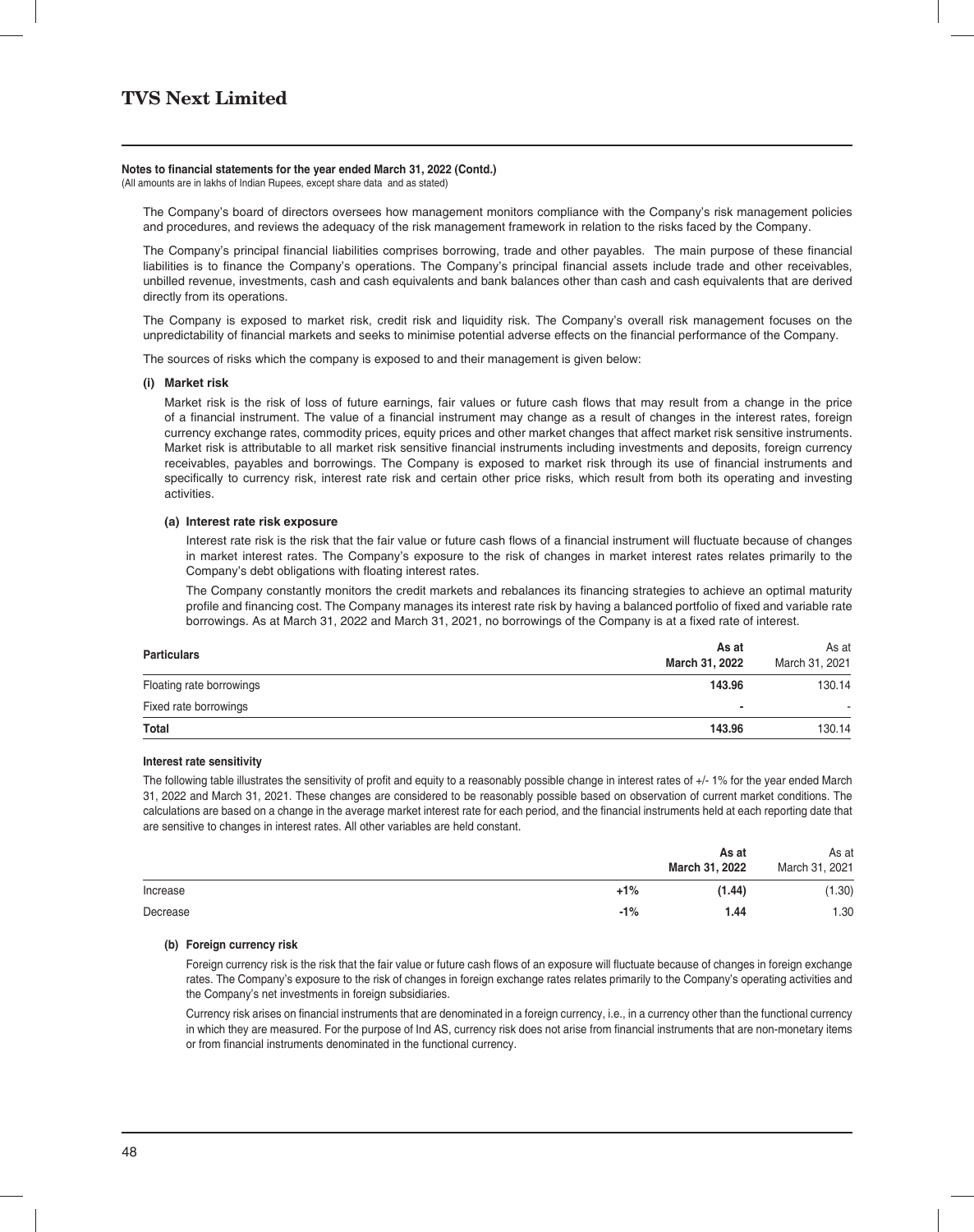(All amounts are in lakhs of Indian Rupees, except share data and as stated)

Foreign currency denominated financial assets and liabilities which expose the Company to currency risk are disclosed below. The amounts shown are those reported to key management translated at the closing rate:

|                              |            |                          |            | Long-term exposure #     |            | Short-term exposure |            |            |
|------------------------------|------------|--------------------------|------------|--------------------------|------------|---------------------|------------|------------|
|                              | <b>USD</b> | Euro                     | <b>GBP</b> | <b>SGD</b>               | <b>USD</b> | Euro                | <b>GBP</b> | <b>SGD</b> |
| March 31, 2022               |            |                          |            |                          |            |                     |            |            |
| Financial assets             | 168.73     | $\overline{\phantom{a}}$ | ٠          | ٠                        | 1,301.20   | ٠                   |            | ٠          |
| <b>Financial liabilities</b> | ٠          | $\blacksquare$           | ٠          | $\overline{\phantom{a}}$ | 279.06     | ٠                   | ٠          | ٠          |
| Net exposure                 | 168.73     | $\blacksquare$           | ٠          | ٠                        | 1,022.14   | ٠                   | ٠          | ٠          |
| March 31, 2021               |            |                          |            |                          |            |                     |            |            |
| Financial assets             | 168.73     | $\blacksquare$           | ۰          | $\blacksquare$           | 1,352.12   | 14.82               | 14.76      | 25.99      |
| <b>Financial liabilities</b> |            |                          |            | $\sim$                   | 391.91     |                     |            |            |
| Net exposure                 | 168.73     | ٠                        | ۰          | $\sim$                   | 960.21     | 14.82               | 14.76      | 25.99      |

# consists of investments in subsidiaries measured at cost.

# **(i) Market risk - Foreign currency risk**

# **Foreign currency sensitivity**

The following table illustrates the sensitivity of profit and equity in regards to the Company's financial assets and financial liabilities.

In relation to the fluctuation in the respective currency with 'all other things being equal', if the Rs. had strengthened/ weakened against respective currency by 5% during year ended March 31, 2022 (March 31, 2021: 5%), then this would have following impact on profi t before tax and equity. The sensitivity analysis is based on the Company's foreign currency financial instruments held at each reporting date.

|                          | As at March 31, 2022     |                 | As at March 31, 2021 |
|--------------------------|--------------------------|-----------------|----------------------|
| Strengthening            | Weakening                | Strengthening   | Weakening            |
| profit / (loss)          | profit / (loss)          | profit / (loss) | profit / (loss)      |
| (59.54)                  | 59.54                    | (56.45)         | 56.45                |
| $\,$                     | ٠                        | (0.74)          | 0.74                 |
| $\overline{\phantom{a}}$ | ٠                        | (0.74)          | 0.74                 |
| $\,$                     | $\overline{\phantom{a}}$ | (1.30)          | 1.30                 |
| (59.54)                  | 59.54                    | (59.23)         | 59.23                |

### **(ii) Liquidity risk**

Liquidity risk is defined as the risk that the Company will not be able to settle or meet its obligations on time or at reasonable price. Prudent liquidity risk management implies maintaining sufficient cash and marketable securities and availability of funding through adequate amount of credit facilities to meet obligations when due. The Company's treasury team is responsible for liquidity, funding as well as settlement management. In addition, processes and policies related to such risks are overseen by senior management. Management monitors liquidity position through rolling forecasts based on expected cash flows.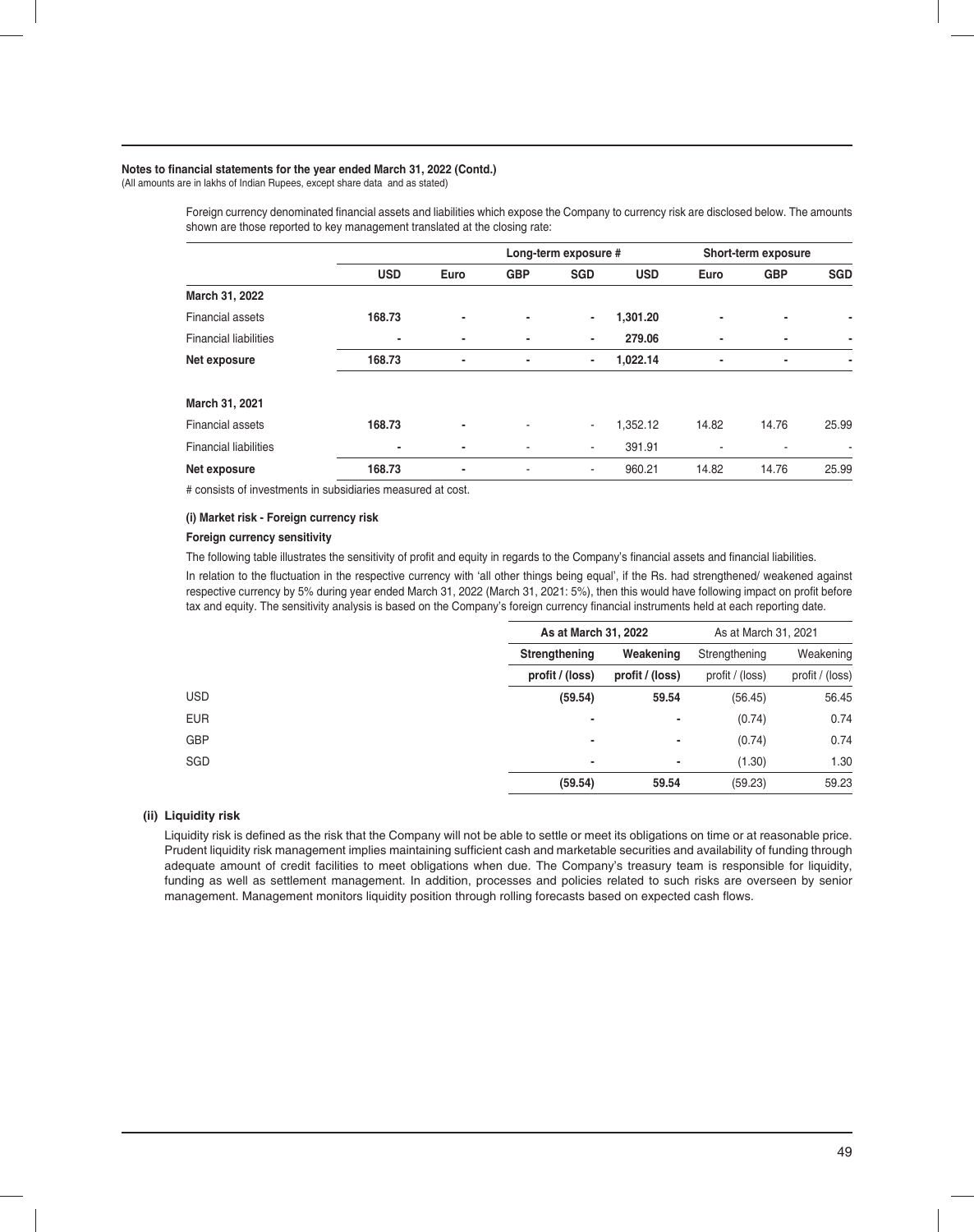(All amounts are in lakhs of Indian Rupees, except share data and as stated)

#### **Exposure to liquidity risk**

The table below summarises the maturity profile of the Company's financial liabilities based on contractual undiscounted payments.

|                                           |             | As at March 31, 2022 |                               |                          | As at March 31, 2021 |                        |                       |
|-------------------------------------------|-------------|----------------------|-------------------------------|--------------------------|----------------------|------------------------|-----------------------|
| <b>Particulars</b>                        | <b>Note</b> |                      | <b>Contractual cash flows</b> |                          |                      | Contractual cash flows |                       |
|                                           |             | Carrying<br>amount   | Less than<br>180 days         | More than<br>180 days    | Carrying<br>amount   | Less than<br>180 days  | More than<br>180 days |
| Borrowings*                               | 15          | 143.96               | 143.96                        | $\blacksquare$           | 130.14               | 130.14                 |                       |
| Lease liabilities                         | 13          | 205.08               | 50.03                         | 155.05                   | 566.44               | 37.34                  | 529.10                |
| Trade payables                            | 16          | 506.68               | 506.68                        | $\blacksquare$           | 498.88               | 498.88                 |                       |
| Employee benefits payable                 | 17          | 43.83                | 43.83                         | $\overline{\phantom{a}}$ | 74.76                | 74.76                  | ۰                     |
| Payable towards purchase of capital goods | 17          | 7.00                 | 7.00                          | $\overline{\phantom{a}}$ | 16.62                | 16.62                  |                       |
| <b>Total financial liabilities</b>        |             | 906.55               | 751.50                        | 155.05                   | 1.286.84             | 757.74                 | 529.10                |

\* excluding contractual interest payments

#### **(iii) Credit risk**

Credit risk is the risk of financial loss to the company if a customer or counterparty to a financial instrument fails to meet its contractual obligations, and arises principally from the Company's trade receivables, certain loans and advances and other financial assets.

Credit risk is managed through credit approvals, establishing credit limits and continuously monitoring the credit worthiness of customers to which the Company grants credit terms in the normal course of business. The Company establishes an allowance for doubtful debts and impairment that represents its estimate of incurred losses in respect of the Company's trade receivables, certain loans and advances and other financial assets. Outstanding customer receivables are regularly monitored and reviewed by the management periodically.

The carrying amount of financial assets represents the maximum credit exposure.

| <b>Particulars</b>                                 | <b>Note</b> | As at<br>March 31, 2022 March 31, 2021 | As at    |
|----------------------------------------------------|-------------|----------------------------------------|----------|
| Trade receivables including unbilled revenue       | (a)         | 1,980.22                               | 1,625.67 |
| Cash and cash equivalents                          | (b)         | 4.08                                   | 104.64   |
| Bank balances other than cash and cash equivalents | (b)         | 1,575.00                               | 940.00   |
| Security deposits                                  | (c)         | 46.13                                  | 66.63    |
| Interest accrued on fixed deposits                 | (c)         | 59.22                                  | 15.42    |
| Other receivables                                  | (c)         | 9.10                                   | 2.75     |
| Total                                              |             | 3,673.75                               | 2.755.10 |

#### (a) **Trade receivables including unbilled revenue**

The Company's exposure to credit risk is influenced mainly by the individual characteristics of each customer. However, management also considers the factors that may influence the credit risk of its customer base, including the default risk associated with the industry and country in which customers operate. In monitoring customer credit risk, customers are grouped according to their credit characteristics, including end-user customers, their geographic location, industry, trading history with the Company and existence of previous financial difficulties. With respect to other financial assets, the Company does not expect any credit risk against such assets except as already assessed. The Company is monitoring the economic environment in the country and is taking actions to limit its exposure to customers with customers experiencing particular economic volatility.

Exposures to customers outstanding at the end of each reporting period are reviewed by the Company to determine incurred and expected credit losses. Historical trends of impairment of trade receivables do not reflect any significant credit losses. The Company has adopted a practical measure of computing the expected credit loss allowance for trade receivable and other financial assets, which comprise large number of small balances, based on a provision matrix. The provision matrix takes into account historical credit loss experience and adjusted for forward-looking information including considerations for the likelihood of increased credit risk and consequential default on account of the emerging situations. Further, the Company also makes an allowance for doubtful debts on a case to case basis.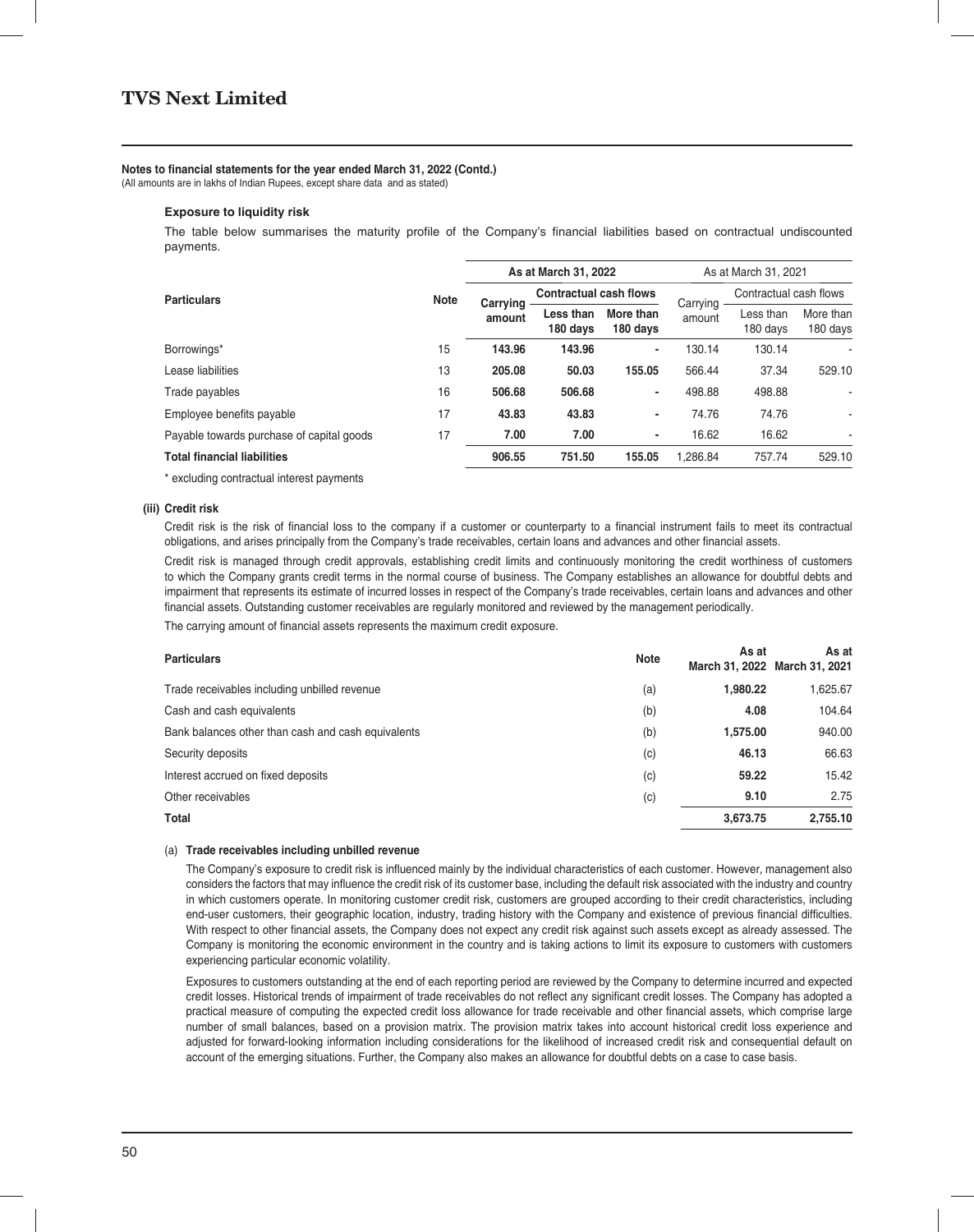(All amounts are in lakhs of Indian Rupees, except share data and as stated)

| The Composition of trade receivable balances are as follows:-       | As at<br>March 31, 2022 | As at<br>March 31, 2021 |
|---------------------------------------------------------------------|-------------------------|-------------------------|
| Trade receivables                                                   | 1,443.86                | 1,231.22                |
| Unbilled revenue                                                    | 536.36                  | 394.45                  |
|                                                                     | 1.980.22                | 1,625.67                |
| Less than 180 days                                                  | 1,764.36                | 1,221.11                |
| More than 180 days                                                  | 396.32                  | 458.14                  |
| Sub-total                                                           | 2,160.68                | 1,679.24                |
| Less: Loss allowances in accordance with expected credit loss model | (180.46)                | (53.57)                 |
| Total                                                               | 1.980.22                | 1.625.67                |

The Company's management considers that all of the above financial assets that are not impaired or past due for each of the reporting dates are of good credit quality except for certain provision arrived based on expected credit loss model which has been recognised as a loss allowance in books.

# (b) **Cash and cash equivalents and Bank balances other than cash and cash equivalents**

The Company holds cash and cash equivalents, Bank balances are with credit worthy banks and financial institutions as at the reporting dates. The Company does not expect any losses from non-performance by these counter-parties.

## (c) **Others:**

Other financial assets comprising of interest receivable, security deposits and other receivables primarily consists of deposits given for occupying the premises. The Company does not expect any loss from non-performance by these counter-parties.

#### **C** Offsetting financial assets and financial liabilities

There are no financial instruments that would offset or are subject to enforceable master netting arrangements as at March 31, 2022 and March 31, 2021.

### **28 Leases**

# **(a) Right of use assets**

Refer note 5C for detailed break-up of right of use assets and depreciation thereon.

|     |                                                                                                       | As at                        | As at                        |
|-----|-------------------------------------------------------------------------------------------------------|------------------------------|------------------------------|
|     |                                                                                                       | March 31, 2022               | March 31, 2021               |
| (b) | Lease liabilities                                                                                     |                              |                              |
|     | Maturity analysis - contractual undiscounted cash flows                                               |                              |                              |
|     | Less than one year                                                                                    | 114.48                       | 125.65                       |
|     | One to five years                                                                                     | 109.73                       | 620.38                       |
|     | <b>Total undiscounted lease liabilities</b>                                                           | 224.21                       | 746.03                       |
|     | Lease liabilities included in the statement of financial position                                     |                              |                              |
|     | Current                                                                                               | 100.06                       | 74.67                        |
|     | Non-current                                                                                           | 105.02                       | 491.77                       |
| (c) | Amounts recognised in the statement of profit and loss                                                | Year ended<br>March 31, 2022 | Year ended<br>March 31, 2021 |
|     | Interest on lease liabilities                                                                         | 52.58                        | 56.65                        |
|     | Amortisation of right of use assets (refer note 5C)                                                   | 105.93                       | 96.86                        |
|     | Expenses relating to short-term leases and leases of low-value assets                                 | 11.09                        | 22.61                        |
|     |                                                                                                       | 169.60                       | 176.12                       |
| (d) | Amounts recognised in the statement of cash flows                                                     |                              |                              |
|     | Total cash outflow towards lease payments (excluding short-term leases and lease of low value assets) | 100.70                       | 97.35                        |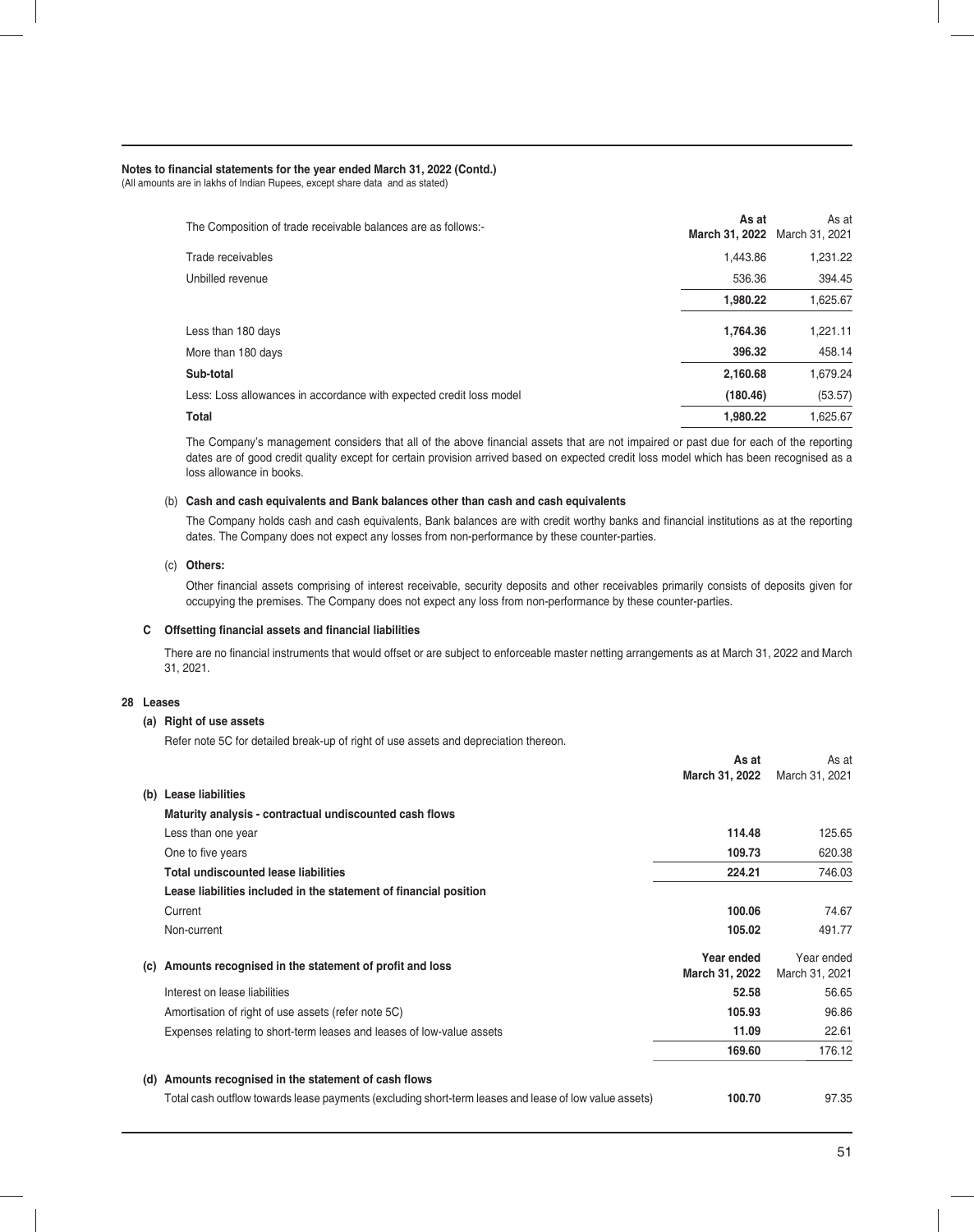(All amounts are in lakhs of Indian Rupees, except share data and as stated)

# **29 Other statutory information**

- (i) The Company does not have any Benami property, where any proceeding has been initiated or pending against the Company for holding any Benami property.
- (ii) The Company has not traded or invested in Crypto currency or virtual currency during the financial year.
- (iii) The Company has not advanced or loaned or invested funds to any other persons or entities, including foreign entities (Intermediaries) other than those disclosed above with the understanding that the Intermediary shall:
	- a) directly or indirectly lend or invest in other persons or entities identified in any manner whatsoever by or on behalf of the company (Ultimate Beneficiaries) or
	- b) provide any guarantee, security or the like to or on behalf of the Ultimate Beneficiaries
- (iv) The Company has not received any fund from any persons or entities, including foreign entities (Funding Party) with the understanding (whether recorded in writing or otherwise) that the Company shall:
	- a) directly or indirectly lend or invest in other persons or entities identified in any manner whatsoever by or on behalf of the Funding Party (Ultimate Beneficiaries) or
	- b) provide any guarantee, security or the like on behalf of the Ultimate Beneficiaries.
- (v) The Company does not have any transaction which is not recorded in the books of accounts that has been surrendered or disclosed as income during the year in the tax assessments under the Income Tax Act, 1961 (such as, search or survey or any other relevant provisions of the Income Tax Act, 1961).
- (vi) The Company does not have any charges or satisfaction which is yet to be registered with Registrar of Companies (ROC) beyond statutory period except the following:

| <b>Chargeholder Name</b> | Registrar<br>location | Amount * |
|--------------------------|-----------------------|----------|
| Axis bank                | Chennai               | 250.00   |

\* The Company is awaiting for relevant documents from banker for fi ling the modifi cation of charges with ROC.

(vii) The Company does not have any transactions with companies struck off under section 248 of the Companies Act, 2013 or section 560 of Companies Act, 1956.

|    |                                                               | Year ended | Year ended<br>March 31, 2022 March 31, 2021 |
|----|---------------------------------------------------------------|------------|---------------------------------------------|
| 30 | Expenditure on corporate social responsibility (CSR)          |            |                                             |
|    | a) Amount required to be spent by the Company during the year | 13.60      |                                             |
|    | b) Amount spent during the year (in cash):                    |            |                                             |
|    | (i) Construction / acquisition of asset                       |            |                                             |
|    | (ii) On purposes other than (i) above                         |            |                                             |
|    | a) Education                                                  |            | ٠                                           |
|    | b) Healthcare                                                 | 13.62      |                                             |
|    | c) Mental Health Education                                    |            |                                             |
|    | d) Others                                                     |            |                                             |
|    |                                                               | 13.62      |                                             |
|    | c) Shortfall at the end of the year                           |            |                                             |
|    | d) Total of previous years shortfall                          |            |                                             |
|    | e) Reason for shortfall                                       | <b>NA</b>  | <b>NA</b>                                   |
|    | f) Details of related party transactions                      | <b>NA</b>  | <b>NA</b>                                   |
|    |                                                               |            |                                             |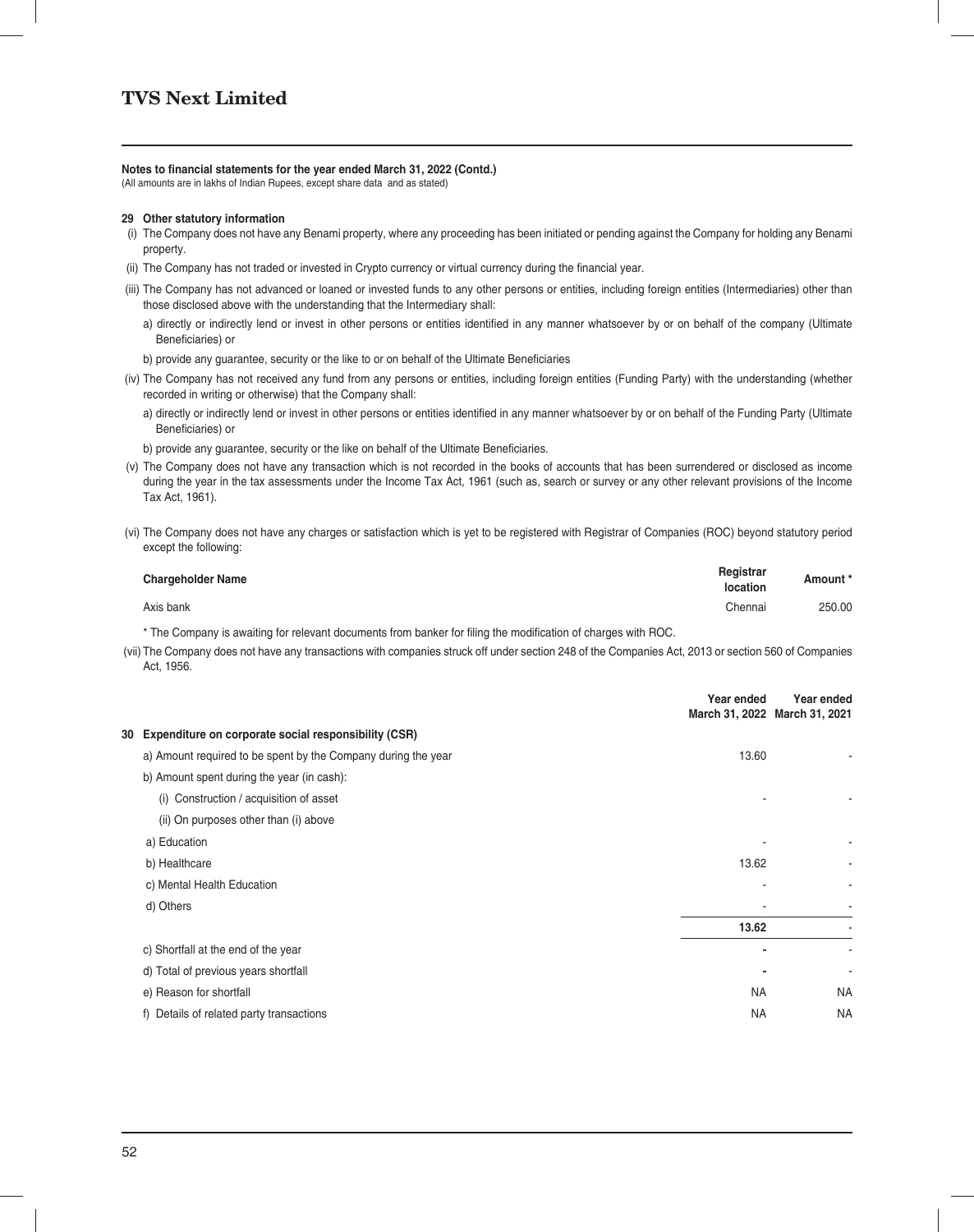(All amounts are in lakhs of Indian Rupees, except share data and as stated)

#### **31 Ratios as per the schedule III requirements**

a) Current ratio = Current assets divided by Current liabilities

| <b>Particulars</b>          | March 31, 2022 March 31, 2021 |          |
|-----------------------------|-------------------------------|----------|
| Current assets              | 3.694.50                      | 2,780.66 |
| <b>Current liabilities</b>  | 962.89                        | 920.08   |
| Ratio                       | 3.84                          | 3.02     |
| % change from previous year | 27.0%                         |          |

Reason for change more than 25% : Increase is on account of increase in current assets as a result of increase in operations of the Company during the year.

b) Debt-Equity Ratio = Total debt divided by total equity where total debt represents aggregate of current and

non-current borrowings

| <b>Particulars</b>          |          | March 31, 2022 March 31, 2021 |
|-----------------------------|----------|-------------------------------|
| Total debt                  | 143.96   | 130.14                        |
| Total equity                | 3.687.92 | 2,672.13                      |
| Ratio                       | 0.04     | 0.05                          |
| % change from previous year | (19.8%)  |                               |

Reason for change more than 25% : Not applicable

c) Debt Service Coverage Ratio = Earnings available for debt services divided by total interest and principal repayments

| <b>Particulars</b>                      |          | March 31, 2022 March 31, 2021 |
|-----------------------------------------|----------|-------------------------------|
| Profit after tax                        | 1,255.54 | 898.73                        |
| Add:                                    |          |                               |
| Depreciation and amortisation expense   | 173.10   | 145.22                        |
| Finance cost                            | 55.55    | 68.38                         |
| Earnings available for debt services    | 1,484.19 | 1,112.33                      |
| Interest payment on borrowings          | 2.97     | 9.13                          |
| Lease payments                          | 100.70   | 97.35                         |
| Principal repayments                    |          | 163.04                        |
| Total interest and principal repayments | 103.67   | 269.52                        |
| Ratio                                   | 14.32    | 4.13                          |
| % change from previous year             | 246.9%   |                               |
|                                         |          |                               |

Reason for change more than 25% : The Company's profits have increased while there is no significant change in balance of cash credit during the current year.

d) Return on Equity ratio = Profit after tax divided by average shareholder's equity

| <b>Particulars</b>                              | March 31, 2022 March 31, 2021 |          |
|-------------------------------------------------|-------------------------------|----------|
| Profit after tax                                | 1.255.54                      | 898.73   |
| Average shareholder's equity (refer note below) | 3.180.03                      | 2,219.15 |
| Ratio                                           | 39.48%                        | 40.50%   |
| % change from previous year                     | (2.5%)                        |          |

**Note:** Average shareholder's equity = (Total shareholder's equity as at beginning of respective year + total shareholder's equity as at end of respective year) divided by 2

Reason for change more than 25% : Not applicable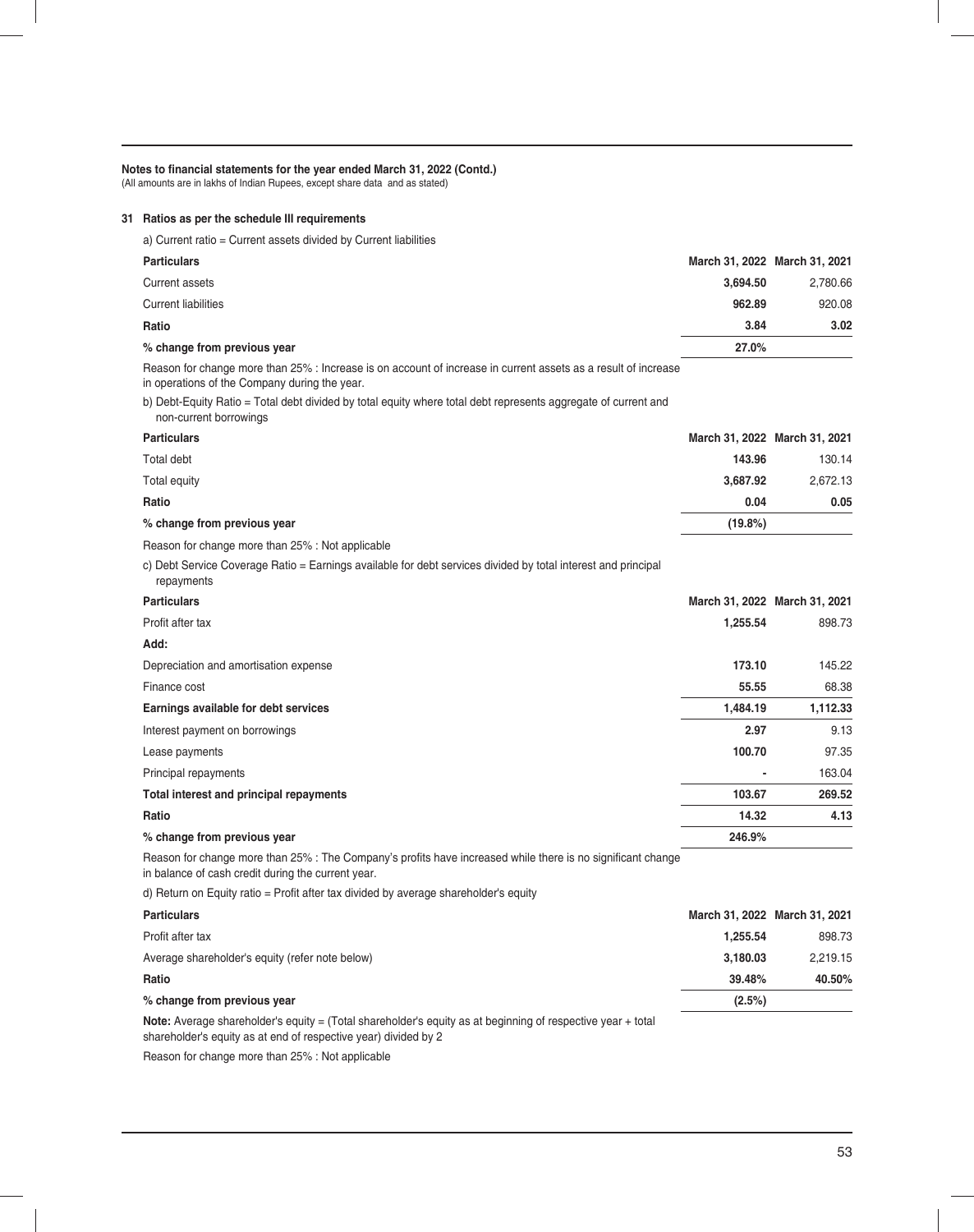# Notes to financial statements for the year ended March 31, 2022 (Contd.)

(All amounts are in lakhs of Indian Rupees, except share data and as stated)

e) Trade receivables turnover ratio = Sales divided by average trade receivables

| <b>Particulars</b>                             | March 31, 2022 March 31, 2021 |          |
|------------------------------------------------|-------------------------------|----------|
| Turnover (refer note 1 below)                  | 7.012.92                      | 4,870.73 |
| Average trade receivables (refer note 2 below) | 1.337.54                      | 1,116.42 |
| Ratio                                          | 5.24                          | 4.36     |
| % change from previous year                    | 20.2%                         |          |
|                                                |                               |          |

# **Note:**

**1.** Turnover represents revenue from operations

**2.** Average trade receivables = (Total trade receivables as at beginning of respective year + total trade receivables as at end of respective year) divided by 2

Reason for change more than 25% : Not applicable

f) Net capital turnover ratio = Revenue from operations divided by workings capital

| March 31, 2022 March 31, 2021 |          |
|-------------------------------|----------|
| 7.012.92                      | 4,870.73 |
| 2.731.61                      | 1,860.58 |
| 2.57                          | 2.62     |
| $(1.9\%)$                     |          |
|                               |          |

**Note:** Working capital = Current assets - Current liabilities

Reason for change more than 25% : Not applicable

g) Net profit ratio = Net profit after tax divided by Revenue from operations

| <b>Particulars</b>          | March 31, 2022 March 31, 2021 |          |
|-----------------------------|-------------------------------|----------|
| Net profit after tax        | 1.255.54                      | 898.73   |
| Revenue from operations     | 7.012.92                      | 4,870.73 |
| Ratio                       | 17.90%                        | 18.45%   |
| % change from previous year | $(3.0\%)$                     |          |

Reason for change more than 25% : Not applicable

h) Return on Capital employed = Earnings before interest and taxes (EBIT) divided by capital employed

| <b>Particulars</b>                    | March 31, 2022 March 31, 2021 |          |
|---------------------------------------|-------------------------------|----------|
| Profit before interest and taxes      | 1.757.01                      | 1,355.72 |
| Capital employed (refer note 2 below) | 3.992.85                      | 3.297.40 |
| Ratio                                 | 44.00%                        | 41.11%   |
| % change from previous year           | 7.0%                          |          |
| Note:                                 |                               |          |

Profit before tax + finance costs

Total equity + Total debt - Deferred tax assets + Lease liabilities

Reason for change more than 25% : Not applicable